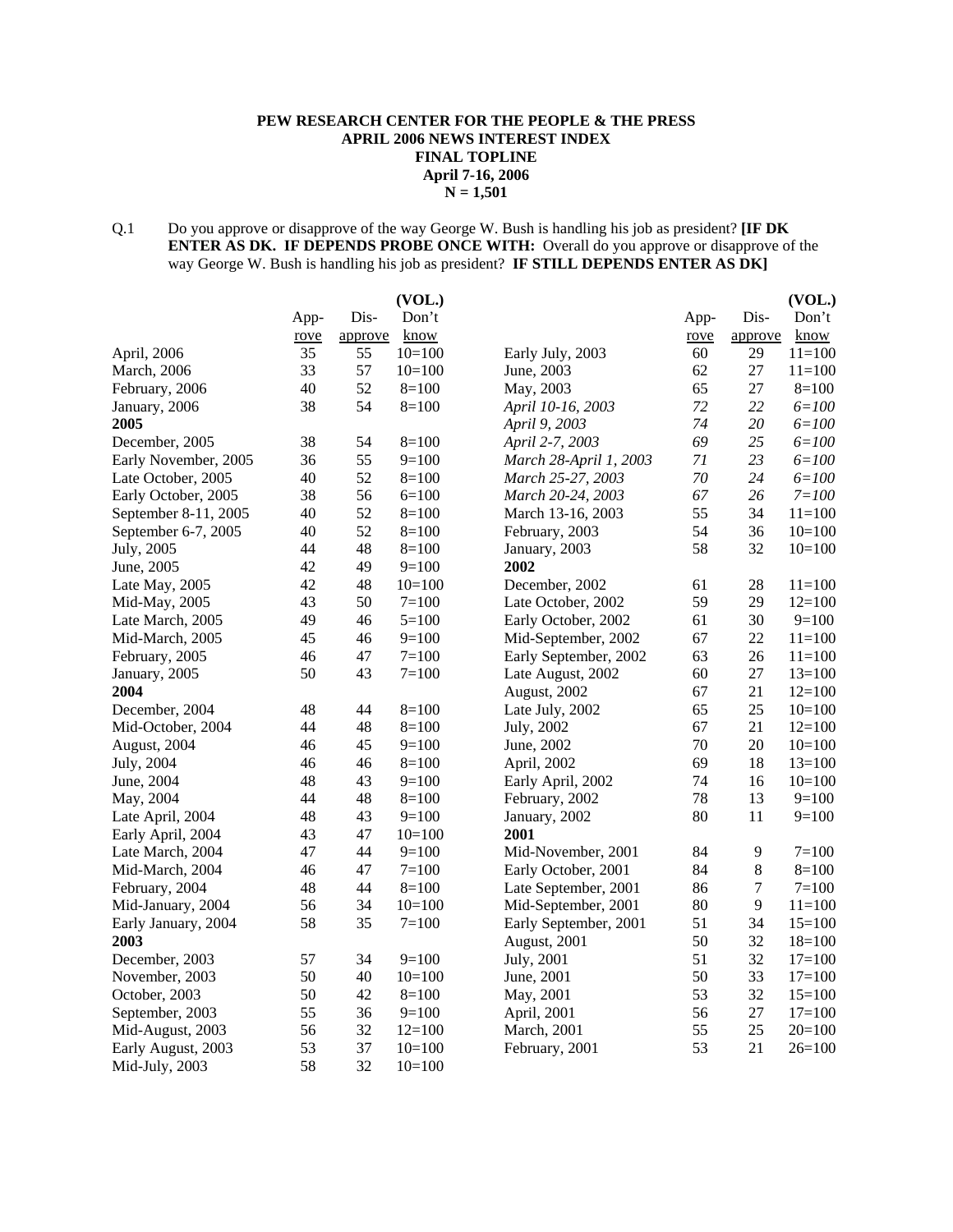# **IF APPROVE OR DISAPPROVE (1,2 IN Q.1)**

Q.1a Do you (approve/disapprove) very strongly, or not so strongly?

|                                    | Dec  | March | Dec  | <b>Nov</b>     | Sept | June | April          |
|------------------------------------|------|-------|------|----------------|------|------|----------------|
|                                    | 2005 | 2005  | 2004 | 2003           | 2003 | 2002 | 2001           |
| 35<br>Approve                      | 38   | 49    | 48   | 50             | 55   | 70   | 56             |
| 23<br>Very strongly                | 26   | 32    | 34   | 34             | 35   | 46   | 34             |
| Not so strongly<br>11              | 11   | 16    | 12   | 14             | 18   | 21   | 20             |
| Don't know (VOL)                   |      |       | 2    | $\overline{2}$ | 2    | 3    | $\mathfrak{D}$ |
| 55<br>Disapprove                   | 54   | 46    | 44   | 40             | 36   | 20   | 27             |
| 45<br>Very strongly                | 42   | 36    | 35   | 30             | 27   | 8    | 18             |
| 10<br>Not so strongly              | 11   | 10    | 8    | 9              | 9    | 12   | 9              |
| *<br>Don't know (VOL)              |      | *     |      |                | *    | 0    | *              |
| Don't know/Refused ( $VOL$ )<br>10 | 8    |       | 8    | 10             | 9    | 10   | 17             |
| 100                                | 100  | 100   | 100  | 100            | 100  | 100  | 100            |

#### **ASK ALL:**

Q.2 Now thinking about a few groups ... Is your overall opinion of **[INSERT ITEM; RANDOMIZE]** very favorable, mostly favorable, mostly UNfavorable, or very unfavorable?

|    |                           |              | -------Favorable------ |        |              | -----Unfavorable----- |               | (VOL.)<br>Never  | (VOL.)<br>Can't |
|----|---------------------------|--------------|------------------------|--------|--------------|-----------------------|---------------|------------------|-----------------|
|    |                           | <b>Total</b> | Very                   | Mostly | <b>Total</b> | <b>Very</b>           | <b>Mostly</b> | heard of         | rate/Ref        |
| a. | The Republican Party      | 40           | $10\,$                 | 30     | 50           | 21                    | 29            | ∗                | $10=100$        |
|    | February, 2006            | 44           | 11                     | 33     | 50           | 24                    | 26            | ∗                | $6=100$         |
|    | Late October, 2005        | 42           | 12                     | 30     | 49           | 24                    | 25            | ∗                | $9=100$         |
|    | July, 2005                | 48           | 13                     | 35     | 43           | 18                    | 25            | *                | $9=100$         |
|    | June, 2005                | 48           | 11                     | 37     | 44           | 20                    | 24            | $\boldsymbol{0}$ | $8=100$         |
|    | December, 2004            | 52           | 15                     | 37     | 42           | 17                    | 25            | $\mathbf{0}$     | $6=100$         |
|    | June, 2004                | 51           | 12                     | 39     | 40           | 14                    | 26            | $\boldsymbol{0}$ | $9=100$         |
|    | Early February, 2004      | 52           | 14                     | 38     | 42           | 16                    | 26            | *                | $6=100$         |
|    | June, 2003                | 58           | 14                     | 44     | 33           | 10                    | 23            | $\mathbf{0}$     | $9=100$         |
|    | April, 2003               | 63           | 14                     | 49     | 31           | 10                    | 21            | $\ast$           | $6=100$         |
|    | December, 2002            | 59           | 18                     | 41     | 33           | 11                    | 22            | *                | $8=100$         |
|    | July, 2001                | 48           | 11                     | 37     | 42           | 15                    | 27            | $\ast$           | $10=100$        |
|    | January, 2001             | 56           | 13                     | 43     | 35           | 13                    | 22            | *                | $9=100$         |
|    | September, 2000 (RVs)     | 53           | 11                     | 42     | 40           | 12                    | 28            | $\boldsymbol{0}$ | $7 = 100$       |
|    | August, 1999              | 53           | 8                      | 45     | 43           | 12                    | 31            | *                | $4=100$         |
|    | February, 1999            | 44           | $\overline{7}$         | 37     | 51           | 15                    | 36            | $\mathbf{0}$     | $5 = 100$       |
|    | January, 1999             | 44           | 10                     | 34     | 50           | 23                    | 27            | $\boldsymbol{0}$ | $6=100$         |
|    | Early December, 1998      | 46           | 11                     | 35     | 47           | 20                    | 27            | *                | $7 = 100$       |
|    | Early October, 1998 (RVs) | 52           | 9                      | 43     | 42           | 14                    | 28            | $\boldsymbol{0}$ | $6=100$         |
|    | Early September, 1998     | 56           | 9                      | 47     | 37           | 11                    | 26            | *                | $7 = 100$       |
|    | March, 1998               | 50           | 10                     | 40     | 43           | 12                    | 31            | *                | $7 = 100$       |
|    | August, 1997              | 47           | 9                      | 38     | 47           | 11                    | 36            | ∗                | $6=100$         |
|    | June, 1997                | 51           | 8                      | 43     | 42           | 11                    | 31            | 1                | $6=100$         |
|    | January, 1997             | 52           | 8                      | 44     | 43           | 10                    | 33            | *                | $5 = 100$       |
|    | October, 1995             | 52           | 10                     | 42     | 44           | 16                    | 28            | $\ast$           | $4 = 100$       |
|    | December, 1994            | 67           | 21                     | 46     | 27           | $\boldsymbol{8}$      | 19            | *                | $6=100$         |
|    | July, 1994                | 63           | 12                     | 51     | 33           | 8                     | 25            | *                | $4 = 100$       |
|    | May, 1993                 | 54           | 12                     | 42     | 35           | 10                    | 25            | $\mathbf{0}$     | $11 = 100$      |
|    | July, 1992                | 46           | 9                      | 37     | 48           | 17                    | 31            | ∗                | $6=100$         |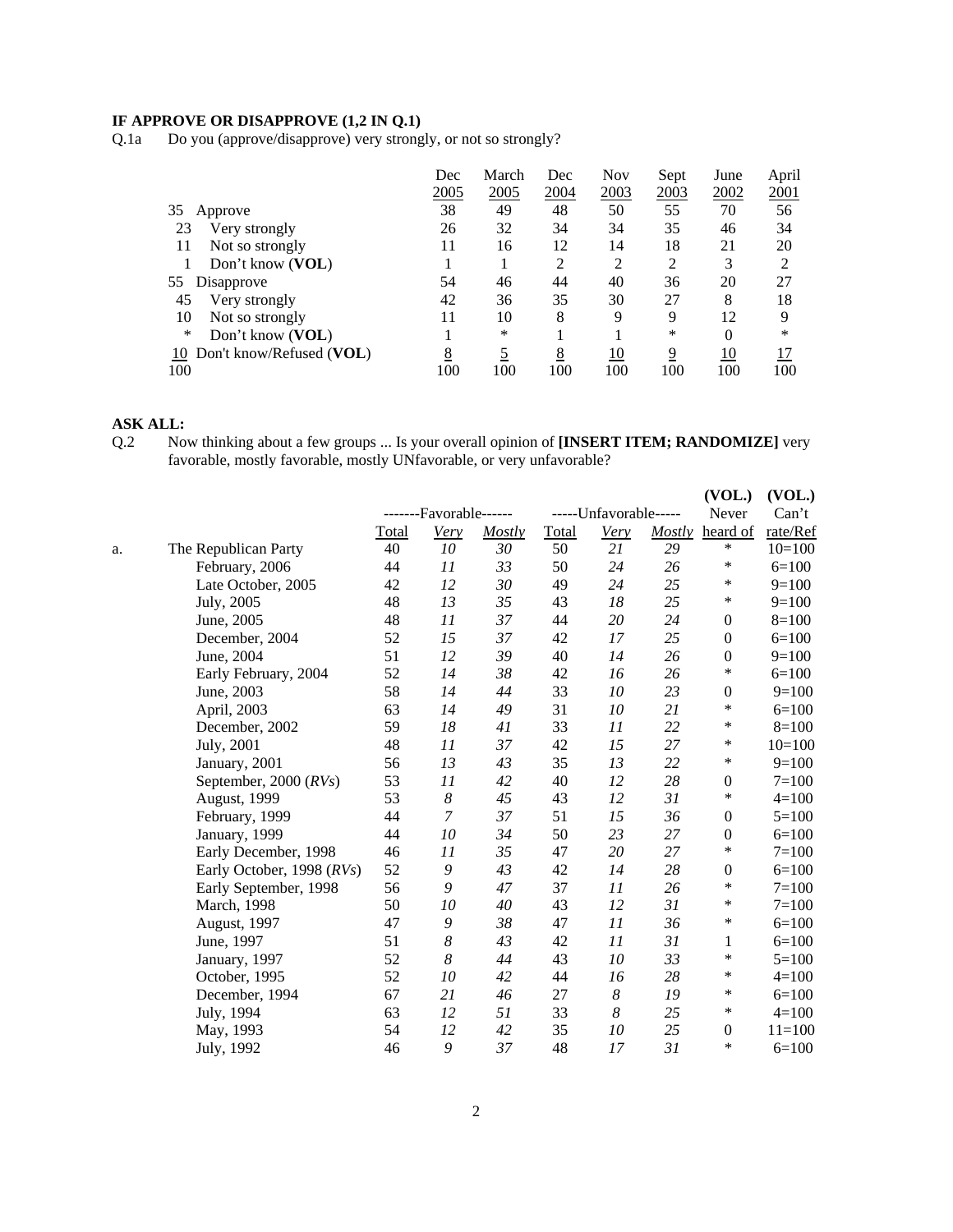# **Q.2 CONTINUED...**

|    |                                |       |                        |        |       |                       |    | (VOL.)           | (VOL.)     |
|----|--------------------------------|-------|------------------------|--------|-------|-----------------------|----|------------------|------------|
|    |                                |       | -------Favorable------ |        |       | -----Unfavorable----- |    | Never            | Can't      |
|    |                                | Total | Very                   | Mostly | Total | <b>Very</b>           |    | Mostly heard of  | rate/Ref   |
| b. | The Democratic Party           | 47    | 12                     | 35     | 42    | 14                    | 28 | *                | $11 = 100$ |
|    | February, 2006                 | 48    | 14                     | 34     | 44    | 17                    | 27 | $\boldsymbol{0}$ | $8=100$    |
|    | Late October, 2005             | 49    | 14                     | 35     | 41    | 15                    | 26 | $\ast$           | $10=100$   |
|    | July, 2005                     | 50    | 15                     | 35     | 41    | 14                    | 27 | $\ast$           | $9=100$    |
|    | June, 2005                     | 52    | 12                     | 40     | 39    | 13                    | 26 | $\ast$           | $9=100$    |
|    | December, 2004                 | 53    | 13                     | 40     | 41    | 14                    | 27 | $\ast$           | $6=100$    |
|    | June, 2004                     | 54    | 12                     | 42     | 36    | 11                    | 25 | $\boldsymbol{0}$ | $10=100$   |
|    | Early February, 2004           | 58    | 14                     | 44     | 37    | 9                     | 28 | $\ast$           | $5=100$    |
|    | June, 2003                     | 54    | 11                     | 43     | 38    | 10                    | 28 | $\boldsymbol{0}$ | $8=100$    |
|    | April, 2003                    | 57    | 13                     | 44     | 36    | 11                    | 25 | $\ast$           | $7 = 100$  |
|    | December, 2002                 | 54    | 15                     | 39     | 37    | 10                    | 27 | $\ast$           | $9=100$    |
|    | July, 2001                     | 58    | 18                     | 40     | 34    | 10                    | 24 | $\ast$           | $8=100$    |
|    | January, 2001                  | 60    | 18                     | 42     | 30    | 9                     | 21 | $\mathbf{1}$     | $9=100$    |
|    | September, 2000 $(RVs)$        | 60    | 16                     | 44     | 35    | 12                    | 23 | *                | $5 = 100$  |
|    | August, 1999                   | 59    | 14                     | 45     | 37    | 9                     | 28 | $\ast$           | $4 = 100$  |
|    | February, 1999                 | 58    | 11                     | 47     | 37    | 11                    | 26 | $\boldsymbol{0}$ | $5 = 100$  |
|    | January, 1999                  | 55    | 14                     | 41     | 38    | 12                    | 26 | $\boldsymbol{0}$ | $7 = 100$  |
|    | Early December, 1998           | 59    | 18                     | 41     | 34    | 10                    | 24 | $\boldsymbol{0}$ | $7 = 100$  |
|    | Early October, 1998 (RVs)      | 56    | 11                     | 45     | 38    | 9                     | 29 | $\ast$           | $6=100$    |
|    | Early September, 1998          | 60    | 13                     | 47     | 33    | 8                     | 25 | $\ast$           | $7 = 100$  |
|    | March, 1998                    | 58    | 15                     | 43     | 36    | 10                    | 26 | $\ast$           | $6=100$    |
|    | August, 1997                   | 52    | 11                     | 41     | 42    | 10                    | 32 | $\boldsymbol{0}$ | $6=100$    |
|    | June, 1997                     | 61    | 10                     | 51     | 33    | $\boldsymbol{8}$      | 25 | $\ast$           | $6=100$    |
|    | January, 1997                  | 60    | 13                     | 47     | 35    | $\boldsymbol{7}$      | 28 | $\ast$           | $5 = 100$  |
|    | October, 1995                  | 49    | $\boldsymbol{9}$       | 40     | 48    | 11                    | 37 | $\boldsymbol{0}$ | $3=100$    |
|    | December, 1994                 | 50    | 13                     | 37     | 44    | 13                    | 31 | $\ast$           | $6=100$    |
|    | July, 1994                     | 62    | 13                     | 49     | 34    | $\boldsymbol{7}$      | 27 | $\ast$           | $4 = 100$  |
|    | May, 1993                      | 57    | 14                     | 43     | 34    | 9                     | 25 | $\boldsymbol{0}$ | $9=100$    |
|    | July, 1992                     | 61    | 17                     | 44     | 33    | 9                     | 24 | $\ast$           | $6=100$    |
| c. | The news media                 | 48    | $\boldsymbol{8}$       | 40     | 46    | 15                    | 31 | $\ast$           | $6=100$    |
|    | February, 2006                 | 59    | 12                     | 47     | 37    | 10                    | 27 | $\boldsymbol{0}$ | $4 = 100$  |
|    | Late October, 2005             | 52    | 11                     | 41     | 42    | 13                    | 29 | $\boldsymbol{0}$ | $6=100$    |
|    | Mid-March, 2005                | 56    | 12                     | 44     | 40    | 13                    | 27 | $\boldsymbol{0}$ | $4 = 100$  |
|    | December, 2004                 | 43    | 8                      | 35     | 51    | 18                    | 33 | $\ast$           | $6=100$    |
|    | Late October, $2000$ ( $RVs$ ) | 50    | $\overline{7}$         | 43     | 45    | 14                    | 31 | $\theta$         | $5=100$    |
|    | February, 1999                 | 49    | 6                      | 43     | 49    | 15                    | 34 | $\boldsymbol{0}$ | $2=100$    |
|    | March, 1998                    | 48    | 9                      | 39     | 50    | 16                    | 34 | $\ast$           | $2=100$    |
|    | October, 1997                  | 50    | $\overline{7}$         | 43     | 48    | 14                    | 34 | *                | $2=100$    |

3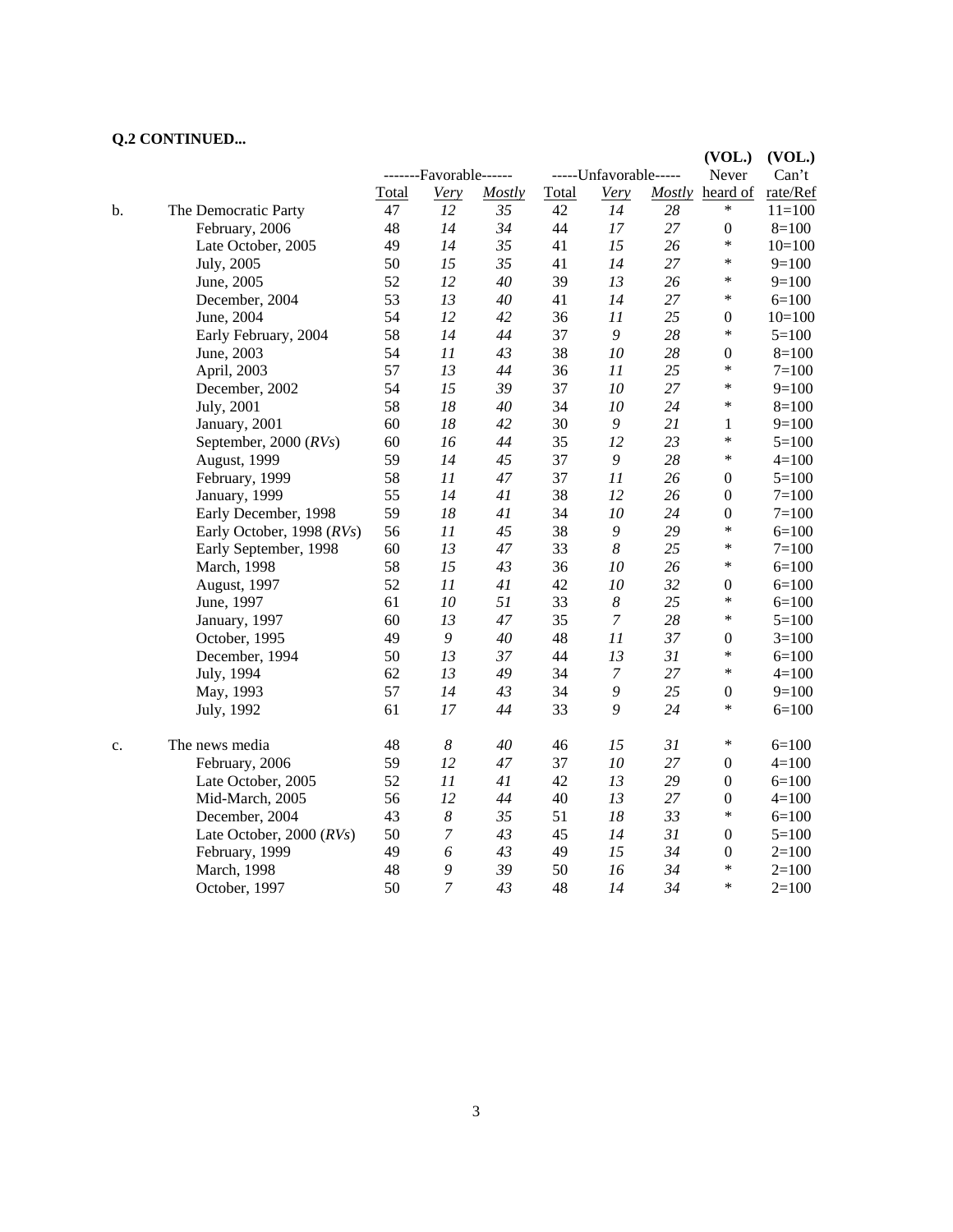#### **ASK FORM 1 ONLY [N=764]:**

Thinking about the news for a moment…

Q.3F1 What is the FIRST news story that comes to mind when you think about what's been in the news lately? **[OPEN END. RECORD FIRST MENTION ONLY; FIRST FEW WORDS/BASIC CONCEPT IS SUFFICIENT]**

|                              |               |      |      | Early       |
|------------------------------|---------------|------|------|-------------|
|                              | Mar           | Feb  | Jan  | Nov.        |
| FIRST STORY MENTIONED:       | <u> 2006 </u> | 2006 | 2006 | <u>2005</u> |
| 31 Iraq war/troop casualties | 25            | 25   | 25   | 19          |

- 15 Immigration/Border issues
- 9 Other local news
- 3 Recent hurricanes and response<br>3 Weather/natural disasters (non-
- 3 Weather/natural disasters (non-hurricane/tornadoes)
- 3 Iran/Nuclear program
- 3 CIA Leak/Leak of classified information/Libby scandal
- 3 Gas prices/Energy costs/Oil
- 3 Crime (general)
- 3 Tornadoes
- 2 Bush (general)
- 1 Zacarias Moussaoui trial
- 1 Terrorism (general)
- 1 Duke rape story/scandal
- 1 Tom Delay/resign/retire
- 6 All others
- 12 Don't Know/Refused
- 100

#### **ASK FORM 2 ONLY [N=737]:**

Thinking about people who have been in the news lately…

Q.4F2 Aside from the president, can you tell me the name of someone you've heard about in the news lately **[PROBE IF NECESSARY:** Just the FIRST name that comes to mind when you think about who's been in the news lately?**] [OPEN END. RECORD UP TO THREE NAMES]**

#### **FIRST NAME MENTIONED:**

- 13 Dick Cheney
- 6 Condoleezza Rice
- 6 Tom DeLay
- 4 Donald Rumsfeld<br>2 Lewis "Scooter" I
- 
- 2 Lewis "Scooter" Libby<br>2 Arnold Schwarzenegger 2 Arnold Schwarzenegger
- 
- 2 John McCain/AZ Senator<br>2 Hillary Clinton/The Clinton Hillary Clinton/The Clintons
- 1 Zacarias Moussaoui
- 1 Saddam Hussein
- 1 Katie Couric
- 1 Barry Bonds
- 1 George W. Bush
- 1 Cynthia McKinney
- 1 Ted Kennedy
- 1 Bill Frist
- 1 John Kerry
- 23 Other
- 31 Don't Know/None
- 100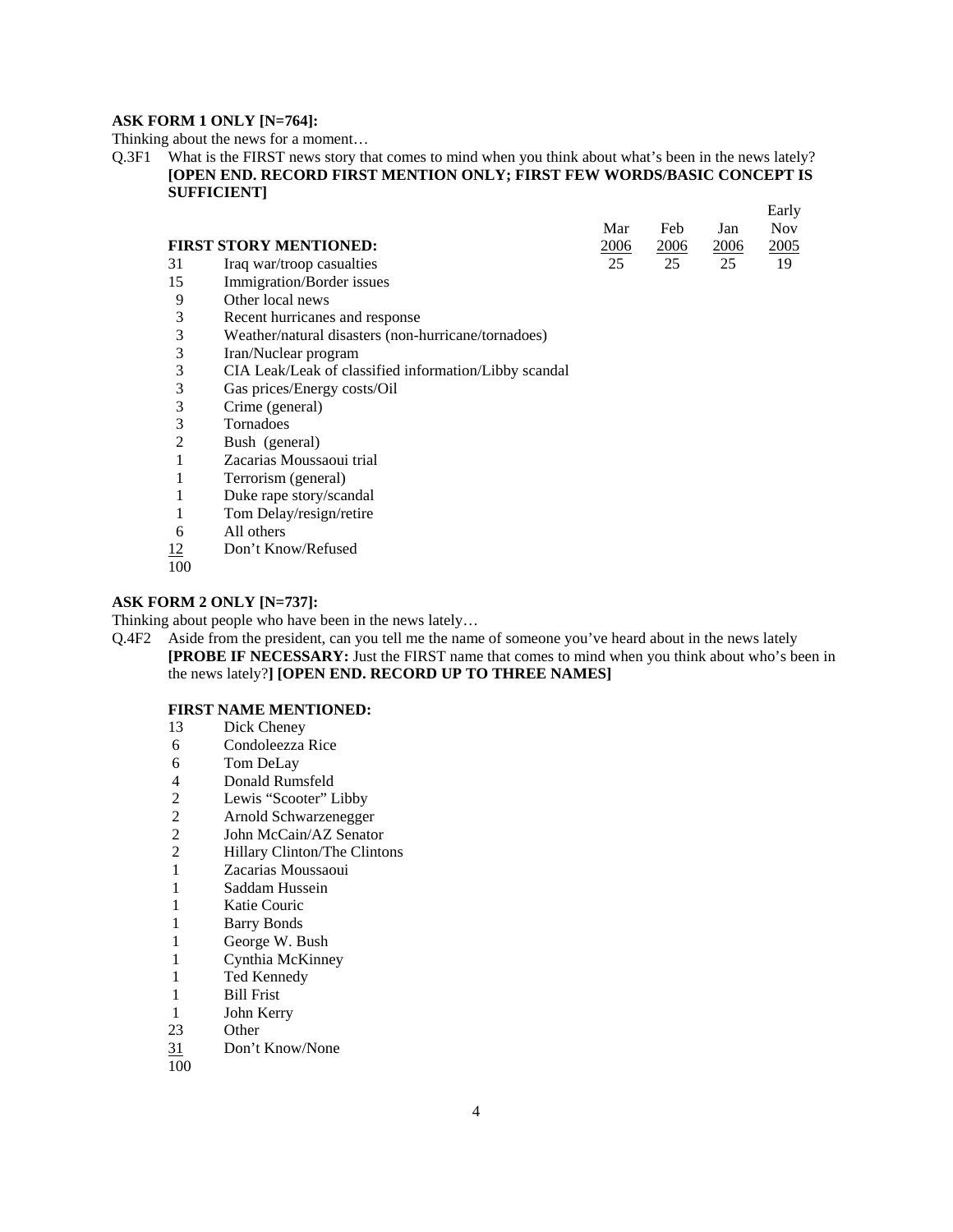Q.5 Now I will read a list of some stories covered by news organizations this past month. As I read each item, tell me if you happened to follow this news story very closely, fairly closely, not too closely, or not at all closely. **[INSERT ITEM; RANDOMIZE.]** Very Fairly Not too Not at all DK/

|    |                                          | very    | <b>Fairly</b> |                | NOT TOO NOT AT ALL | DK/       |
|----|------------------------------------------|---------|---------------|----------------|--------------------|-----------|
|    |                                          | closely | closely       | closely        | closely            | Ref       |
| a. | News about the current situation in Iraq | 43      | 36            | 13             | 7                  | $1 = 100$ |
|    | March 2006                               | 43      | 38            | 12             | $\epsilon$         | $1 = 100$ |
|    | February, 2006                           | 39      | 42            | 12             | $\sqrt{6}$         | $1 = 100$ |
|    | January, 2006                            | 40      | 40            | 12             | $\boldsymbol{7}$   | $1 = 100$ |
|    | December, 2005                           | 45      | 38            | 11             | 5                  | $1 = 100$ |
|    | Early November, 2005                     | 41      | 40            | 13             | 6                  | $* = 100$ |
|    | Early October, 2005                      | 43      | 36            | 15             | 6                  | $* = 100$ |
|    | Early September, 2005                    | 32      | 40            | $20\,$         | $\boldsymbol{7}$   | $1 = 100$ |
|    | July, 2005                               | 43      | 37            | 13             | 6                  | $1 = 100$ |
|    | June, 2005                               | 41      | 39            | 12             | $\boldsymbol{7}$   | $1 = 100$ |
|    | Mid-May, 2005                            | 42      | 42            | 11             | 5                  | $* = 100$ |
|    | Mid-March, 2005                          | 40      | 39            | 14             | 5                  | $2=100$   |
|    | February, 2005                           | 38      | 45            | 13             | $\overline{4}$     | $* = 100$ |
|    | January, 2005                            | 48      | 37            | 11             | $\overline{4}$     | $* = 100$ |
|    | December, 2004                           | 34      | 44            | 15             | $\sqrt{6}$         | $1 = 100$ |
|    | Mid-October, 2004                        | 42      | 38            | 11             | $8\,$              | $1 = 100$ |
|    | Early September, 2004                    | 47      | 37            | $\overline{9}$ | $\sqrt{6}$         | $1 = 100$ |
|    | August, 2004                             | 39      | 42            | 12             | $\sqrt{6}$         | $1 = 100$ |
|    | July, 2004                               | 43      | 40            | 11             | 6                  | $* = 100$ |
|    | June, 2004                               | 39      | 42            | 12             | $\sqrt{6}$         | $1 = 100$ |
|    | April, 2004                              | 54      | 33            | 8              | 5                  | $* = 100$ |
|    | Mid-March, 2004                          | 47      | 36            | 12             | $\overline{4}$     | $1 = 100$ |
|    | Early February, 2004                     | 47      | 38            | 10             | $\overline{4}$     | $1 = 100$ |
|    | Mid-January, 2004                        | 48      | 39            | 9              | $\overline{4}$     | $* = 100$ |
|    | December, 2003                           | 44      | 38            | 11             | $\sqrt{6}$         | $1 = 100$ |
|    | November, 2003                           | 52      | 33            | $\mathbf{9}$   | 5                  | $1 = 100$ |
|    | October, 2003                            | 38      | 40            | 14             | $\boldsymbol{7}$   | $1 = 100$ |
|    | September, 2003                          | 50      | 33            | 10             | $\sqrt{6}$         | $1 = 100$ |
|    | Mid-August, 2003                         | 45      | 39            | 10             | 5                  | $1 = 100$ |
|    | Early July, 2003                         | 37      | 41            | 13             | $8\,$              | $1 = 100$ |
|    | June, 2003                               | 46      | 35            | 13             | $\sqrt{6}$         | $* = 100$ |
|    | May, 2003                                | 63      | 29            | $\sqrt{6}$     | $\sqrt{2}$         | $* = 100$ |
|    | April 11-16, 2003 <sup>1</sup>           | 47      | 40            | 10             | $\sqrt{2}$         | $1 = 100$ |
|    | April 2-7, 2003                          | 54      | 34            | $\overline{9}$ | $\sqrt{2}$         | $1 = 100$ |
|    | March 20-24, 2003                        | 57      | 33            | $\tau$         | $\sqrt{2}$         | $1 = 100$ |
|    | March 13-16, 2003 <sup>2</sup>           | 62      | 27            | $\sqrt{6}$     | $\overline{4}$     | $1 = 100$ |
|    | February, 2003                           | 62      | 25            | $\,8\,$        | $\overline{4}$     | $1 = 100$ |
|    | January, 2003                            | 55      | 29            | 10             | $\overline{4}$     | $2=100$   |
|    | December, 2002                           | 51      | 32            | 10             | $\sqrt{6}$         | $1 = 100$ |
|    | Late October, 2002                       | 53      | 33            | $\,8\,$        | $\sqrt{5}$         | $1 = 100$ |
|    | Early October, 2002                      | 60      | 28            | $\sqrt{6}$     | 5                  | $1 = 100$ |
|    | Early September, 2002                    | 48      | 29            | 15             | 6                  | $2=100$   |
|    |                                          |         |               |                |                    |           |

<sup>&</sup>lt;sup>1</sup> From March 20 to April 16, 2003 the story was listed as "News about the war in Iraq."

<sup>&</sup>lt;sup>2</sup> From October 2002 to March 13-16, 2003 the story was listed as "Debate over the possibility that the U.S. will take military action in Iraq." In Early September 2002 the story was listed as "Debate over the possibility that the U.S. will invade Iraq."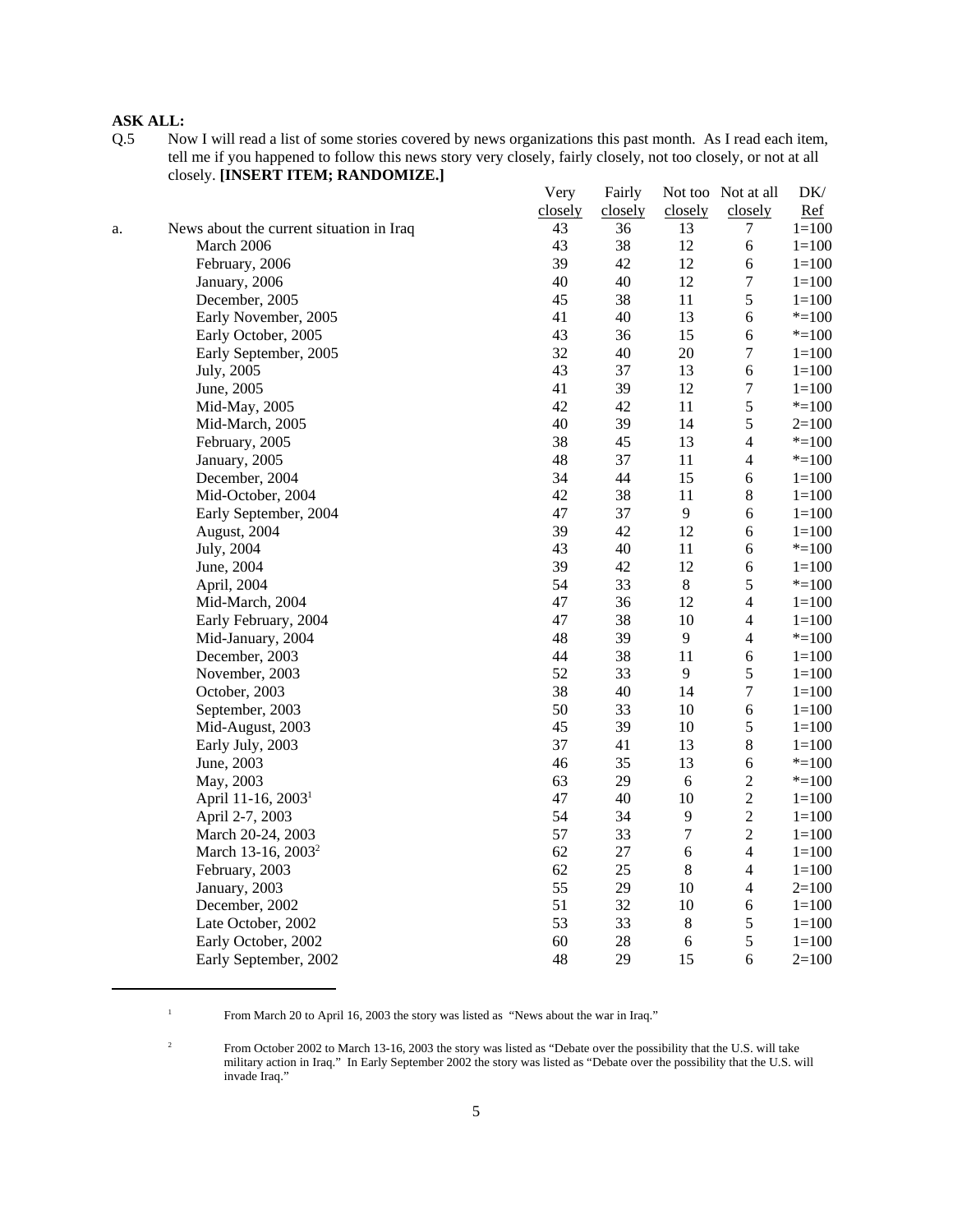# **Q.5 CONTINUED...**

|    |                                                            | Very    | Fairly  |         | Not too Not at all | DK/        |
|----|------------------------------------------------------------|---------|---------|---------|--------------------|------------|
|    |                                                            | closely | closely | closely | closely            | <u>Ref</u> |
| b. | The issue of immigration                                   | 39      | 34      | 16      | 10                 | $1 = 100$  |
| c. | Protests by students in France                             | 8       | 20      | 31      | 40                 | $1 = 100$  |
| d. | Tom DeLay retiring from Congress                           | 14      | 20      | 28      | 36                 | $2=100$    |
|    | Early October, 2005 DeLay criminal indictment <sup>3</sup> | 18      | 25      | 26      | 30                 | $1 = 100$  |
|    | Mid May, 2005 DeLay Ethics complaints <sup>4</sup>         | 8       | 21      | 28      | 42                 | $1 = 100$  |
| e. | Katie Couric leaving the Today Show to work at CBS         | 12      | 19      | 26      | 42                 | $1 = 100$  |
| f. | Accused terrorist Zacarias Moussaoui's death penalty trial | 23      | 33      | 24      | 19                 | $1 = 100$  |

#### **NO QUESTION 6**

#### **ROTATE Q.7 AND Q.8F1/Q.9F2**

Q.7 In general, do you think news reports are making the situation in Iraq seem WORSE than it really is or BETTER than it really is, or are reports showing the situation about the way it really is?

|            |                            |      | Mid- |            |  |
|------------|----------------------------|------|------|------------|--|
|            |                            | Dec  | Sept | Oct        |  |
|            |                            | 2005 | 2005 | 2003       |  |
| 37         | Worse                      | 39   | 35   | 38         |  |
| 17         | <b>Better</b>              | 19   | 19   | 14         |  |
| 35         | About the way it really is | 35   | 38   | 36         |  |
| <u> 11</u> | Don't know/Refused (VOL)   |      | 8    | <u> 12</u> |  |
| 100        |                            | 100  | 100  | 100        |  |

# **ASK FORM 1 ONLY [N=764]:**

Q.8F1 In your opinion, are the news organizations you are familiar with being fair or unfair to the Bush administration?

|                       |      |        | (VOL)      |
|-----------------------|------|--------|------------|
|                       | Fair | Unfair | DK/Ref     |
| April, 2006           | 56   | 31     | $13 = 100$ |
| Early November, 2005  | 50   | 31     | $19=100$   |
| Early July, 2003      | 62   | 24     | $14 = 100$ |
| February, 2001        | 65   | 19     | $16=100$   |
| <b>Clinton</b>        |      |        |            |
| Early September, 1998 | 52   | 40     | $8=100$    |
| February, 1998        | 49   | 44     | $7 = 100$  |
| September, 1994       | 67   | 26     | $7 = 100$  |
| May, 1994             | 52   | 36     | $12 = 100$ |
| August, 1993          | 66   | 21     | $13 = 100$ |
| June, 1993            | 51   | 43     | $6=100$    |
| February, 1993        | 72   | 17     | $11 = 100$ |
|                       |      |        |            |

<sup>&</sup>lt;sup>3</sup> In Early October 2005 the story was listed as: "The criminal indictment of House Majority Leader Tom DeLay for campaign finance violations."

<sup>4</sup> In Mid-May 2005 the story was listed as: "How closely did you follow news about ethics complaints made against the House majority leader Tom DeLay --very closely, fairly closely, not too closely, or not at all closely?"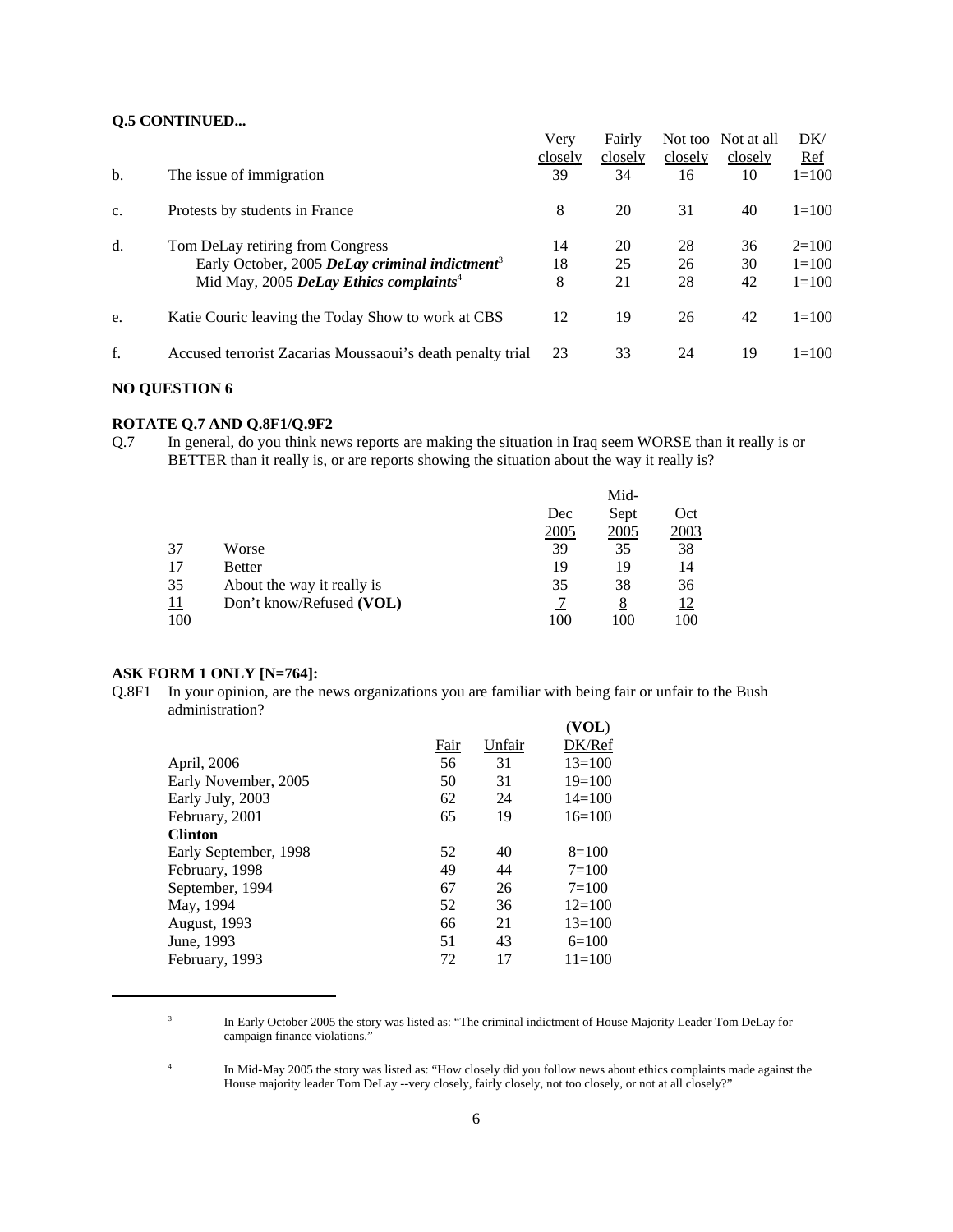## **Q.8F1 CONTINUED...**

|                |      |        | (VOL)    |
|----------------|------|--------|----------|
| Bush, Sr.      | Fair | Unfair | DK/Ref   |
| January, 1992  | 77   | 15     | $8=100$  |
| November, 1990 | 72   | 15     | $13=100$ |
| January, 1990  | 76   | 14     | $10=100$ |
| August, 1989   | 82   | 12     | $6=100$  |
| Reagan         |      |        |          |
| January, 1988  | 66   | 21     | $13=100$ |
| January, 1987  | 67   | 25     | $8=100$  |
| July, 1985     | 78   | 12     | $10=100$ |
|                |      |        |          |

# **ASK FORM 2 ONLY [N=737]:**

Q.9F2 Do you think the press has been too critical of the Bush Administration policies and performance, not critical enough or do you think that the press has handled this about right?

|                |                          | Early       | Early     | <b>Clinton</b> |
|----------------|--------------------------|-------------|-----------|----------------|
|                |                          | Nov 2005    | July 2003 | June 1993      |
| 30             | Press too critical       | 32          | 25        | 35             |
| 30             | Not critical enough      | 28          | 23        | 12             |
| 34             | About right              | 34          | 48        | 49             |
| 6 <sup>6</sup> | Don't know/Refused (VOL) | $\mathbf b$ |           | 4              |
| 100            |                          | 100         | 100       | 100            |

# **ASK ALL:**

On a different subject…

Q.10 Thinking about the Democratic and Republican parties, would you say there is a great deal of difference in what they stand for, a fair amount of difference, or hardly any difference at all?

|     |               | June | Feb  | March | June | Oct  | July | May  | May  |
|-----|---------------|------|------|-------|------|------|------|------|------|
|     |               | 2003 | 1999 | 1998  | 1997 | 1995 | 1994 | 1990 | 1987 |
| 33  | A great deal  | 29   | 33   | 28    | 25   | 34   | 23   | 24   | 25   |
| 42  | A fair amount | 49   | 46   | 45    | 48   | 46   | 51   | 45   | 45   |
| 21  | Hardly any    | 20   | 18   | 23    | 25   | 18   | 24   |      | 25   |
| 4   | DK/Ref (VOL)  |      |      | 4     |      |      |      |      |      |
| 100 |               | 100  | 100  | 100   | 100  | 100  | 100  | 100  | 100  |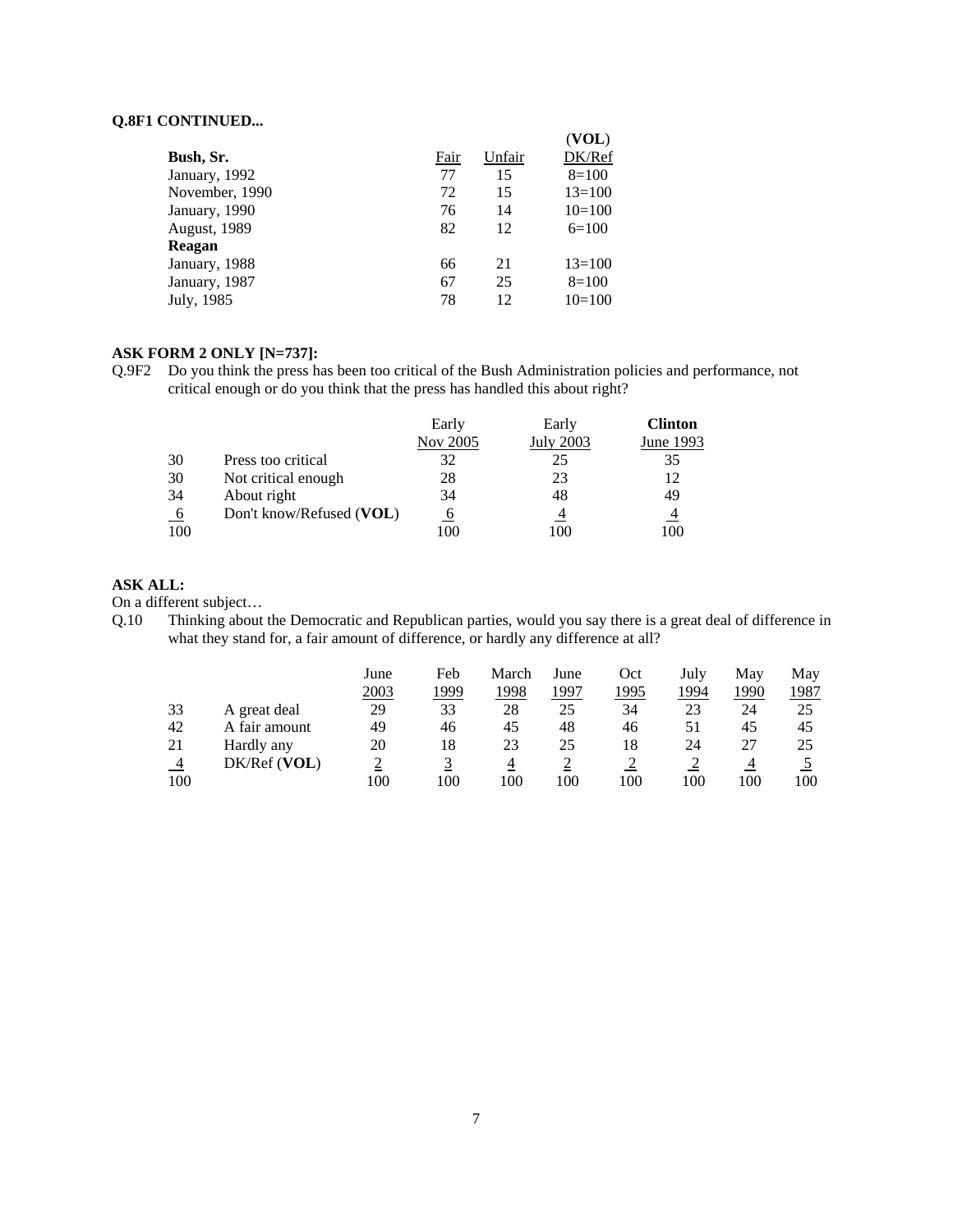#### **ROTATE Q.11F2 AND Q.12F2**

**ASK FORM 2 ONLY [N=737]:**

- Q.11F2 Please tell me what one word best describes your impression of the Republican Party. Tell me just the ONE best word that comes to mind. **(OPEN-END. PROBE ONCE IF RESPONDENT ANSWERS "DON'T KNOW". ACCEPT UP TO TWO RESPONSES, BUT DO NOT PROBE FOR SECOND RESPONSE).**
- Q.12F2 Please tell me what one word best describes your impression of the Democratic Party. Tell me just the ONE best word that comes to mind. **(OPEN-END. PROBE ONCE IF RESPONDENT ANSWERS "DON'T KNOW". ACCEPT UP TO TWO RESPONSES, BUT DO NOT PROBE FOR SECOND RESPONSE).**

*The numbers listed represent the number of respondents who offered each response; the numbers are not percentages.*

| Q.11           | <b>Republicans</b> | Q.12           | <b>Democrats</b> |
|----------------|--------------------|----------------|------------------|
| 53             | Conservative       | 57             | Liberal          |
| 22             | Fair               | 31             | Fair             |
| 19             | Good               | 20             | Good             |
| 17             | Greedy             | 18             | Weak             |
| 15             | Rich               | 13             | Too liberal      |
| 14             | <b>Business</b>    | 11             | Okay             |
| 10             | Crooks             | 7              | Confused         |
| 9              | Corrupt            | 7              | Disorganized     |
| 9              | Money              | $\overline{7}$ | Favorable        |
| 7              | Confused           | 6              | Crooks           |
| 7              | For rich people    | 6              | Hopeful          |
| 6              | <b>Dishonest</b>   | 6              | Poor             |
| 6              | Great              | 5              | People           |
| 6              | Liars              | 5              | Socialist        |
| 6              | Okay               | 5              | Stupid           |
| 6              | Suck               | 4              | Communists       |
| 5              | Disappointed       | 4              | Conservative     |
| 5              | Lousy              | $\overline{4}$ | <b>Dishonest</b> |
| 5              | Out of touch       | 4              | Great            |
| 5              | Poor               | 4              | Hypocritical     |
| $\overline{4}$ | Arrogant           | 4              | Slow             |
| 4              | Bad                | 4              | Struggling       |
| 4              | Disorganized       | 4              | Unorganized      |
| 4              | Moral              | 4              | Untruthful       |
| 4              | Realistic          |                |                  |
| 4              | <b>Stinks</b>      |                |                  |
| 4              | Untruthful         |                |                  |
| $\overline{4}$ | Weak               |                |                  |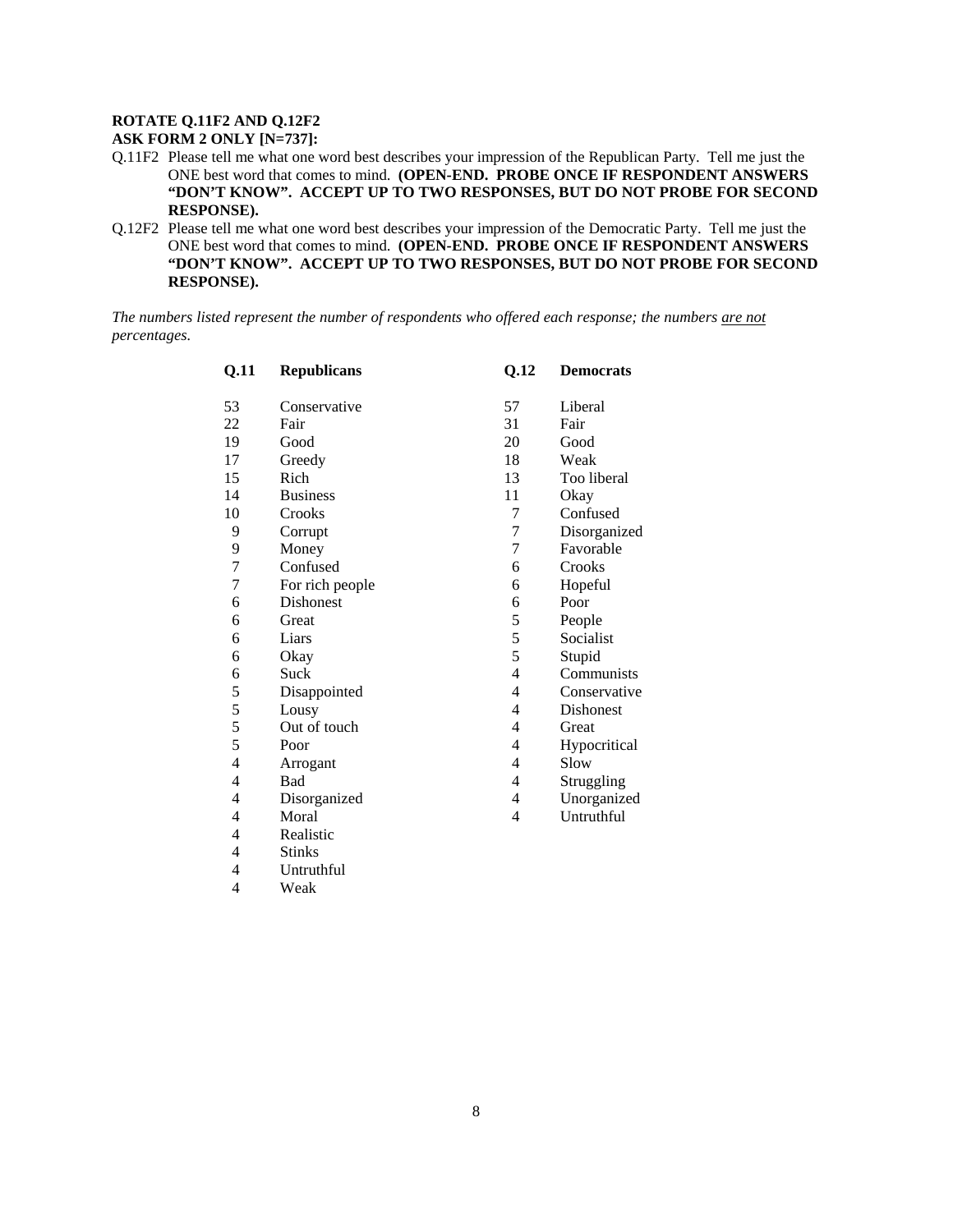On a different subject…

Q.13 If the 2006 elections for U.S. Congress were being held TODAY, would you vote for the Republican Party's candidate or the Democratic Party's candidate for Congress in your district?

# **IF ANSWERED '3' OTHER OR '9' DON'T KNOW IN Q.13, ASK:**

Q.13a As of TODAY, do you LEAN more to the Republican or the Democrat?

# **BASED ON REGISTERED VOTERS [N=1,249]:**

|                             | Rep/ | Dem/              | Other/     |                     | Rep/ | Dem/              | Other/    |
|-----------------------------|------|-------------------|------------|---------------------|------|-------------------|-----------|
|                             |      | Lean Rep Lean Dem | Undecided  |                     |      | Lean Rep Lean Dem | Undecided |
| April, 2006                 | 41   | 51                | $8=100$    | August, 1995        | 50   | 43                | $7 = 100$ |
| February, 2006              | 41   | 50                | $9=100$    | 1994 Election       |      |                   |           |
| Mid-September, 2005         | 40   | 52                | $8=100$    | November, 1994      | 45   | 43                | $12=100$  |
| 2004 Election               |      |                   |            | Late October, 1994  | 47   | 44                | $9=100$   |
| June, 2004                  | 41   | 48                | $11 = 100$ | Early October, 1994 | 52   | 40                | $8=100$   |
| 2002 Election               |      |                   |            | September, 1994     | 48   | 46                | $6=100$   |
| Early November, 2002        | 42   | 46                | $12=100$   | July, 1994          | 45   | 47                | $8=100$   |
| Early October, 2002         | 44   | 46                | $10=100$   |                     |      |                   |           |
| Early September, 2002       | 44   | 46                | $10=100$   |                     |      |                   |           |
| June, 2002                  | 44   | 46                | $10=100$   |                     |      |                   |           |
| February, 2002              | 46   | 45                | $9=100$    |                     |      |                   |           |
| Early November, 2001        | 44   | 44                | $12=100$   |                     |      |                   |           |
| 2000 Election               |      |                   |            |                     |      |                   |           |
| Early November, 2000        | 42   | 48                | $10=100$   |                     |      |                   |           |
| Early October, 2000         | 43   | 47                | $10=100$   |                     |      |                   |           |
| July, 2000                  | 43   | 47                | $10=100$   |                     |      |                   |           |
| February, 2000              | 44   | 47                | $9=100$    |                     |      |                   |           |
| October, 1999               | 43   | 49                | $8=100$    |                     |      |                   |           |
| June, 1999                  | 40   | 50                | $10=100$   |                     |      |                   |           |
| 1998 Election               |      |                   |            |                     |      |                   |           |
| Late October, 1998          | 40   | 47                | $13=100$   |                     |      |                   |           |
| Early October, 1998         | 43   | 44                | $13=100$   |                     |      |                   |           |
| Early September, 1998       | 45   | 46                | $9=100$    |                     |      |                   |           |
| Late August, 1998           | 44   | 45                | $11=100$   |                     |      |                   |           |
| Early August, 1998          | 42   | 49                | $9=100$    |                     |      |                   |           |
| June, 1998                  | 44   | 46                | $10=100$   |                     |      |                   |           |
| March, 1998                 | 40   | 52                | $8=100$    |                     |      |                   |           |
| February, 1998              | 41   | 50                | $9=100$    |                     |      |                   |           |
| January, 1998               | 41   | 51                | $8=100$    |                     |      |                   |           |
| August, 1997                | 45   | 48                | $7 = 100$  |                     |      |                   |           |
| 1996 Election               |      |                   |            |                     |      |                   |           |
| November, 1996 <sup>5</sup> | 44   | 48                | $8=100$    |                     |      |                   |           |
| October, 1996               | 42   | 49                | $9=100$    |                     |      |                   |           |
| Late September, 1996        | 43   | 49                | $8=100$    |                     |      |                   |           |
| Early September, 1996       | 43   | 51                | $6=100$    |                     |      |                   |           |
| July, 1996                  | 46   | 47                | $7 = 100$  |                     |      |                   |           |
| June, 1996                  | 44   | 50                | $6=100$    |                     |      |                   |           |
| March, 1996                 | 44   | 49                | $7=100$    |                     |      |                   |           |
| January, 1996               | 46   | 47                | $7 = 100$  |                     |      |                   |           |
| October, 1995               | 48   | 48                | $4=100$    |                     |      |                   |           |

<sup>5</sup> November 1996 trend based on likely voters.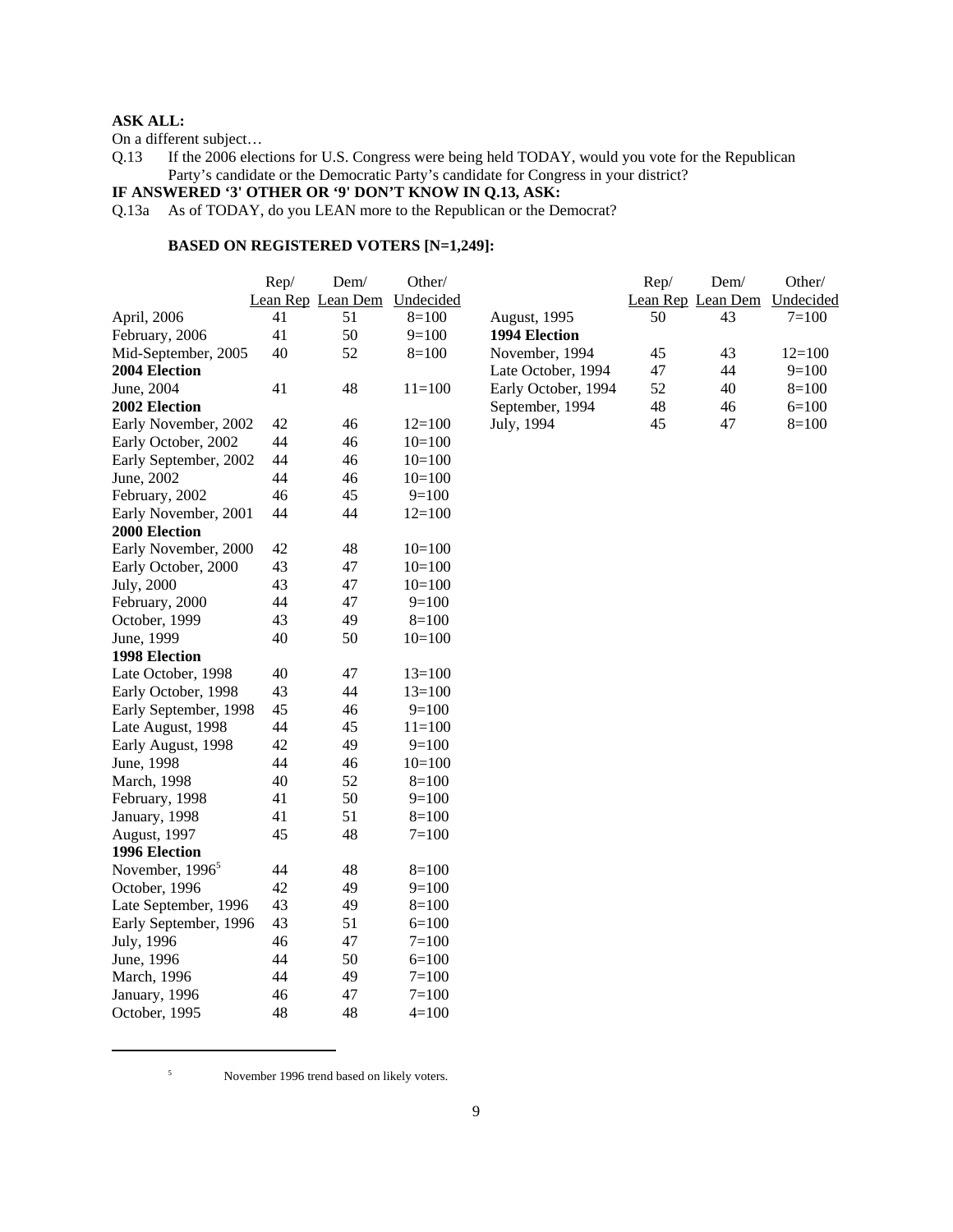Thinking ahead…

# **BASED ON REGISTERED VOTERS [N=1249]:**

|                       |       |                           | (VOL.)         |            |
|-----------------------|-------|---------------------------|----------------|------------|
|                       |       |                           | Congressperson | (VOL)      |
|                       | $Yes$ | $\underline{\mathrm{No}}$ | not running    | DK/Ref     |
| April, 2006           | 57    | 28                        | 1              | $14=100$   |
| February, 2006        | 59    | 28                        | 1              | $12=100$   |
| Mid-September, 2005   | 57    | 25                        | 1              | $17=100$   |
| Early October, 2002   | 58    | 19                        | 2              | $21 = 100$ |
| June, 2002            | 58    | 23                        | 1              | $18=100$   |
| Early November, 2000  | 59    | 16                        | $\overline{2}$ | $23=100$   |
| October, 2000         | 60    | 17                        | 1              | $22=100$   |
| July, 1999            | 66    | 23                        | *              | $11=100$   |
| Late October, 1998    | 64    | 19                        | 1              | $16=100$   |
| Early October, 1998   | 58    | 20                        | 2              | $20=100$   |
| Early September, 1998 | 63    | 20                        | $\mathbf{1}$   | $16=100$   |
| March, 1998           | 63    | 21                        | 1              | $15=100$   |
| January, 1998         | 66    | 23                        | 0              | $11=100$   |
| August, 1997          | 66    | 22                        | 0              | $12=100$   |
| Early November, 1996  | 60    | 16                        | 3              | $21=100$   |
| October, 1996         | 62    | 19                        | 2              | $17=100$   |
| Late September, 1996  | 55    | 17                        | 2              | $26=100$   |
| Early September, 1996 | 62    | 19                        | $\overline{c}$ | $17=100$   |
| November, 1994        | 58    | 25                        | $\mathbf{1}$   | $16=100$   |
| Late October, 1994    | 55    | 30                        | $\overline{2}$ | $13=100$   |
| Early October, 1994   | 49    | 29                        | $\overline{c}$ | $20=100$   |
| Gallup: October, 1990 | 62    | 22                        | $\overline{2}$ | $14=100$   |

Q.15 Regardless of how you feel about your own representative, would you like to see most members of Congress re-elected in the next congressional election, or not?

# **BASED ON REGISTERED VOTERS [N=1249]:**

|                       |     |    | (VOL)      |
|-----------------------|-----|----|------------|
|                       | Yes | No | DK/Ref     |
| April, 2006           | 34  | 53 | $13 = 100$ |
| February, 2006        | 36  | 49 | $15=100$   |
| September, 2005       | 36  | 48 | $16=100$   |
| Early October, 2002   | 39  | 38 | $23=100$   |
| June, 2002            | 45  | 37 | $18=100$   |
| October, 2000         | 40  | 34 | $26=100$   |
| July, 1999            | 41  | 47 | $12 = 100$ |
| Late October, 1998    | 41  | 37 | $22=100$   |
| Early October, 1998   | 39  | 39 | $22 = 100$ |
| Early September, 1998 | 46  | 36 | $18=100$   |
| March, 1998           | 45  | 41 | $14 = 100$ |
| January, 1998         | 44  | 43 | $13 = 100$ |
| <b>August, 1997</b>   | 45  | 42 | $13 = 100$ |

Q.14 Would you like to see your representative in Congress be re-elected in the next congressional election, or not?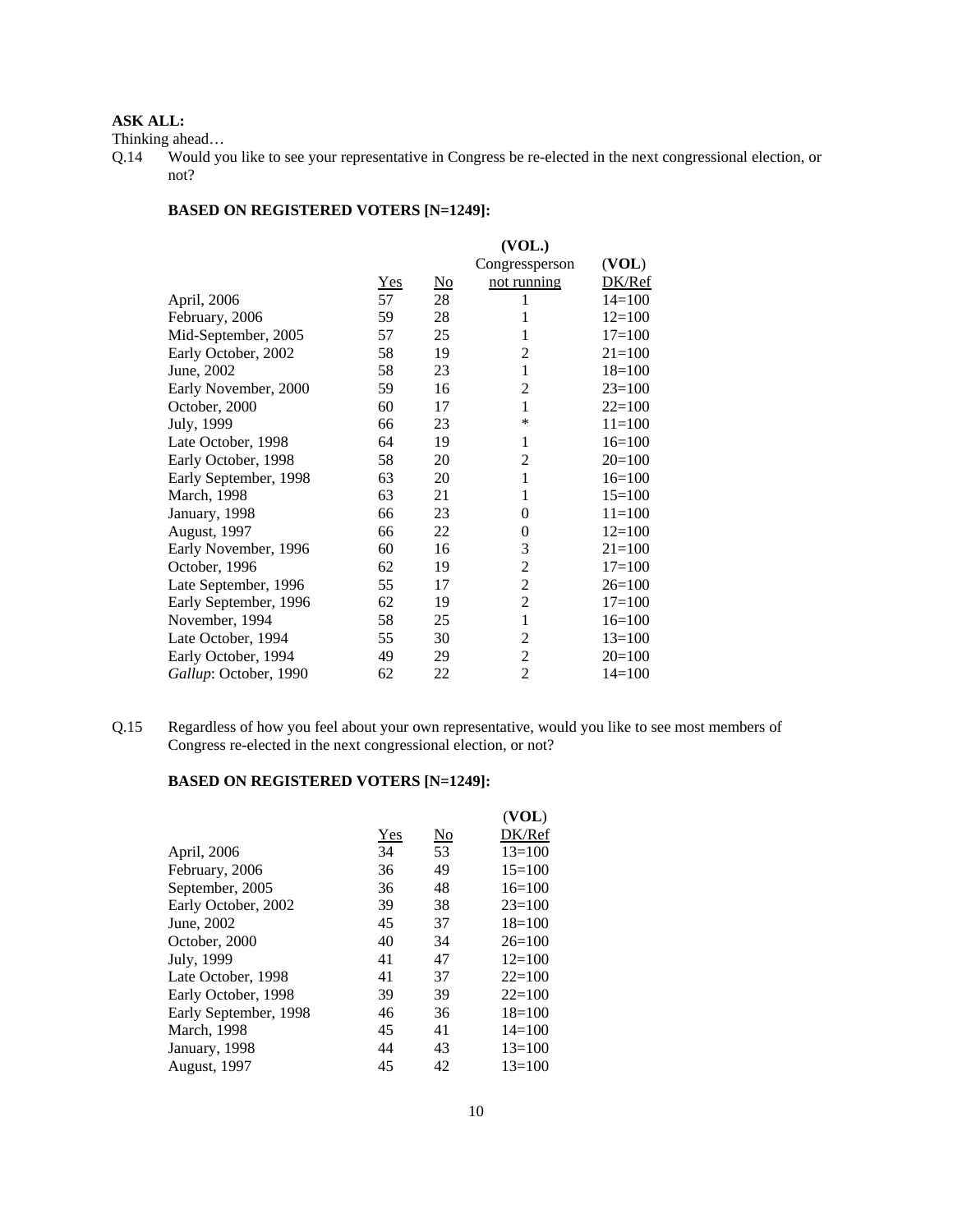# **Q.15 CONTINUED...**

|                       |     |    | (VOL)      |
|-----------------------|-----|----|------------|
|                       | Yes | No | DK/Ref     |
| Early September, 1996 | 43  | 43 | $14 = 100$ |
| November, 1994        | 31  | 51 | $18=100$   |
| Late October, 1994    | 31  | 56 | $13=100$   |
| Early October, 1994   | 28  | 56 | $16=100$   |

Q.16 Will the issue of which party controls Congress, the Republicans or the Democrats, be a factor in your vote for Congress this year, or not?

# **BASED ON REGISTERED VOTERS [N=1249]:**

|     |                       |    |          | Early Early Early |      |     |     | Early                                            | Late Early Early Early |    |                |     |  |     |
|-----|-----------------------|----|----------|-------------------|------|-----|-----|--------------------------------------------------|------------------------|----|----------------|-----|--|-----|
|     |                       |    | June Nov |                   |      |     |     | Oct Sept June Feb Oct July Oct Oct Sept Aug June |                        |    |                |     |  |     |
|     |                       |    |          | 2004 2002 2002    | 2002 |     |     | 2002 2002 2000 2000 1998 1998 1998 1998 1998     |                        |    |                |     |  |     |
| 56  | Yes, will be a factor | 43 | 48       | 42                | 44   | 47  | 46  | 46                                               | 46                     | 46 | 47             | 41  |  | -45 |
| 39  | No, will not          |    | 49       |                   |      | 50  | 49  | 50                                               | 49                     | 50 | 49             | 56. |  |     |
|     | $DK/Ref$ (VOL)        | 6  |          |                   |      | 3   |     | 4                                                |                        | 4  | $\overline{4}$ | 3   |  |     |
| 100 |                       |    |          | 100               |      | .00 | 100 | 100                                              |                        |    | 100            |     |  | 100 |

Q.17 Do you think of your vote for Congress this fall as a vote for George W. Bush, as a vote against George W. Bush, or isn't George W. Bush much of a factor in your vote?

# **BASED ON REGISTERED VOTERS [N=1249]:**

|                                     |     |                |        | (VOL)     |
|-------------------------------------|-----|----------------|--------|-----------|
|                                     |     |                | Not a  | DK/       |
|                                     | For | <b>Against</b> | factor | Ref       |
| April, 2006                         | 17  | 34             | 46     | $3=100$   |
| February, 2006                      | 18  | 31             | 47     | $4=100$   |
| Early November, 2002                | 29  | 16             | 49     | $6=100$   |
| Early October, 2002                 | 30  | 20             | 44     | $6=100$   |
| Early September, 2002               | 29  | 15             | 51     | $5=100$   |
| February, 2002                      | 34  | 9              | 50     | $7 = 100$ |
| <b>Clinton:</b> Late October, 1998  | 20  | 17             | 58     | $5=100$   |
| Clinton: Early October, 1998        | 19  | 23             | 52     | $6=100$   |
| Clinton: Early September, 1998      | 18  | 16             | 63     | $3=100$   |
| Clinton: Late August, 1998          | 20  | 17             | 61     | $2=100$   |
| Clinton: Early August, 1998         | 21  | 18             | 57     | $4=100$   |
| Clinton: June, 1998                 | 20  | 18             | 57     | $5=100$   |
| Clinton: March, 1998                | 21  | 15             | 59     | $5=100$   |
| Clinton: Early September, 1996      | 24  | 18             | 51     | $7=100$   |
| Clinton: November, 1994             | 17  | 21             | 55     | $7 = 100$ |
| Clinton: Late October, 1994         | 17  | 21             | 57     | $5=100$   |
| <b>Clinton:</b> Early October, 1994 | 17  | 23             | 54     | $6=100$   |
| CBS/NYT Bush: 10/28-31, 1990        | 19  | 15             | 61     | $6=100$   |
| CBS/NYT Reagan: 10/24-28, 1986      | 26  | 12             | 55     | $7=100$   |
| CBS/NYT Reagan: 9/28-10/1, 1986     | 26  | 16             | 51     | $7=100$   |
| CBS/NYT Reagan: 10/23-28, 1982      | 23  | 21             | 51     | $5=100$   |
|                                     |     |                |        |           |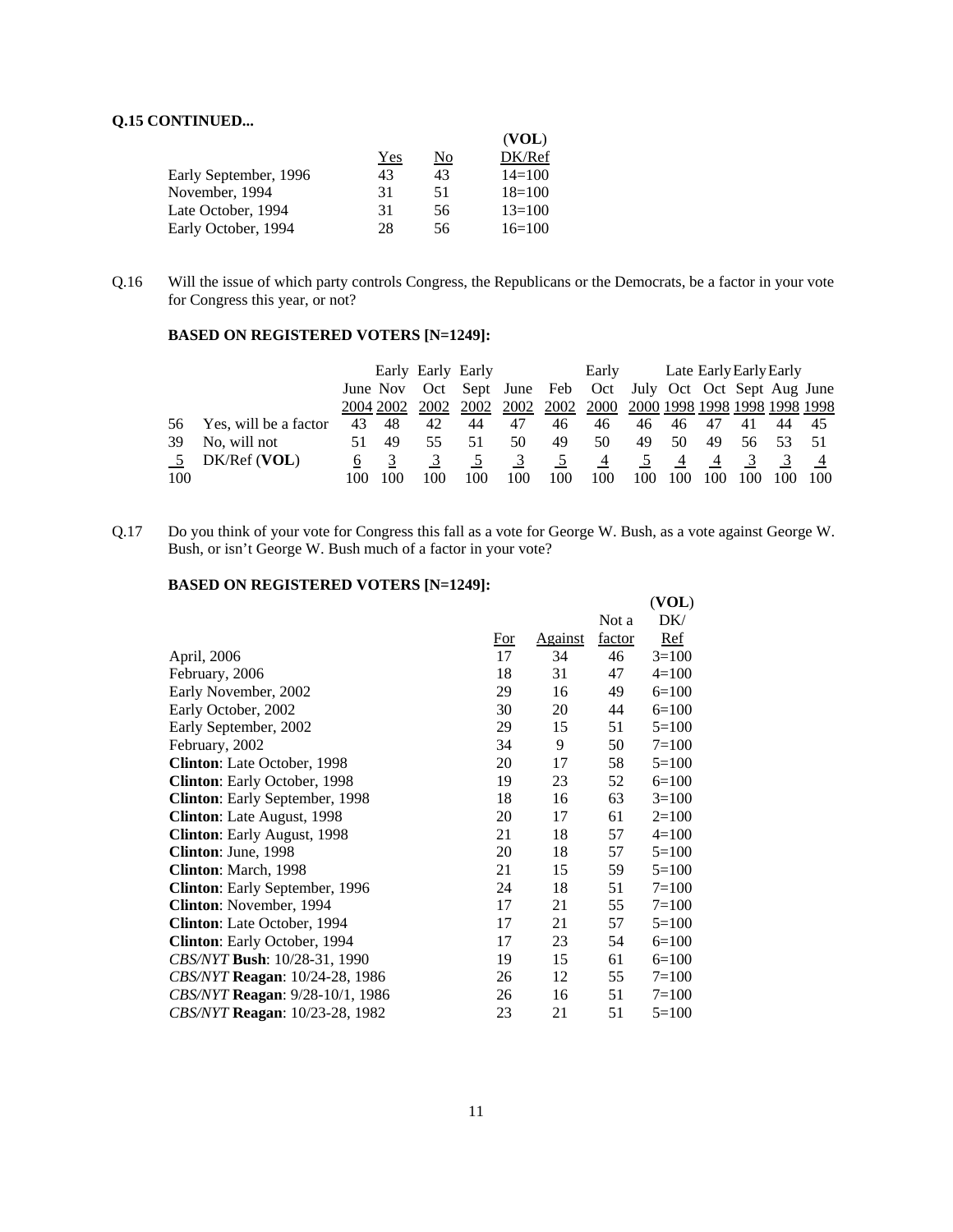Q.18 Some people say we should have a third major political party in this country in addition to the Democrats and Republicans. Do you agree or disagree?

|     |              |      |      |                   |          |       |          |      |      |                |      |      | <i>ABC/</i>            |
|-----|--------------|------|------|-------------------|----------|-------|----------|------|------|----------------|------|------|------------------------|
|     |              |      |      |                   |          | Early |          |      |      |                |      |      | Wash Post <sup>6</sup> |
|     |              | June |      | Oct June Aug Sept |          |       | Aug July |      |      | Oct April July |      | Jan  | Sept                   |
|     |              | 2004 | 2003 | 2000              | 1999     | 1998  | 1997     | 1996 | 1995 | 1995           | 1994 | 1984 | 1982                   |
| 53  | Agree        | 50   | 46   | 52                | 54       | 46    | 47       | 58   | 59   | 57             | 53   | 41   | 44                     |
| 40  | Disagree     | 43   | 44   | 42                | 40       | 47    | 46       | 37   | 37   | 38             | 43   | 48   | 44                     |
|     | DK/Ref (VOL) |      | 10   | 6                 | $\sigma$ |       |          |      | 4    |                | 4    | 11   |                        |
| 100 |              | 100  | 100  | 100               | 100      |       | 100      | 100  | 100  | 100            | 100  | 100  | 100                    |

On another subject...

Q.19 Compared to recent Congresses, would you say THIS Congress has accomplished more, accomplished less, or accomplished about the same amount?

#### **BASED ON REGISTERED VOTERS [N=1249]:**

|     |                    |            |      |      |      | Early | Early | Early |      |       |
|-----|--------------------|------------|------|------|------|-------|-------|-------|------|-------|
|     |                    | <b>Nov</b> | June | July | Aug  | Oct   | Sept  | Aug   | Nov  | April |
|     |                    | 2002       | 2002 | 2000 | 1999 | 1998  | 1998  | 1998  | 1997 | 1997  |
|     | More               | 11         | 16   | 21   | 13   | 24    | 24    | 18    | 25   | 10    |
| 41  | Less               | 27         | 22   | 16   | 23   | 23    |       |       | 13   | 24    |
| 47  | Same               | 54         | 57   | 56   | 60   | 49    | 55    | 62    | 59   | 58    |
|     | Don't know/Refused | 8          |      |      |      | 4     |       |       |      | 8     |
| 100 |                    | 100        | 100  | 100  | 100  | 100   | .00   | 100   | 100  | 100   |

#### **ASK IF "LESS" (2 IN Q.19) [N=602]:**

Q.20 Who do you think is most to blame for this **[READ AND ROTATE]**?

- 58 Republican leaders in Congress
- 13 Democratic leaders in Congress
- 24 Both/Neither/Someone else **(VOL)**
- 5 Don't Know/Refused (**VOL**)  $\frac{5}{100}$

<sup>6</sup> In January 1984, the *ABC/Washington Post* trend was worded: "Can you please tell me if you tend to agree or disagree with the following statement, of if, perhaps, you have no opinion about the statement: We should have a third major political party in this country in addition to the Democrats and Republicans."

In September 1982, the *ABC/Washington Post* trend was worded: "I'm going to read a few statements. For each, can you please tell me if you tend to agree or disagree with it, or if, perhaps, you have no opinion about the statements... We should have a third party in this country in addition to the Democrats and Republicans."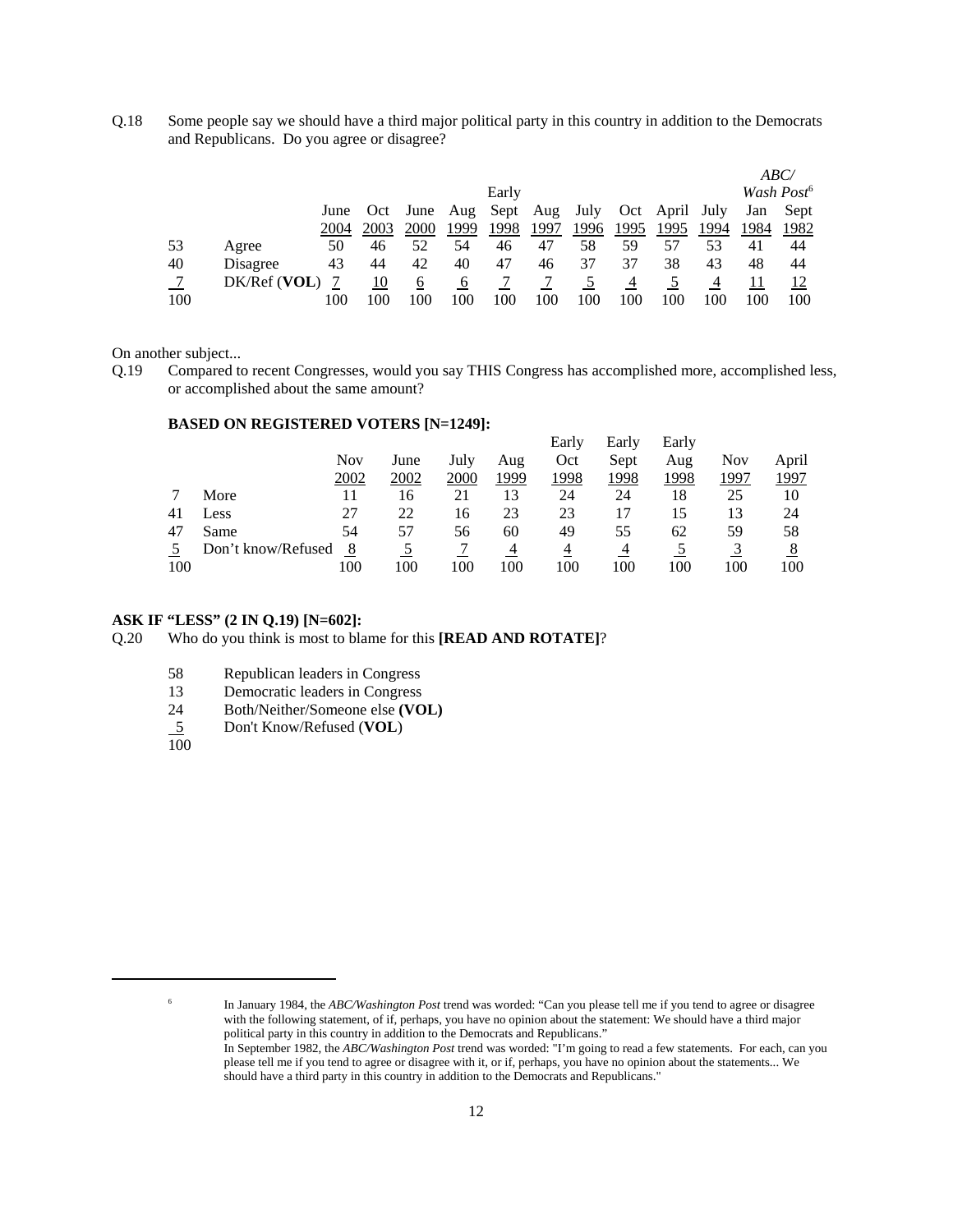Thinking about immigration for a moment…

#### **ROTATE Q.21 AND Q.22**

Q.21 Do you approve or disapprove of the way George W. Bush is handling the nation's immigration policy?

|           |                          | Feb       | Late Oct  |
|-----------|--------------------------|-----------|-----------|
|           |                          | 2006      | 2005      |
| 25        | Approve                  | 23        | 24        |
| 62        | Disapprove               | 57        | 54        |
| <u>13</u> | Don't Know/Refused (VOL) | <u>20</u> | <u>22</u> |
| 100       |                          | 100       | 100       |

- Q.22 Do you approve or disapprove of the way Congress is handling the nation's immigration policy?
	- 21 Approve

64 Disapprove

- 15 Don't Know/Refused **(VOL)**
- 100

#### **ROTATE C.1 AND C.2**

- C.1 One proposal would allow undocumented immigrants who have been in the U.S. for several years to gain legal working status and the possibility of citizenship in the future. Would you favor or oppose this proposal?
	- 58 Favor<br>35 Oppos
	- **Oppose**
	- 7 Don't know/Refused (**VOL**)  $\frac{7}{100}$
	-
- C.2 One proposal would make it a criminal offense for an American to assist an undocumented immigrant to remain in the U.S. Would you favor or oppose this proposal?
	- 45 Favor
	- 47 Oppose
	- 8 Don't know/Refused (**VOL**)
	- $\overline{100}$

Thinking about the political parties for a moment…

Q.23 Please tell me if you think each phrase I read better describes the REPUBLICAN Party and its leaders or the DEMOCRATIC Party and its leaders (First,) which party do you think is better described by the phrase.. **(INSERT ITEM; RANDOMIZE)**?

|    |                                            |                            |       | (VOL.)  |         | VOL.)      |
|----|--------------------------------------------|----------------------------|-------|---------|---------|------------|
|    |                                            | Republican Democratic Both |       |         | (VOL.)  | DK/        |
|    |                                            | Party                      | Party | equally | Neither | <u>Ref</u> |
| a. | Able to manage the federal government well | 35                         | 39    | 3       | 15      | $8=100$    |
|    | January, 2006                              | 34                         | 40    | 4       | 12      | $10=100$   |
|    | Early October, 2005                        | 35                         | 41    | 3       | 13      | $8=100$    |
|    | July, 2004                                 | 37                         | 40    | 4       | 9       | $10=100$   |
|    | Early September, 1998                      | 37                         | 32    | 8       | 12      | $11 = 100$ |
|    | <b>August, 1997</b>                        | 39                         | 33    | 4       | 16      | $8=100$    |
|    | July, 1996                                 | 45                         | 32    | 4       | 12      | $7 = 100$  |
|    | April, 1995                                | 49                         | 30    | 3       | 13      | $5=100$    |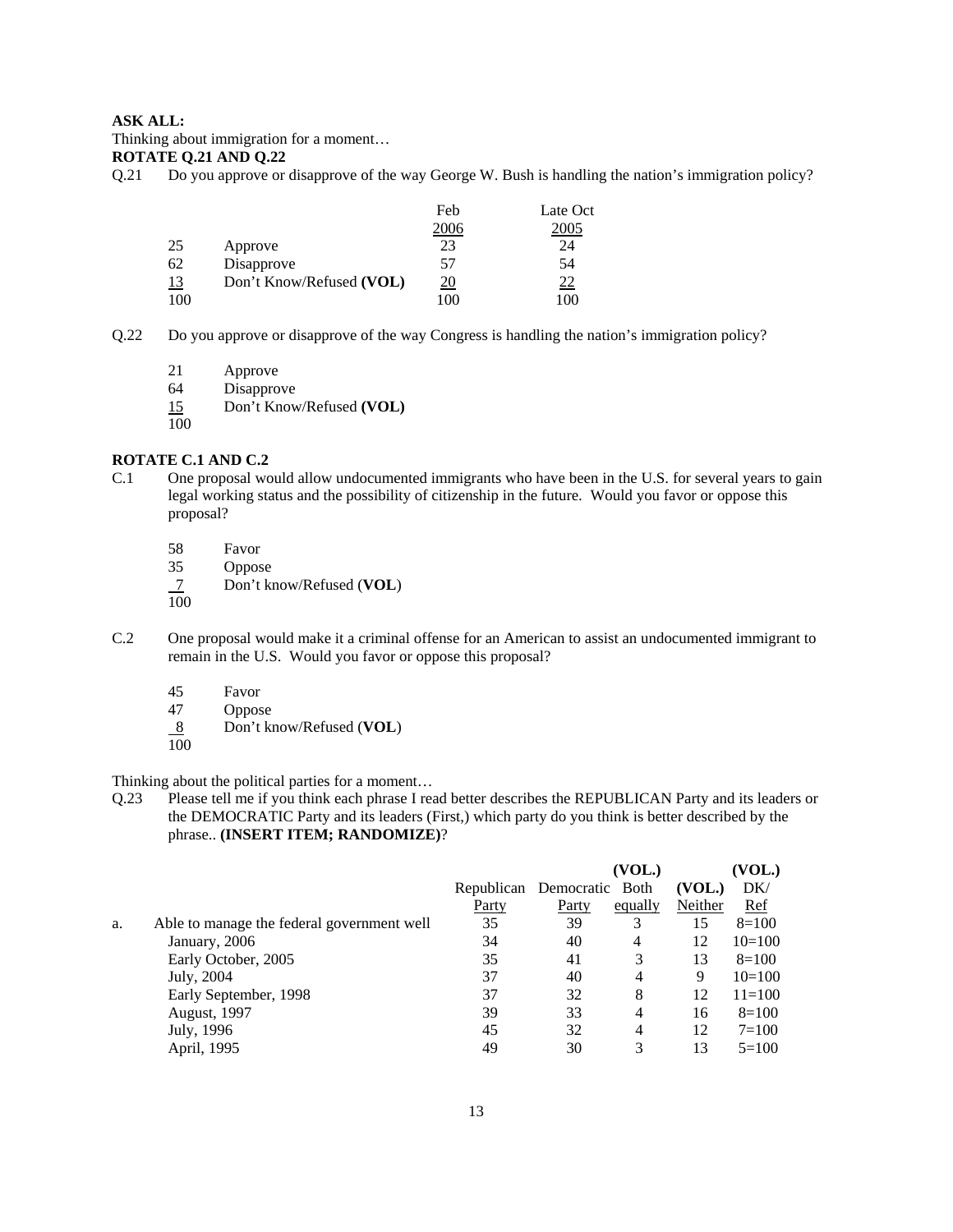# **Q.23 CONTINUED...**

|    |                                         |                            |       | (VOL.)                   |         | (VOL.)     |
|----|-----------------------------------------|----------------------------|-------|--------------------------|---------|------------|
|    |                                         | Republican Democratic Both |       |                          | (VOL.)  | DK/        |
|    |                                         | Party                      | Party | equally                  | Neither | Ref        |
|    | July, 1994                              | 43                         | 31    | $\overline{4}$           | 17      | $5 = 100$  |
|    | May, 1993                               | 36                         | 32    | $\sqrt{2}$               | 17      | $13=100$   |
|    | July, 1992                              | 30                         | 36    | $\mathbf{1}$             | 23      | $10=100$   |
|    | May, 1990                               | 28                         | 20    | 12                       | 31      | $9=100$    |
|    | May, 1988                               | 33                         | 30    | 10                       | 17      | $10=100$   |
|    | January, 1988                           | 30                         | 28    | 12                       | 20      | $10=100$   |
|    | May, 1987                               | 24                         | 25    | 13                       | $28\,$  | $10=100$   |
|    |                                         |                            |       |                          |         |            |
| b. | Governs in an honest and ethical way    | $28\,$                     | 36    | $\overline{4}$           | 23      | $9=100$    |
|    | January, 2006                           | 30                         | 37    | $\overline{4}$           | 19      | $10=100$   |
|    | Early October, 2005                     | 30                         | 40    | 6                        | 18      | $6=100$    |
|    | July, 2004                              | 34                         | 37    | 5                        | 15      | $9=100$    |
|    | Early September, 1998                   | 31                         | 28    | 6                        | 23      | $12=100$   |
|    | March, 1998                             | $28\,$                     | 32    | 7                        | 24      | $9=100$    |
|    | August, 1997                            | $28\,$                     | 33    | 5                        | 26      | $8=100$    |
|    | July, 1996                              | 38                         | 37    | $\sqrt{2}$               | 18      | $5 = 100$  |
|    | April, 1995                             | 35                         | 36    | $\overline{\mathcal{L}}$ | 19      | $6 = 100$  |
|    | July, 1994                              | 32                         | 35    | 6                        | 21      | $6=100$    |
|    |                                         |                            |       |                          |         |            |
| c. | Can bring about the kind of changes the |                            |       |                          |         |            |
|    | country needs                           | 32                         | 47    | $\overline{c}$           | 12      | $7=100$    |
|    | Early October, 2005                     | 32                         | 48    | $\overline{4}$           | 9       | $7 = 100$  |
|    | July, 2004                              | 35                         | 46    | 3                        | $\tau$  | $9=100$    |
|    | Early September, 1998                   | 34                         | 40    | $\boldsymbol{7}$         | 8       | $11=100$   |
|    | March, 1998                             | 32                         | 45    | 7                        | $\,8\,$ | $8=100$    |
|    | August, 1997                            | 38                         | 40    | $\overline{4}$           | 11      | $7 = 100$  |
|    | July, 1996                              | 39                         | 46    | $\sqrt{2}$               | 7       | $6=100$    |
|    | April, 1995                             | 51                         | 34    | $\overline{\mathcal{L}}$ | $\tau$  | $4=100$    |
|    | July, 1994                              | 39                         | 42    | $\overline{4}$           | 10      | $5 = 100$  |
|    | May, 1993                               | 30                         | 49    | $\sqrt{2}$               | 10      | $9=100$    |
|    | July, 1992                              | 24                         | 47    | $\sqrt{2}$               | 16      | $11 = 100$ |
|    | May, 1990                               | 27                         | 31    | 13                       | 18      | $11 = 100$ |
|    | May, 1988                               | $27\,$                     | 43    | 9                        | 11      | $10=100$   |
|    | January, 1988                           | 28                         | 37    | 14                       | 11      | $10=100$   |
|    |                                         |                            |       |                          |         |            |
|    | May, 1987                               | 26                         | 36    | 14                       | 14      | $10=100$   |
| d. | Is concerned with the needs of          |                            |       |                          |         |            |
|    | people like me                          | $28\,$                     | 52    | $\mathfrak{Z}$           | 10      | $7 = 100$  |
|    | Early October, 2005                     | 30                         | 52    | $\mathfrak s$            | 7       | $6=100$    |
|    | July, 2004                              | 30                         | 50    | 5                        | $8\,$   | $7 = 100$  |
|    | Early September, 1998                   | 31                         | 46    | $\mathfrak s$            | 9       | $9=100$    |
|    | <b>March</b> , 1998                     | 30                         | 51    | $\overline{\mathbf{4}}$  | 8       | $7 = 100$  |
|    | August, 1997                            | 31                         | 49    | 3                        | 10      | $7 = 100$  |
|    | July, 1996                              | 35                         | 50    | $\overline{2}$           | $\tau$  | $6 = 100$  |
|    | April, 1995                             | 39                         | 49    | $\overline{2}$           | $\tau$  | $3=100$    |
|    | July, 1994                              | 35                         | 49    | $\overline{4}$           | $8\,$   | $4=100$    |
|    | May, 1990                               | 21                         | 42    | 12                       | 18      | $7 = 100$  |
|    | May, 1988                               | 23                         | 51    | $\,8\,$                  | 11      | $7 = 100$  |
|    | January, 1988                           | $22\,$                     | 47    | 11                       | 13      | $7 = 100$  |
|    |                                         |                            |       |                          |         |            |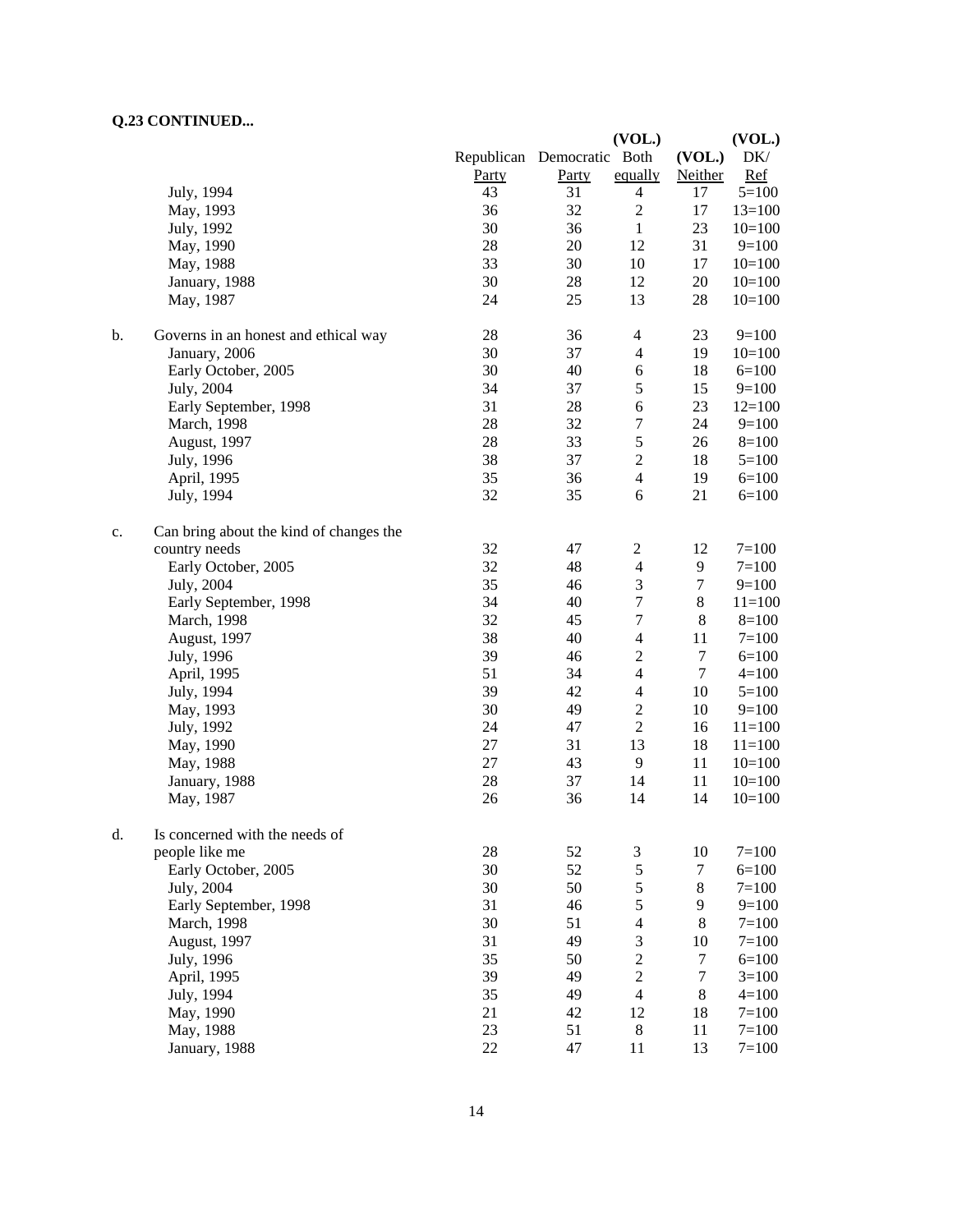# **Q.23 CONTINUED...**

|    |                                 |                                       |    | (VOL.)                       | (VOL.)             |
|----|---------------------------------|---------------------------------------|----|------------------------------|--------------------|
|    |                                 | Republican Democratic Both (VOL.) DK/ |    |                              |                    |
|    |                                 | <b>Party</b>                          |    | <u>Party</u> equally Neither | Ref                |
| e. | Is more influenced by lobbyists |                                       |    |                              |                    |
|    | and special interests           | 45.                                   | 28 | 14                           | $2 \quad 11 = 100$ |

Q.24 Do you think the Republican Party or the Democratic Party could do a better job of …**[INSERT ITEM, ROTATE]**

|                                    |              |       | (VOL.)  |                            | (VOL.)     |
|------------------------------------|--------------|-------|---------|----------------------------|------------|
|                                    |              |       |         | (VOL.)                     | DK/        |
|                                    | <b>Party</b> | Party | equally | Neither                    | Ref        |
| Reforming government in Washington | 28           | 44    |         | 15                         | $8=100$    |
| February, 2006                     | 29           | 42    |         | 12                         | $10=100$   |
| March, $1998^7$                    | 37           | 35    | 8       | 10                         | $10=100$   |
| July, 1994                         | 39           | 40    | 3       | 11                         | $7 = 100$  |
| Dealing with immigration           | 27           | 43    | 6       | 11                         | $13=100$   |
| February, 2006                     | 34           | 38    | 8       | 9                          | $11 = 100$ |
|                                    |              |       |         | Republican Democratic Both |            |

#### **ASK FORM 1 ONLY [N=764]:**

Q.25F1 In your view, does the **[INSERT ITEM; ROTATE]** or the **[NEXT ITEM]** have better political leaders?

|                |                           | Feb  |
|----------------|---------------------------|------|
|                |                           | 2006 |
| 38             | Republican Party          | 41   |
| 40             | <b>Democratic Party</b>   | 37   |
|                | Both equally (VOL.)       | 5    |
| 9              | Neither (VOL.)            | 8    |
| $\overline{9}$ | Don't know/Refused (VOL.) | 9    |
| 100            |                           |      |

#### **ASK FORM 2 ONLY [N=737]:**

Q.26F2 In your view, does the **[INSERT ITEM; ROTATE]** or the **[NEXT ITEM]** have stronger political leaders?

- 53 Republican Party<br>26 Democratic Party
- Democratic Party
- 4 Both equally **(VOL.)**<br>8 Neither **(VOL.)**
- Neither **(VOL.)**
- 9 Don't know/Refused **(VOL.)**  $\frac{9}{100}$

<sup>&</sup>lt;sup>7</sup> In March 1998 and July 1994 the item was worded "reforming government."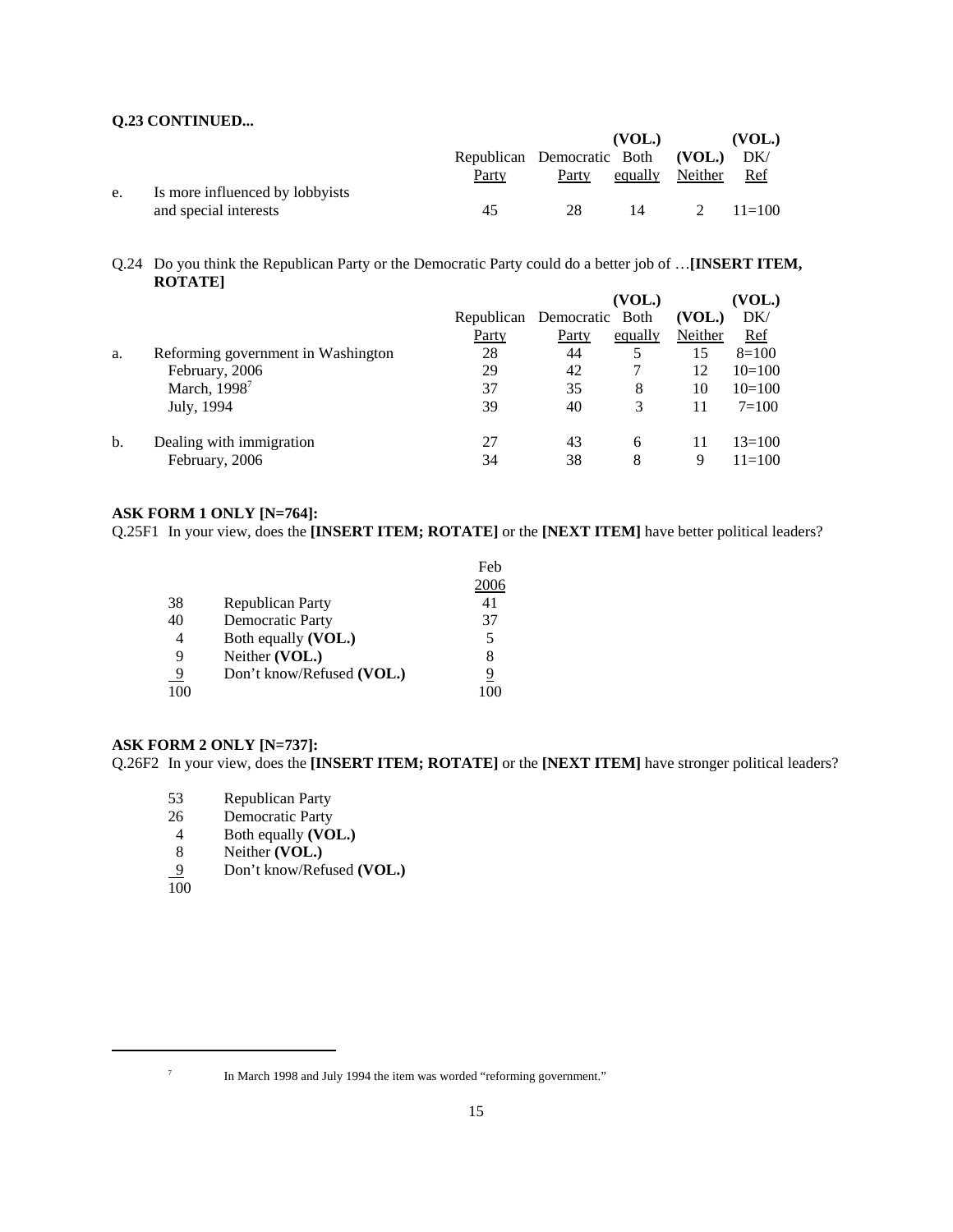Q.27 Thinking about the Democratic Party, who do YOU think of as the leader of the Democratic Party these days? **[SINGLE RESPONSE, DO NOT READ OPTIONS. USE PRECODES AS APPROPRIATE; ACCEPT ONLY ONE RESPONSE.]**

|                  |                                       | Feb            |
|------------------|---------------------------------------|----------------|
|                  |                                       | <u>2006</u>    |
| 16               | <b>Hillary Clinton</b>                | 15             |
|                  | Ted Kennedy                           | n/a            |
|                  | Harry Reid                            |                |
|                  | <b>Bill Clinton</b>                   | 11             |
| 3                | John Kerry                            | 8              |
| 3                | <b>Howard Dean</b>                    | 3              |
| 2                | John Edwards                          | $\overline{2}$ |
| $\mathfrak{D}$   | <b>Barack Obama</b>                   | 4              |
|                  | Harry Reid                            |                |
|                  | Joseph Biden                          | 3              |
|                  | Nancy Pelosi                          |                |
|                  | Joseph Lieberman                      | n/a            |
| 5                | (VOL. DO NOT READ) Other [SPECIFY:    | 9 <sup>8</sup> |
| 30               | (VOL. DO NOT READ) Nobody is          | 13             |
| $\underline{24}$ | (VOL. DO NOT READ) Don't know/Refused | 30             |
| 100              |                                       | 100            |

Q.28 Now I'd like your views on some people. (First,) would you say your overall opinion of… **[INSERT ITEM; RANDOMIZE; OBSERVE FORM SPLITS]** is very favorable, mostly favorable, mostly UNfavorable, or very unfavorable? **[INTERVIEWERS: PROBE TO DISTINGUISH BETWEEN "NEVER HEARD OF" AND "CAN'T RATE."]**

|         |                             |       |    |                  |       |    |                       | (VOL)        | (VOL)     |
|---------|-----------------------------|-------|----|------------------|-------|----|-----------------------|--------------|-----------|
|         |                             |       |    | -Favorable------ |       |    | -----Unfavorable----- | Never        | Can't     |
|         |                             | Total |    | Very Mostly      | Total |    | Very Mostly           | Heard of     | rate/Ref  |
| a.      | George W. Bush              | 40    | 15 | 25               | 57    | 35 | 22                    | *            | $3=100$   |
|         | Late October, 2005          | 46    | 17 | 29               | 51    | 29 | 22                    | ∗            | $3=100$   |
|         | July, 2005                  | 51    | 22 | 29               | 46    | 25 | 21                    | $\mathbf{0}$ | $3=100$   |
|         | Late March, 2005            | 53    | 23 | 30               | 45    | 27 | 18                    | $\theta$     | $2=100$   |
|         | Mid-October, 2004 $(RVs)$   | 56    | 26 | 30               | 42    | 23 | 19                    | *            | $2=100$   |
|         | Early October, 2004 (RVs)   | 57    | 27 | 30               | 40    | 20 | 20                    | $\mathbf{0}$ | $3=100$   |
|         | Early September, 2004       | 52    | 25 | 27               | 43    | 24 | 19                    | *            | $5=100$   |
|         | August, 2004                | 58    | 27 | 31               | 39    | 22 | 17                    | $\theta$     | $3=100$   |
|         | June, 2004                  | 52    | 19 | 33               | 45    | 22 | 23                    | *            | $3=100$   |
|         | Early February, 2004        | 53    | 21 | 32               | 44    | 25 | 19                    | $\mathbf{0}$ | $3=100$   |
|         | January 29-February 1, 2004 | 52    | -- |                  | 47    | -- | --                    | --           | $1 = 100$ |
| Gallup: | January 2-5, 2004           | 65    | -- |                  | 35    | -- | --                    | --           | $* = 100$ |
| Gallup: | October 6-8, 2003           | 60    | -- |                  | 39    | -- | --                    |              | $1 = 100$ |
| Gallup: | June 9-10, 2003             | 66    | -- |                  | 33    | -- |                       |              | $1 = 100$ |
|         | April, 2003                 | 72    | 37 | 35               | 25    | 11 | 14                    | $\Omega$     | $3=100$   |
|         | January, 2003               | 70    | 28 | 42               | 28    | 10 | 18                    | $\mathbf{0}$ | $2=100$   |
|         | December, 2002              | 68    | 35 | 33               | 27    | 11 | 16                    | $\mathbf{0}$ | $5=100$   |
|         | July, 2001                  | 61    | 22 | 39               | 35    | 14 | 21                    | ∗            | $4=100$   |
|         | January, 2001               | 60    | 24 | 36               | 33    | 12 | 21                    | $\mathbf{0}$ | $7 = 100$ |
|         | May, 2000                   | 58    | 18 | 40               | 31    | 12 | 19                    | 1            | $10=100$  |
|         |                             |       |    |                  |       |    |                       |              |           |

<sup>&</sup>lt;sup>8</sup> In February 2006, the "Other" category did not offer a SPECIFY option, meaning interviewers were not instructed to enter responses that were not included on a list of pre-coded names. Ted Kennedy and Joe Lieberman were therefore not coded.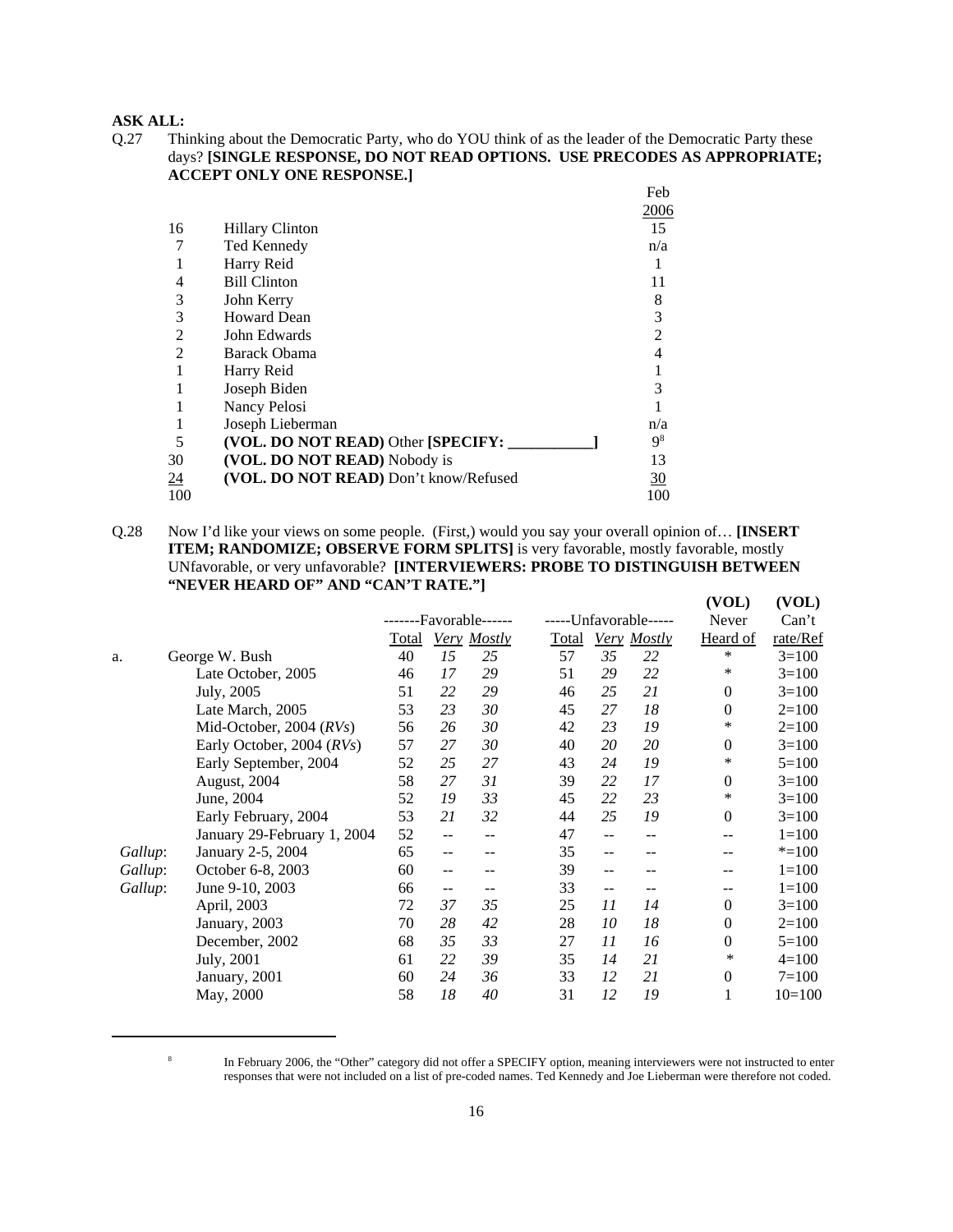# **Q.28 CONTINUED...**

|      | "                         |    |                  | -------Favorable------ | -----Unfavorable----- |                  |                   | (VOL)<br>Never   | (VOL)<br>Can't |
|------|---------------------------|----|------------------|------------------------|-----------------------|------------------|-------------------|------------------|----------------|
|      |                           |    |                  | Total Very Mostly      |                       |                  | Total Very Mostly | Heard of         | rate/Ref       |
|      | March, 1999 <sup>9</sup>  | 61 | 21               | 40                     | 21                    | $\boldsymbol{7}$ | 14                | $\overline{4}$   | $14=100$       |
|      | November, 1997            | 54 | 13               | 41                     | 18                    | 6                | 12                | 9                | $19=100$       |
|      | ASK FORM 1 ONLY [N=764]:  |    |                  |                        |                       |                  |                   |                  |                |
| b.F1 | <b>Bill Clinton</b>       | 61 | 27               | 34                     | 36                    | 18               | 18                | $\boldsymbol{0}$ | $3=100$        |
|      | Late October, 2005        | 62 | 26               | 36                     | 34                    | 18               | 16                | $\ast$           | $4 = 100$      |
|      | Late March, 2005          | 64 | 24               | 40                     | 32                    | 13               | 19                | $\boldsymbol{0}$ | $4 = 100$      |
|      | December, 2002            | 46 | 17               | 29                     | 49                    | 27               | 22                | $\ast$           | $5=100$        |
|      | July, 2001                | 50 | 20               | 30                     | 46                    | 27               | 19                | $\boldsymbol{0}$ | $4 = 100$      |
|      | January, 2001             | 64 | 23               | 41                     | 34                    | 17               | 17                | $\boldsymbol{0}$ | $2=100$        |
|      | May, 2000                 | 48 | 17               | 31                     | 47                    | 28               | 19                | $\ast$           | $5 = 100$      |
|      | March, 1999               | 55 | 21               | 34                     | 42                    | 23               | 19                | $\ast$           | $3=100$        |
|      | December, 1998            | 55 | 23               | 32                     | 43                    | 24               | 19                | $\boldsymbol{0}$ | $2=100$        |
|      | Early October, 1998 (RVs) | 52 | 15               | 37                     | 44                    | 24               | 20                | $\boldsymbol{0}$ | $4 = 100$      |
|      | Early September, 1998     | 57 | 18               | 39                     | 41                    | 23               | 18                | $\boldsymbol{0}$ | $2=100$        |
|      | Late August, 1998         | 54 | 18               | 36                     | 44                    | 24               | 20                | $\boldsymbol{0}$ | $2=100$        |
|      | March, 1998               | 62 | 22               | 40                     | 35                    | 16               | 19                | $\ast$           | $3=100$        |
|      | November, 1997            | 63 | 19               | 44                     | 35                    | 14               | 21                | $\boldsymbol{0}$ | $2=100$        |
|      | October, 1997             | 62 | 15               | $47\,$                 | 36                    | 16               | 20                | $\ast$           | $2=100$        |
|      | September, 1997           | 62 | 18               | 44                     | 35                    | 14               | 21                | $\boldsymbol{0}$ | $3=100$        |
|      | August, 1997              | 61 | 16               | 45                     | 38                    | 17               | 21                | $\boldsymbol{0}$ | $1 = 100$      |
|      | April, 1997               | 61 | 17               | 44                     | 37                    | 16               | 21                | $\ast$           | $2=100$        |
|      | January, 1997             | 66 | 17               | 49                     | 32                    | 14               | 18                | $\ast$           | $2=100$        |
|      | October, 1996 (RVs)       | 57 | 12               | 45                     | 41                    | 19               | 22                | $\boldsymbol{0}$ | $2=100$        |
|      | June, 1996                | 61 | 16               | 45                     | 37                    | 14               | 23                | $\ast$           | $2=100$        |
|      | April, 1996               | 57 | 16               | 41                     | 40                    | 16               | 24                | $\boldsymbol{0}$ | $3=100$        |
|      | February, 1996            | 55 | 20               | 35                     | 43                    | 21               | 22                | $\boldsymbol{0}$ | $2=100$        |
|      | January, 1996             | 56 | 13               | 43                     | 42                    | 15               | 27                | $\boldsymbol{0}$ | $2=100$        |
|      | August, 1995              | 49 | 13               | 36                     | 49                    | 20               | 29                | $\boldsymbol{0}$ | $2=100$        |
|      | February, 1995            | 55 | 14               | 41                     | 42                    | 17               | 25                | $\boldsymbol{0}$ | $3=100$        |
|      | December, 1994            | 51 | 17               | 34                     | 46                    | 22               | 24                | $\boldsymbol{0}$ | $3=100$        |
|      | July, 1994                | 58 | 15               | 43                     | 41                    | 16               | 25                | $\ast$           | $1 = 100$      |
|      | May, 1993                 | 60 | 18               | 42                     | 35                    | 12               | 23                | $\boldsymbol{0}$ | $5 = 100$      |
|      | July, 1992                | 59 | 17               | 42                     | 34                    | 9                | 25                | $\boldsymbol{0}$ | $7 = 100$      |
|      | June, 1992                | 46 | $10\,$           | 36                     | 47                    | 14               | 33                | 1                | $6=100$        |
|      | May, 1992                 | 53 | 11               | 42                     | 42                    | 10               | 32                | $\ast$           | $5=100$        |
|      | March, 1992               | 53 | $10\,$           | 43                     | 40                    | 11               | 29                | $\mathbf{1}$     | $6 = 100$      |
|      | February, 1992            | 59 | 15               | 44                     | 31                    | $\boldsymbol{7}$ | 24                | $\sqrt{2}$       | $8=100$        |
|      | January, 1992             | 37 | $\boldsymbol{9}$ | 28                     | 15                    | $\overline{4}$   | 11                | 27               | $21 = 100$     |
|      | November, 1991            | 30 | 5                | 25                     | 10                    | $\overline{c}$   | $\boldsymbol{8}$  | 39               | $21 = 100$     |
| c.F1 | John Kerry                | 45 | 10               | 35                     | 44                    | 20               | 24                | $\overline{c}$   | $9=100$        |
|      | Late October, 2005        | 46 | 12               | 34                     | 43                    | 20               | 23                | $\sqrt{2}$       | $9=100$        |
|      | Late March, 2005          | 49 | 13               | 36                     | 41                    | 17               | 24                | $\sqrt{2}$       | $8=100$        |
|      | Mid-October, 2004 (RVs)   | 56 | 21               | 35                     | 40                    | 16               | 24                | $\boldsymbol{0}$ | $3=100$        |
|      | Early October, 2004 (RVs) | 53 | 16               | 37                     | 41                    | 16               | 25                | $\ast$           | $6=100$        |
|      | Early September, 2004     | 49 | $17\,$           | 32                     | 43                    | 19               | 24                | $\ast$           | $8=100$        |

<sup>9</sup> In March 1999 and November 1997 the category was listed: "Texas Governor George W. Bush."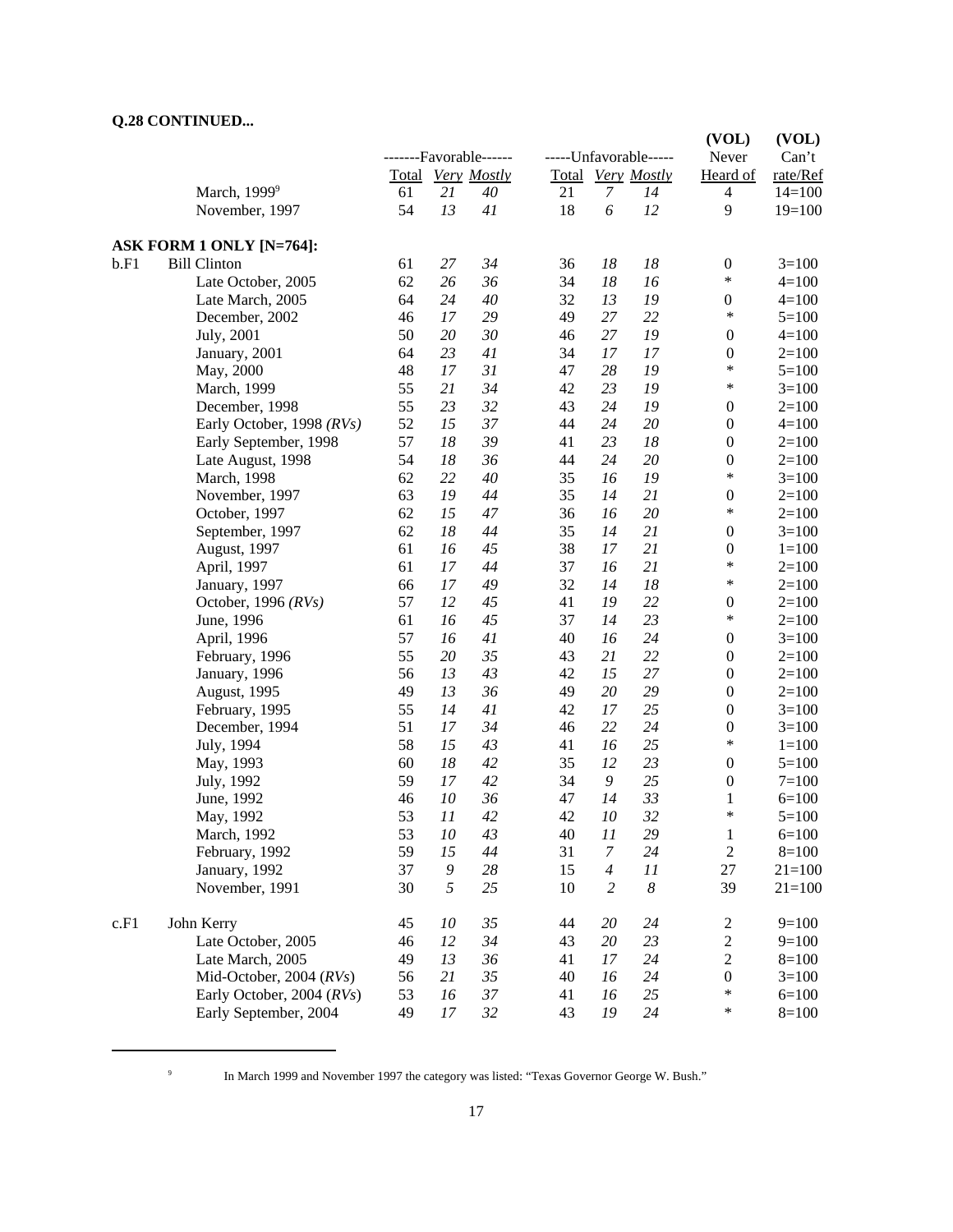# **Q.28 CONTINUED...**

|         |                                                    |       |                          |                        |    |                  |                       | (VOL)            | (VOL)      |
|---------|----------------------------------------------------|-------|--------------------------|------------------------|----|------------------|-----------------------|------------------|------------|
|         |                                                    |       |                          | -------Favorable------ |    |                  | -----Unfavorable----- | Never            | Can't      |
|         |                                                    | Total |                          | <b>Very Mostly</b>     |    |                  | Total Very Mostly     | Heard of         | rate/Ref   |
|         | August, 2004                                       | 56    | 23                       | 33                     | 36 | 14               | 22                    | 1                | $7 = 100$  |
|         | June, 2004                                         | 50    | 11                       | 39                     | 41 | 16               | 25                    | $\boldsymbol{0}$ | $9=100$    |
|         | Early February, 2004                               | 58    | 14                       | 44                     | 28 | 8                | 20                    | 1                | $13=100$   |
|         | January, 2003                                      | 30    | 6                        | 24                     | 16 | $\overline{4}$   | 12                    | 36               | $18=100$   |
| d.F1    | John Edwards                                       | 47    | 10                       | 37                     | 27 | $\boldsymbol{9}$ | 18                    | 11               | $15=100$   |
|         | Late October, 2005                                 | 50    | 12                       | 38                     | 23 | 6                | 17                    | 10               | $17=100$   |
|         | Mid-October, 2004 <sup>10</sup>                    | 58    | 18                       | 40                     | 31 | 13               | 18                    | $\mathbf{1}$     | $10=100$   |
|         | Early October, 2004                                | 50    | 16                       | 34                     | 28 | 11               | 17                    | $\sqrt{2}$       | $20=100$   |
|         | Early September, 2004                              | 54    | 18                       | 36                     | 30 | 10               | 20                    | $\sqrt{2}$       | $14=100$   |
|         | August, 2004                                       | 61    | 24                       | 37                     | 25 | 6                | 19                    | $\overline{c}$   | $12=100$   |
|         | Early February, 2004                               | 45    | 9                        | 36                     | 25 | $\boldsymbol{8}$ | 17                    | 5                | $24 = 100$ |
|         | January, 2003                                      | 23    | $\overline{4}$           | 19                     | 14 | $\mathfrak{Z}$   | 11                    | 40               | $23=100$   |
| e.F1    | Dick Cheney                                        | 36    | 11                       | 25                     | 55 | 29               | 26                    | 3                | $6=100$    |
|         | Late October, 2005                                 | 43    | 12                       | 31                     | 46 | 22               | 24                    | $\sqrt{2}$       | $9=100$    |
|         | Late March, 2005                                   | 48    | 15                       | 33                     | 42 | 20               | 22                    | $\overline{2}$   | $8=100$    |
|         | Mid-October, 2004 (RVs)                            | 48    | 17                       | 31                     | 46 | 25               | 21                    | *                | $6=100$    |
|         | Early October, 2004 (RVs)                          | 48    | 14                       | 34                     | 41 | 20               | 21                    | *                | $11 = 100$ |
|         | Early September, 2004                              | 43    | 13                       | 30                     | 42 | 23               | 19                    | $\overline{c}$   | $13 = 100$ |
|         | August, 2004                                       | 47    | 13                       | 34                     | 41 | 20               | 21                    | $\sqrt{2}$       | $10=100$   |
|         | April, 2003                                        | 60    | 21                       | 39                     | 27 | 12               | 15                    | 3                | $10=100$   |
|         | December, 2002                                     | 59    | 20                       | 39                     | 26 | 10               | 16                    | 5                | $10=100$   |
|         | July, 2001                                         | 58    | 19                       | 39                     | 26 | 6                | 20                    | 6                | $10=100$   |
|         | January, 2001                                      | 62    | 20                       | 42                     | 18 | 5                | 13                    | $\overline{c}$   | $18 = 100$ |
|         | December, 1994                                     | 42    | 10                       | 32                     | 19 | 5                | 14                    | 21               | $18=100$   |
|         | March, 1991 <sup>11</sup>                          | 68    | 33                       | 35                     | 6  | $\sqrt{2}$       | $\overline{4}$        | 10               | $16=100$   |
|         | May, 1990                                          | 20    | $\mathfrak{Z}$           | 17                     | 11 | $\mathfrak{Z}$   | $\boldsymbol{8}$      | 44               | $25=100$   |
| f.F1    | Condoleezza Rice                                   | 59    | 26                       | 33                     | 27 | 10               | 17                    | 6                | $8=100$    |
|         | Late October, 2005                                 | 60    | 23                       | 37                     | 25 | $\boldsymbol{9}$ | 16                    | $\epsilon$       | $9=100$    |
|         | Late March, 2005                                   | 57    | 22                       | 35                     | 28 | 11               | 17                    | 5                | $10=100$   |
| g.F1    | John McCain                                        | 54    | 14                       | 40                     | 26 | $\overline{7}$   | 19                    | $8\,$            | $12=100$   |
|         | Late October, 2005                                 | 56    | 15                       | 41                     | 19 | $\sqrt{2}$       | 14                    | 10               | $15=100$   |
|         | Late March, 2005                                   | 59    | 15                       | 44                     | 17 | $\overline{4}$   | 13                    | $\,8\,$          | $16=100$   |
|         | July, 2001                                         | 51    | 14                       | 37                     | 22 | 5                | 17                    | 13               | $14=100$   |
|         | January, 2001                                      | 59    | 18                       | 41                     | 15 | $\mathfrak{Z}$   | 12                    | 9                | $17=100$   |
|         | May, 2000                                          | 54    | 14                       | 40                     | 20 | 5                | 15                    | 11               | $15=100$   |
| ABC/WP: | February, 2000                                     | 60    | $\ddotsc$                | $\overline{a}$         | 21 | $\overline{a}$   | $-$                   | $\overline{a}$   | $19=100$   |
|         | CNN/USA Today/Gallup: December, 1999 <sup>12</sup> | 57    | $\overline{\phantom{a}}$ | $-$                    | 11 | $-$              | $-$                   | 14               | $18=100$   |

<sup>&</sup>lt;sup>10</sup> Mid-October 2004 and earlier trend numbers are based on registered voters.

<sup>&</sup>lt;sup>11</sup> In March 1991 and May 1990 the category was listed: "Richard Cheney."

<sup>12</sup> For the CNN/USAToday/Gallup Poll in December 1999, the category was listed: "Arizona Senator John McCain."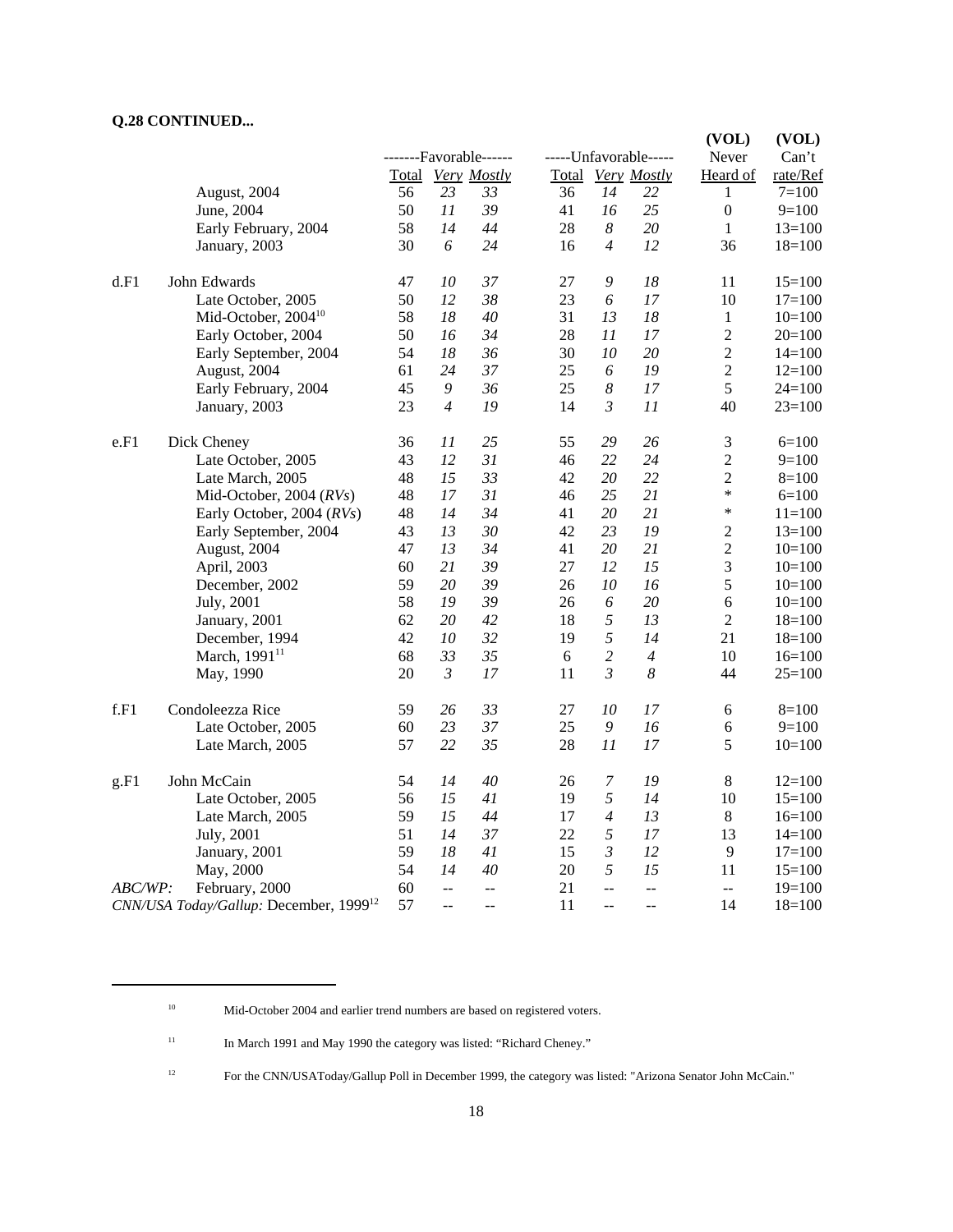|      | <b>Q.28 CONTINUED</b>            |        |                  | -------Favorable------ |    |                  | -----Unfavorable----- | (VOL)<br>Never   | (VOL)<br>Can't |
|------|----------------------------------|--------|------------------|------------------------|----|------------------|-----------------------|------------------|----------------|
|      |                                  |        |                  | Total Very Mostly      |    |                  | Total Very Mostly     | Heard of         | rate/Ref       |
| h.F1 | <b>Bill Frist</b>                | 24     | 5                | 19                     | 29 | 12               | 17                    | 32               | $15=100$       |
|      | Late October, 2005               | 21     | $\mathfrak{Z}$   | 18                     | 26 | $\boldsymbol{8}$ | $18\,$                | 35               | $18=100$       |
|      | January, 2003                    | 27     | $\overline{7}$   | 20                     | 12 | $\overline{c}$   | 10                    | 42               | $19=100$       |
| i.F1 | Mark Warner                      | 21     | $\mathfrak{Z}$   | 18                     | 16 | $\overline{4}$   | 12                    | 43               | $20=100$       |
|      | ASK FORM 2 ONLY [N=737]:         |        |                  |                        |    |                  |                       |                  |                |
| j.F2 | <b>Hillary Clinton</b>           | 54     | 20               | 34                     | 42 | 21               | 21                    | $\mathbf{1}$     | $3=100$        |
|      | Late October, 2005               | 56     | 20               | 36                     | 38 | 19               | 19                    | $\mathbf{1}$     | $5=100$        |
|      | Late March, 2005                 | 57     | 22               | 35                     | 36 | 17               | 19                    | $\ast$           | $7 = 100$      |
|      | December 2002                    | 47     | 15               | 32                     | 44 | 23               | 21                    | 1                | $8=100$        |
|      | July, 2001                       | 53     | 20               | 33                     | 42 | 23               | 19                    | 1                | $4 = 100$      |
|      | January, 2001                    | 60     | 25               | 35                     | 35 | 16               | 19                    | $\ast$           | $5=100$        |
|      | May, 2000                        | 49     | 15               | 34                     | 42 | 22               | 20                    | $\mathbf{1}$     | $8=100$        |
|      | Early December, 1998             | 66     | 32               | 34                     | 31 | 15               | 16                    | $\ast$           | $3=100$        |
|      | Early October, 1998 (RVs)        | 58     | 24               | 34                     | 36 | 18               | 18                    | $\ast$           | $6=100$        |
|      | Early September, 1998            | 64     | 24               | 40                     | 31 | 13               | $18\,$                | $\boldsymbol{0}$ | $5=100$        |
|      | Late August, 1998                | 63     | 25               | 38                     | 34 | 13               | 21                    | $\ast$           | $3=100$        |
|      | March, 1998                      | 65     | 26               | 39                     | 31 | 14               | 17                    | $\ast$           | $4 = 100$      |
|      | January, 1997                    | 57     | 17               | $40\,$                 | 40 | 17               | 23                    | $\ast$           | $3=100$        |
|      | June, 1996                       | 53     | 13               | 40                     | 43 | 17               | 26                    | $\ast$           | $4 = 100$      |
|      | April, 1996                      | 49     | 12               | 37                     | 46 | 19               | 27                    | $\boldsymbol{0}$ | $5=100$        |
|      | February, 1996                   | 42     | 14               | 28                     | 54 | $27\,$           | 27                    | $\boldsymbol{0}$ | $4 = 100$      |
|      | January, 1996                    | 42     | 10               | 32                     | 54 | 26               | $28\,$                | $\boldsymbol{0}$ | $4 = 100$      |
|      | October, 1995                    | 58     | 14               | 44                     | 38 | 14               | 24                    | --               | $4 = 100$      |
|      | August, 1995                     | 49     | 16               | 33                     | 47 | 22               | 25                    | $\ast$           | $4 = 100$      |
|      | December, 1994                   | 50     | 17               | 33                     | 45 | 20               | 25                    | $\mathbf{1}$     | $4 = 100$      |
|      | July, 1994                       | 57     | 19               | 38                     | 40 | 18               | 22                    | 1                | $2=100$        |
|      | May, 1993                        | 60     | 19               | 41                     | 29 | 11               | 18                    | 1                | $10=100$       |
| k.F2 | Howard Dean                      | 31     | $\sqrt{2}$       | 26                     | 38 | 15               | 23                    | 19               | $12=100$       |
|      | Late October, 2005               | 29     | $\overline{4}$   | 25                     | 37 | 15               | 22                    | 19               | $15=100$       |
|      | Late March, 2005                 | 32     | 6                | 26                     | 31 | 11               | $20\,$                | 12               | $25=100$       |
|      | January, 2003                    | 13     | $\overline{c}$   | 11                     | 12 | $\mathfrak{Z}$   | $\boldsymbol{9}$      | 57               | $18=100$       |
| 1.F2 | Joe Biden                        | 28     | 7                | 21                     | 20 | 5                | 15                    | 38               | $14=100$       |
|      | Late October, 2005               | 21     | 4                | 17                     | 20 | 6                | 14                    | 43               | $16=100$       |
|      | September, 1987                  | $22\,$ | $\overline{4}$   | 18                     | 15 | $\overline{4}$   | 11                    | 25               | $38=100$       |
| m.F2 | Donald Rumsfeld                  | 38     | 10               | 28                     | 46 | 21               | 25                    | 8                | $8=100$        |
|      | Late October, 2005               | 36     | $\boldsymbol{8}$ | 28                     | 41 | 18               | 23                    | 14               | $9=100$        |
|      | Late March, 2005                 | 39     | 10               | 29                     | 41 | 18               | 23                    | 7                | $13=100$       |
|      | April, 2003                      | 61     | 24               | 37                     | 19 | 6                | 13                    | 9                | $11 = 100$     |
| n.F2 | Rudy Giuliani                    | 70     | 26               | 44                     | 14 | $\overline{4}$   | $10\,$                | 10               | $6=100$        |
|      | Late October, 2005               | 63     | 22               | 41                     | 17 | 6                | 11                    | 10               | $10=100$       |
|      | Late March, 2005                 | 60     | 20               | $40\,$                 | 17 | 5                | 12                    | 7                | $16=100$       |
|      | May, 2000                        | 37     | 9                | 28                     | 18 | 6                | 12                    | 26               | $19=100$       |
| o.F2 | Tom DeLay                        | 23     | 5                | 18                     | 49 | 25               | 24                    | 15               | $13=100$       |
|      | Late October, 2005               | 18     | $\overline{c}$   | 16                     | 40 | $20\,$           | 20                    | 27               | $15=100$       |
|      | Gallup/CNN/USAToday: April, 2005 | 27     | Ξ.               | $\overline{a}$         | 31 | Ξ.               | $\omega$ $\omega$     | 26               | $16=100$       |

# 19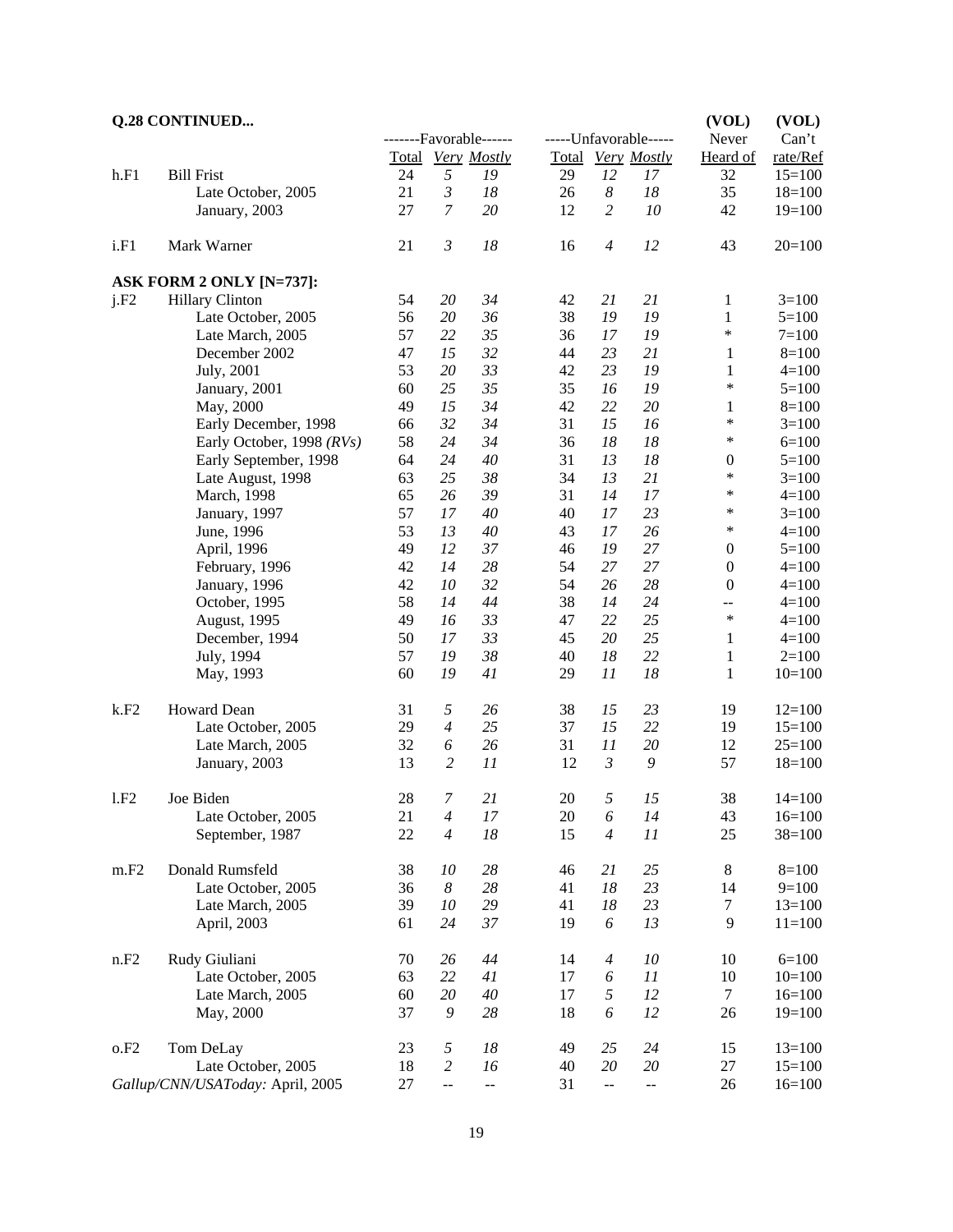|      | <b>Q.28 CONTINUED</b> |       |                    |                       |                    | (VOL)    | (VOL)      |
|------|-----------------------|-------|--------------------|-----------------------|--------------------|----------|------------|
|      |                       |       | $----Favorable---$ | -----Unfavorable----- |                    | Never    | Can't      |
|      |                       | Total | Very Mostly        | Total                 | <i>Very Mostly</i> | Heard of | rate/Ref   |
| p.F2 | George Allen          | 20    | 16                 | 14                    | 10                 | 49       | $17 = 100$ |
| q.F2 | Russell Feingold      | 19    |                    | 19                    | 12                 | 43       | $19=100$   |

On a different subject…

Q.29 Looking ahead to the next presidential election, would you like to see a president who offers policies and programs similar to those of the Bush administration, OR would you like to see a president who offers different policies and programs?

|                |                                      | Early         |      |      |      | ------- Clinton Administration ------- |      |
|----------------|--------------------------------------|---------------|------|------|------|----------------------------------------|------|
|                |                                      | Oct           | June | Feb  | Aug  | June                                   | Feb  |
|                |                                      | 2005          | 2000 | 2000 | 1999 | 1999                                   | 1999 |
|                | Policies and programs similar to the |               |      |      |      |                                        |      |
| 23             | <b>Bush Administration</b>           | 25            | 40   | 41   | 43   | 43                                     | 54   |
| 70             | Different policies and programs      | 69            | 52   | 51   | 50   | 50                                     | 41   |
| $\overline{J}$ | Don't know/Refused (VOL)             | $\mathfrak b$ | 8    | 8    |      |                                        |      |
| 100            |                                      | 100           | 100  | 100  | 100  | 100                                    | 100  |

Q.30 Now I am going to read you a couple of statements. For each, please tell me if you completely agree with it, mostly agree with it, mostly DISagree with it, or completely DISagree with it. (The first one is...) **(INSERT ITEM; ROTATE ITEMS)**

| a.  | I am tired of all the problems associated with   | Completely<br>agree | Mostly<br>agree | Mostly<br>disagree | Completely<br>disagree | (VOL.)<br>DK/<br><b>Ref</b> |
|-----|--------------------------------------------------|---------------------|-----------------|--------------------|------------------------|-----------------------------|
|     | the Bush administration                          | 36                  | 26              | 23                 | 12                     | $3=100$                     |
|     | September, 2000 Clinton                          | 48                  | 24              | 16                 | 8                      | $4=100$                     |
|     | August, 1999 Clinton                             | 36                  | 35              | 19                 | 8                      | $2=100$                     |
|     | March, 1999 Clinton                              | 48                  | 26              | 15                 | 8                      | $3=100$                     |
| $b$ | I wish George W. Bush could run for a third term | 8                   | 13              | 21                 | 56                     | $2=100$                     |
|     | September, 2000 Clinton                          | 16                  | 11              | 16                 | 55                     | $2=100$                     |
|     | August, 1999 Clinton                             | 12                  | 16              | 24                 | 47                     | $1 = 100$                   |
|     | March, 1999 Clinton                              | 16                  | 12              | 17                 | 54                     | $1 = 100$                   |

Q.31 Last week, documents were released indicating that President Bush may have authorized his staff to leak pre-war intelligence about Iraq to the press in order to undermine war critics. How much have you heard about this… a lot, a little or nothing at all?

32 A lot 46 A little<br>22 Nothing Nothing at all \* Don't know/Refused **(VOL.)**

 $\overline{100}$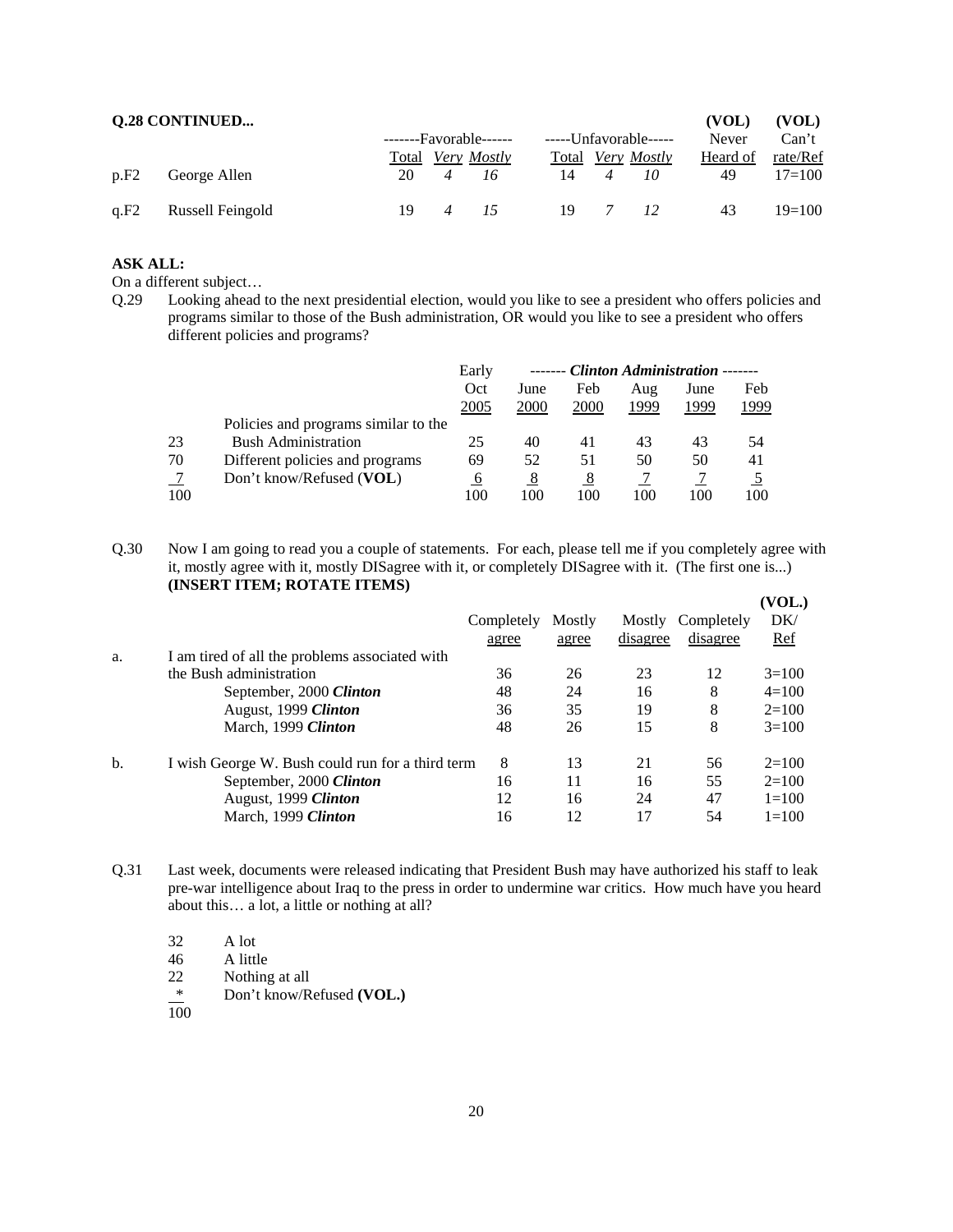# **IF HEARD "A LOT" or "A LITTLE" (1,2 IN Q.31) ASK [N=1229]:**

- Q.32 From what you've read and heard about this, do you think President Bush acted improperly, or don't you think so?
	- 57 Yes, acted improperly
	- 34 No, did not act improperly
	- 2 Too early to tell **(VOL.)**
	- 7 Don't know/Refused **(VOL.)**  $\frac{7}{100}$
	-

#### **ASK ALL:**

On a different subject...

- Q.33 How concerned are you, if at all, about the influence of lobbyists and special interest groups in Washington these days? **[READ]**
	- 46 Very concerned
	- 29 Somewhat concerned
	- 13 Not too concerned –OR–
	- 9 Not at all concerned
	- 3 Don't know/Refused **(VOL. DO NOT READ)**

100

- Q.34 Do you think bribery and corruption in Congress is more common now than it used to be, or no different from the past?
	- 47 More common now
	- 49 No different from the past
	- 4 Don't know/Refused **(VOL.)**
	- 100

# **ASK FORM 1 ONLY [N=764]:**

Q.35F1 Congress is considering a law which would place stricter limits on the value of gifts that House and Senate members can accept from lobbyists. Do you favor or oppose this proposal?

|             |                           | Sept |
|-------------|---------------------------|------|
|             |                           | 1995 |
| 76          | Favor                     | 79   |
| 19          | Oppose                    | 16   |
| $6^{\circ}$ | Don't know/Refused (VOL.) | 5    |
| 100         |                           | 100  |

#### **ASK FORM 2 ONLY [N=737]:**

- Q.36F2 Congress is considering a law which would place stricter limits on the value of gifts that House and Senate members can accept from lobbyists. Do you think a law like this would help to reduce the influence of special interests, or do you think it wouldn't make much difference?
	- 45 Would reduce influence<br>52 Wouldn't make much diff
	- 52 Wouldn't make much difference
	- 3 Don't know/Refused **(VOL.)**  $\frac{3}{100}$
	-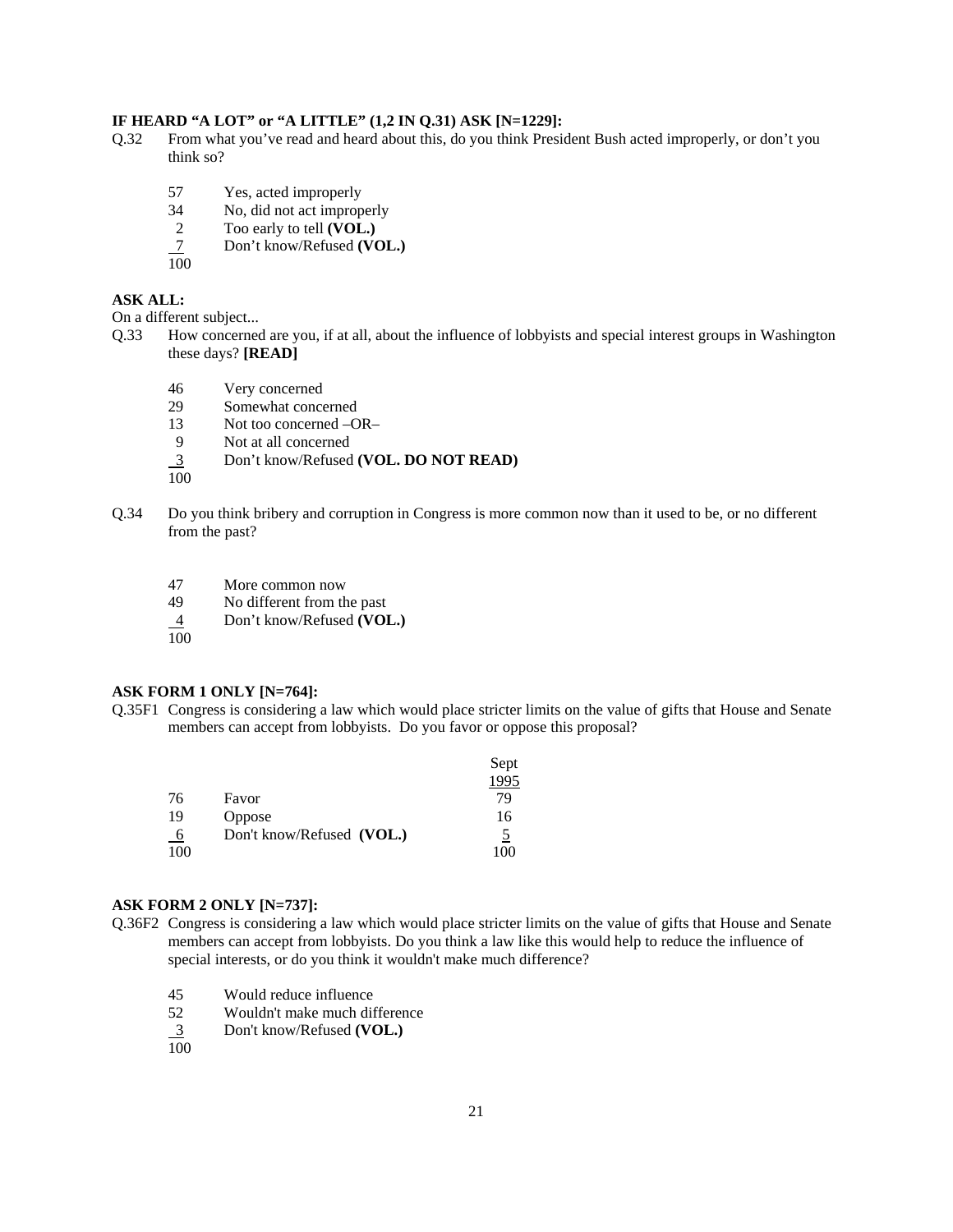On a different subject…

Q.37 Which comes closer to your view about the tax cuts passed under President Bush over the past few years? **[READ IN ORDER]**

|     |                                                                             | Dec  | Early Sept |
|-----|-----------------------------------------------------------------------------|------|------------|
|     |                                                                             | 2004 | 2004       |
| 25  | All of the tax cuts should be made permanent                                | 28   | 27         |
| 36  | Tax cuts for the wealthy should be repealed, while others stay in place, OR | 35   | 31         |
| 28  | All of the tax cuts should be repealed                                      | 25   | 28         |
| 11  | Don't know/Refused (VOL. DO NOT READ)                                       |      | 14         |
| 100 |                                                                             | 100  | 100        |

# **NO QUESTIONS 38-44**

Turning to the subject of Iraq …

Q.45 Do you think the U.S. made the right decision or the wrong decision in using military force against Iraq?

|                        |          |          | (VOL.)     |
|------------------------|----------|----------|------------|
|                        | Right    | Wrong    | DK/        |
|                        | decision | decision | Ref        |
| April, 2006            | 47       | 46       | $7 = 100$  |
| <b>March</b> , 2006    | 45       | 49       | $6=100$    |
| February, 2006         | 51       | 44       | $5=100$    |
| January, 2006          | 45       | 47       | $8=100$    |
| December, 2005         | 47       | 48       | $5=100$    |
| Late October, 2005     | 48       | 45       | $7=100$    |
| Early October, 2005    | 44       | 50       | $6=100$    |
| Mid-September, 2005    | 49       | 44       | $7 = 100$  |
| July, 2005             | 49       | 44       | $7 = 100$  |
| June, 2005             | 47       | 45       | $8=100$    |
| February, 2005         | 47       | 47       | $6=100$    |
| January, 2005          | 51       | 44       | $5=100$    |
| December, 2004         | 49       | 44       | $7 = 100$  |
| November, 2004 $(RVs)$ | 48       | 41       | $11 = 100$ |
| Mid-October, 2004      | 46       | 42       | $12=100$   |
| Early October, 2004    | 50       | 39       | $11 = 100$ |
| Early September, 2004  | 53       | 39       | $8=100$    |
| August, 2004           | 53       | 41       | $6=100$    |
| July, 2004             | 52       | 43       | $5=100$    |
| June, 2004             | 55       | 38       | $7=100$    |
| May, 2004              | 51       | 42       | $7 = 100$  |
| Late April, 2004       | 54       | 37       | $9=100$    |
| Early April, 2004      | 57       | 35       | $8=100$    |
| Mid-March, 2004        | 55       | 39       | $6=100$    |
| Late February, 2004    | 60       | 32       | $8=100$    |
| Early February, 2004   | 56       | 39       | $5=100$    |
| Mid-January, 2004      | 65       | 30       | $5=100$    |
| Early January, 2004    | 62       | 28       | $10=100$   |
| December, 2003         | 67       | 26       | $7=100$    |
| October, 2003          | 60       | 33       | $7 = 100$  |
| September, 2003        | 63       | 31       | $6=100$    |
| August, 2003           | 63       | 30       | $7 = 100$  |
| Early July, 2003       | 67       | 24       | $9=100$    |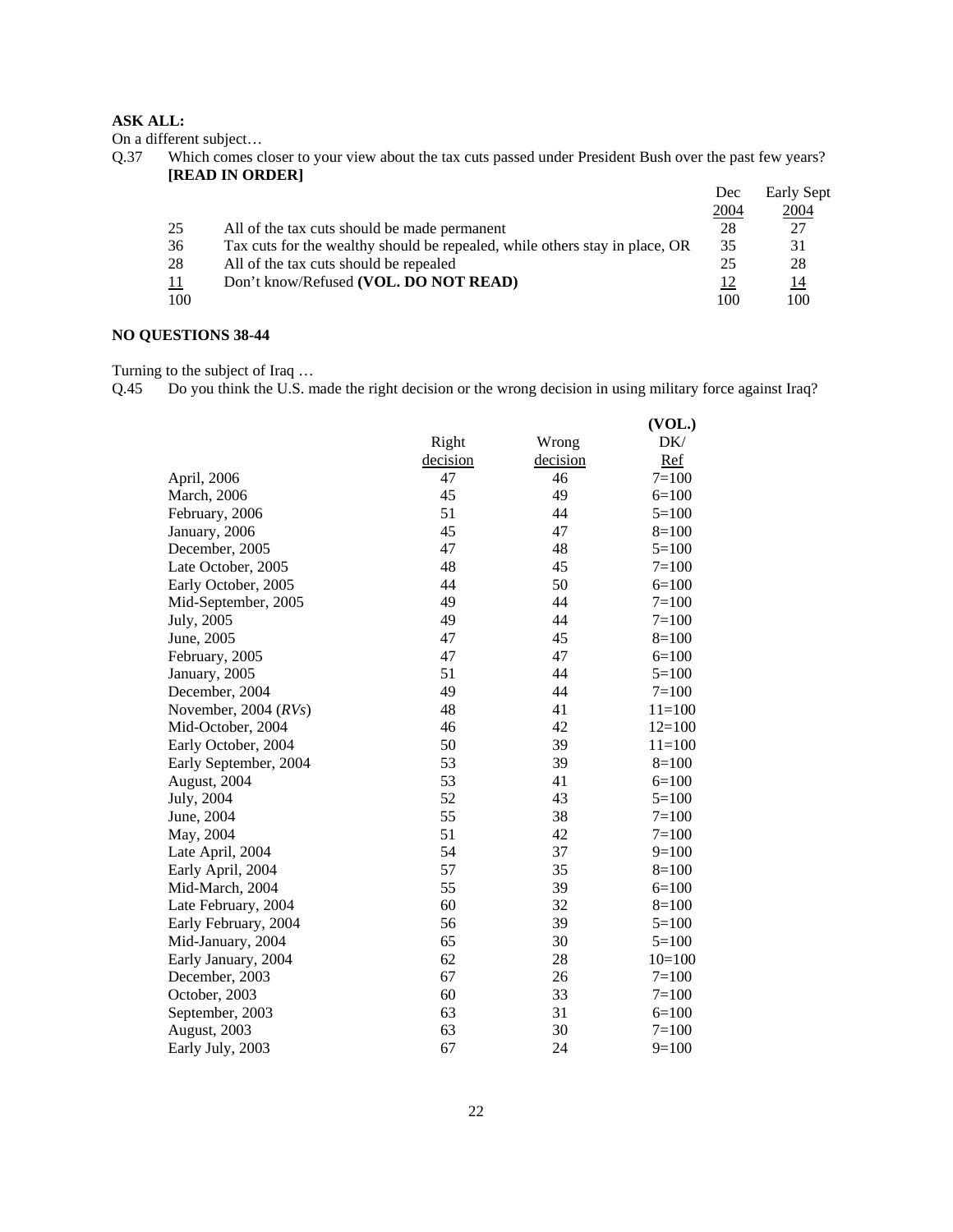# **Q.45 CONTINUED...**

|                        |          |          | (VOL.)    |
|------------------------|----------|----------|-----------|
|                        | Right    | Wrong    | DK/       |
|                        | decision | decision | Ref       |
| May, 2003              | 74       | 20       | $6=100$   |
| April 10-16, 2003      | 74       | 19       | $7 = 100$ |
| April 8-9, 2003        | 74       | 19       | $7 = 100$ |
| April 2-7, 2003        | 72       | 20       | $8 = 100$ |
| March 28-April 1, 2003 | 69       | 25       | $6 = 100$ |
| March 25-27, 2003      | 74       | 21       | $5 = 100$ |
| March 23-24, 2003      | 74       | 21       | $5 = 100$ |
| March 20-22, 2003      | 71       | 22       | $7 = 100$ |
| Late January, 1991     | 77       | 15       | $8=100$   |

# Q.46 How well is the U.S. military effort in Iraq going? **[READ IN ORDER]**

|                        | ↵    |        |                |                  | (VOL.)    |
|------------------------|------|--------|----------------|------------------|-----------|
|                        | Very | Fairly | Not too        | Not at all       | DK/       |
|                        | well | well   | well           | well             | Ref       |
| April, 2006            | 13   | 34     | 29             | 21               | $3=100$   |
| <b>March</b> , 2006    | 9    | 34     | 30             | 21               | $6=100$   |
| February, 2006         | 13   | 38     | 29             | 17               | $3=100$   |
| January, 2006          | 12   | 39     | 27             | 17               | $5=100$   |
| December, 2005         | 14   | 37     | 29             | 17               | $3=100$   |
| Early October, 2005    | 9    | 35     | 31             | 22               | $3=100$   |
| Mid-September, 2005    | 12   | 41     | 26             | 18               | $3=100$   |
| July, 2005             | 14   | 38     | 27             | 17               | $4 = 100$ |
| June, 2005             | 9    | 41     | 27             | 19               | $4 = 100$ |
| February, 2005         | 14   | 40     | 25             | 17               | $4=100$   |
| January, 2005          | 9    | 39     | 29             | 20               | $3=100$   |
| December, 2004         | 10   | 40     | 28             | 18               | $4=100$   |
| Mid-October, 2004      | 13   | 38     | 26             | 17               | $6=100$   |
| Early September, 2004  | 12   | 40     | 26             | 18               | $4=100$   |
| August, 2004           | 12   | 41     | 28             | 16               | $3=100$   |
| July, 2004             | 13   | 42     | 26             | 16               | $3=100$   |
| June, 2004             | 16   | 41     | 25             | 14               | $4 = 100$ |
| May, 2004              | 10   | 36     | 32             | 19               | $3=100$   |
| Late April, 2004       | 12   | 43     | 26             | 15               | $4=100$   |
| Early April, 2004      | 14   | 43     | 26             | 13               | $4=100$   |
| Mid-March, 2004        | 16   | 45     | 26             | 11               | $2=100$   |
| Early February, 2004   | 17   | 46     | 23             | 11               | $3=100$   |
| Mid-January, 2004      | 22   | 51     | 18             | 6                | $3=100$   |
| Early January, 2004    | 23   | 47     | 18             | $\overline{7}$   | $5=100$   |
| December, 2003         | 28   | 47     | 16             | 6                | $3=100$   |
| October, 2003          | 16   | 44     | 25             | 11               | $4=100$   |
| September, 2003        | 15   | 47     | 26             | 9                | $3=100$   |
| August, 2003           | 19   | 43     | 24             | 11               | $3=100$   |
| Early July, 2003       | 23   | 52     | 16             | 5                | $4 = 100$ |
| April 10-16, 2003      | 61   | 32     | $\mathfrak{Z}$ | $\boldsymbol{l}$ | $3 = 100$ |
| April 8-9, 2003        | 60   | 32     | $\mathfrak{Z}$ | $\mathfrak{z}$   | $2 = 100$ |
| April 2-7, 2003        | 55   | 37     | $\mathfrak{Z}$ | $\overline{c}$   | $3 = 100$ |
| March 25-April 1, 2003 | 39   | 46     | 8              | $\overline{c}$   | $5 = 100$ |
| March 23-24, 2003      | 45   | 41     | 6              | $\overline{c}$   | $6 = 100$ |
| March 20-22, 2003      | 65   | 25     | $\overline{c}$ | $\mathfrak{1}$   | $7 = 100$ |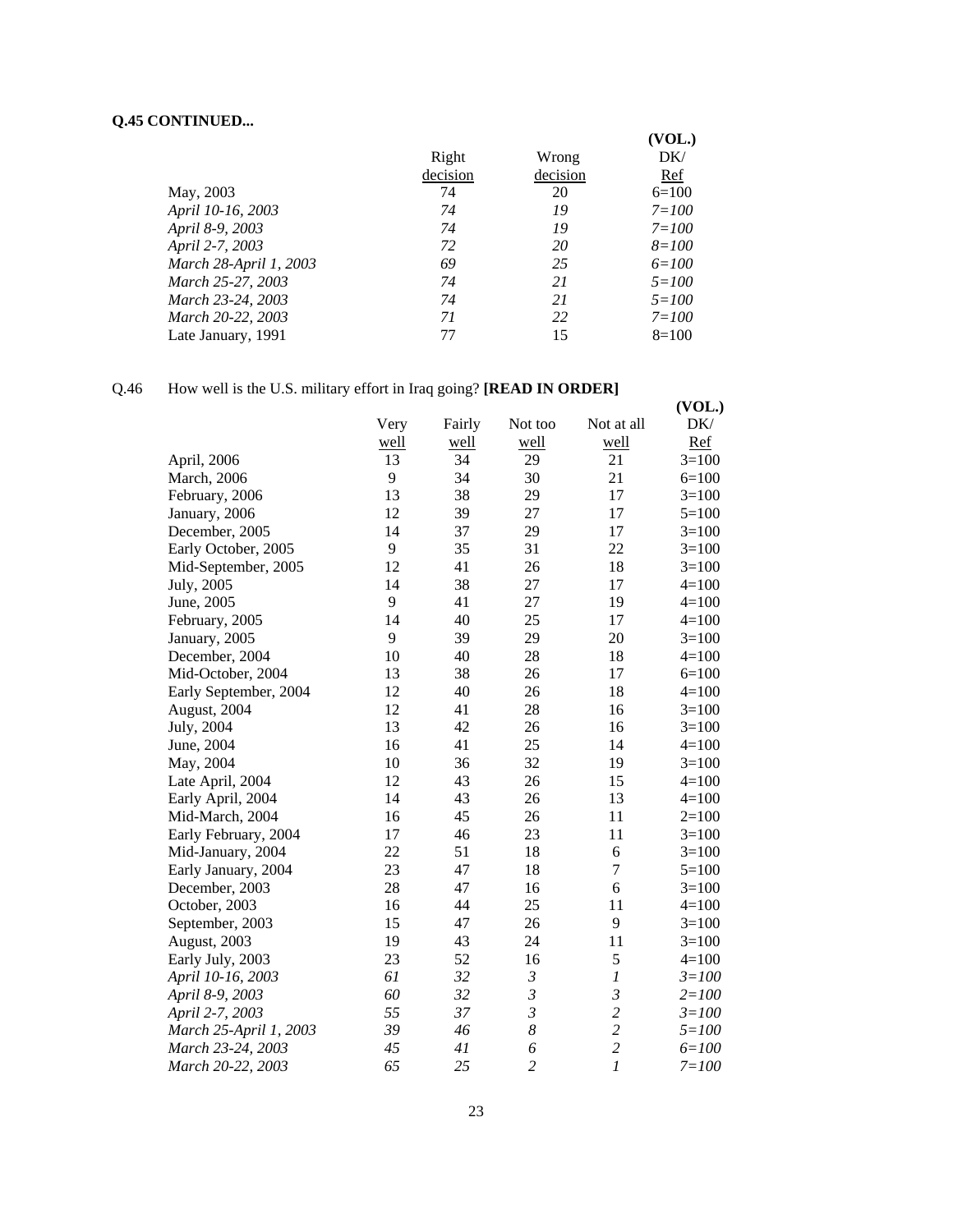Q.47 Do you think the U.S. should keep military troops in Iraq until the situation has stabilized, or do you think the U.S. should bring its troops home as soon as possible?

|                       |             |              | (VOL.)     |
|-----------------------|-------------|--------------|------------|
|                       | Keep troops | Bring troops | DK/        |
|                       | in Iraq     | home         | <u>Ref</u> |
| April, 2006           | 48          | 48           | $4=100$    |
| March, 2006           | 44          | 50           | $6=100$    |
| February, 2006        | 50          | 46           | $4=100$    |
| January, 2006         | 48          | 48           | $4=100$    |
| December, 2005        | 49          | 46           | $5=100$    |
| Early October, 2005   | 47          | 48           | $5=100$    |
| Mid-September, 2005   | 51          | 45           | $4=100$    |
| July, 2005            | 52          | 43           | $5=100$    |
| June, 2005            | 50          | 46           | $4=100$    |
| February, 2005        | 55          | 42           | $3=100$    |
| January, 2005         | 54          | 41           | $5=100$    |
| December, 2004        | 56          | 40           | $4=100$    |
| Mid-October, 2004     | 57          | 36           | $7 = 100$  |
| Early September, 2004 | 54          | 40           | $6=100$    |
| August, 2004          | 54          | 42           | $4=100$    |
| July, 2004            | 53          | 43           | $4=100$    |
| June, $2004^{13}$     | 51          | 44           | $5=100$    |
| May, 2004             | 53          | 42           | $5=100$    |
| Late April, 2004      | 53          | 40           | $7 = 100$  |
| Early April, 2004     | 50          | 44           | $6=100$    |
| Early January, 2004   | 63          | 32           | $5=100$    |
| October, 2003         | 58          | 39           | $3=100$    |
| September, 2003       | 64          | 32           | $4=100$    |
|                       |             |              |            |

# **IF "KEEP TROOPS IN IRAQ" (1 IN Q.47)**

Q.48 Do you think more troops are needed in Iraq right now, or do you think there are already enough troops there to do the job?

|     |                                 | Early |      |      | Early  |      |      |
|-----|---------------------------------|-------|------|------|--------|------|------|
|     |                                 | Oct   | July | Jun  | Jan    | Oct  | Sept |
|     |                                 | 2005  | 2005 | 2004 | 2004   | 2003 | 2003 |
| 13  | More troops needed              | 13    | 16   | 18   | 29     | 32   | 34   |
| 27  | Have enough there to do the job | 26    | 27   | 23   | 26     | 21   | 25   |
| *   | Reduce number of troops (VOL.)  | 0     | ∗    | *    | $\ast$ | *    | *    |
|     | Don't know/Refused (VOL.)       | 8     | 9    | 10   |        |      |      |
| 48% |                                 | 47%   | 52%  | 51%  | 63%    | 58%  | 64%  |

<sup>&</sup>lt;sup>13</sup> In June 2004 and earlier, the question was worded: "Do you think the U.S. should keep military troops in Iraq until a stable government is established there, or do you think the U.S. should bring its troops home as soon as possible?"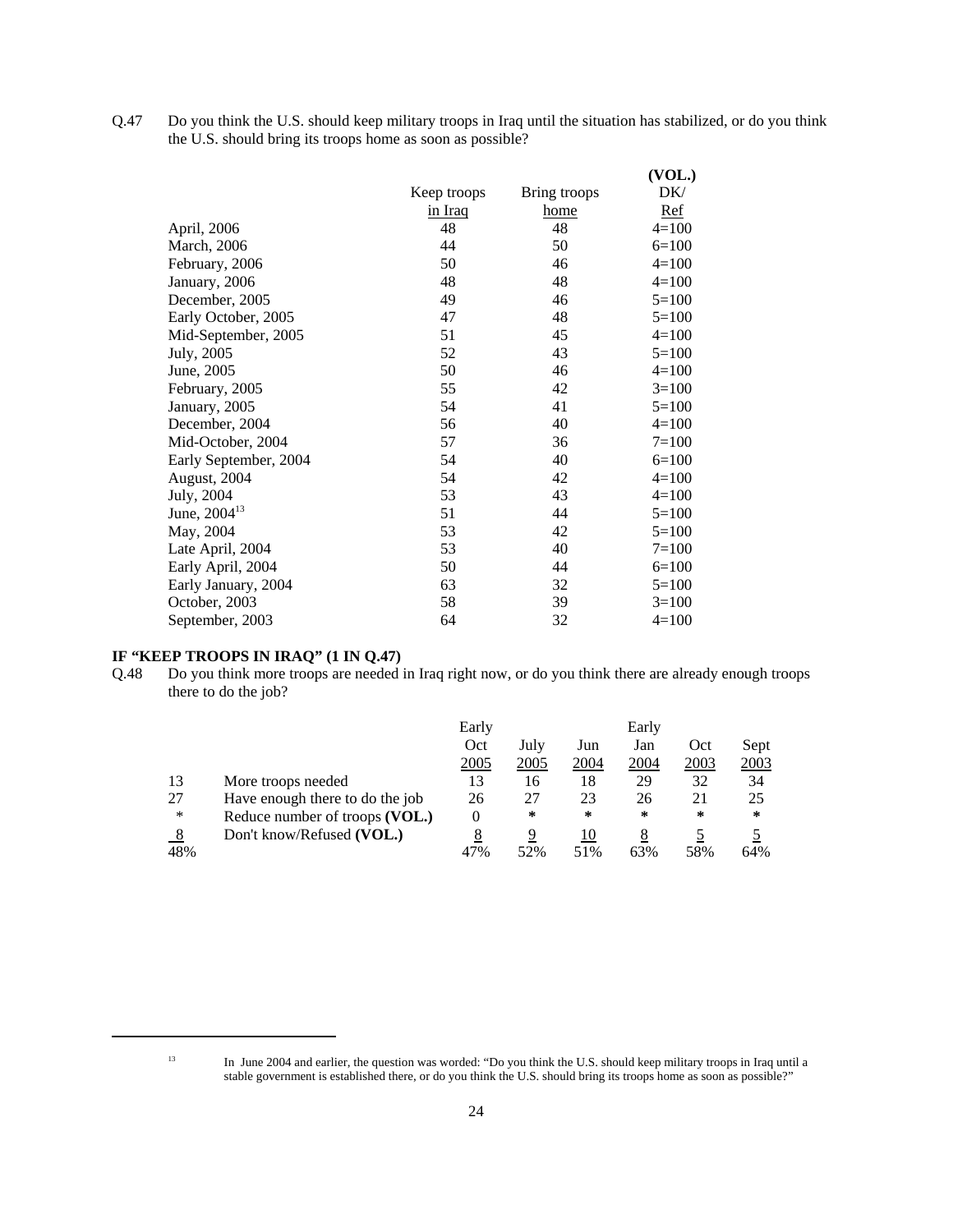## **IF "BRING TROOPS HOME" (2 IN Q.47)**

Q.49 Should the U.S. remove all troops from Iraq immediately, or should the withdrawal of troops be gradual over the next year or two?

|     |                                              | Jan  | Dec  |
|-----|----------------------------------------------|------|------|
|     |                                              | 2006 | 2005 |
| -18 | Remove all troops immediately                | 14   |      |
| 29  | Gradual withdrawal over the next year or two | 32   | 28   |
|     | Don't know/Refused (VOL.)                    |      |      |
| 48% |                                              | 48%  | 46%  |

# **ASK ALL:**

Q.50 In the long run, do you think the war in Iraq has increased the chances of terrorist attacks in the U.S., lessened the chances, or has it made no difference?

|                |                           | Early |      |         | Early |             |
|----------------|---------------------------|-------|------|---------|-------|-------------|
|                |                           | Oct   | July | Mid-Oct | Sept  | Nov         |
|                |                           | 2005  | 2005 | 2004    | 2004  | $2002^{14}$ |
| 37             | Increased                 | 41    | 45   | 36      | 34    | 45          |
| 27             | Lessened                  | 25    | 22   | 32      | 32    | 18          |
| 33             | No difference             | 32    | 30   | 28      | 31    | 30          |
| $\overline{3}$ | Don't know/Refused (VOL.) |       |      | 4       |       |             |
| 100            |                           | 100   | 100  | 100     | 100   | 100         |

Q.51 Thinking about the people you know, would you say they are becoming LESS emotionally involved in the news from Iraq than they were, MORE emotionally involved, or are the people you know about as involved as they had been?

|     |                                     | June        | Jan  | Aug  | June | May  |
|-----|-------------------------------------|-------------|------|------|------|------|
|     |                                     | <u>2005</u> | 2005 | 2004 | 2004 | 2004 |
| 37  | Less emotionally involved           | 44          | 35   | 36   | 35   | 26   |
| 21  | More emotionally involved           |             | 19   | 19   | 23   | 33   |
| 38  | About as involved as they have been | 36          | 44   | 41   | 37   | 36   |
|     | Mixed / Some more, some less (VOL.) |             | ∗    | ∗    |      |      |
|     | Don't know/Refused (VOL.)           |             |      | 4    | 4    |      |
| 100 |                                     | 100         | 100  | 100  | 100  | 100  |

<sup>&</sup>lt;sup>14</sup> The question from the November 2002 Global Attitudes survey was worded: "In the long run, do you think a war with Iraq to end Saddam Hussein's rule is likely to increase the chances of terrorist attacks in the U.S., lessen the chances, or will it make no difference?"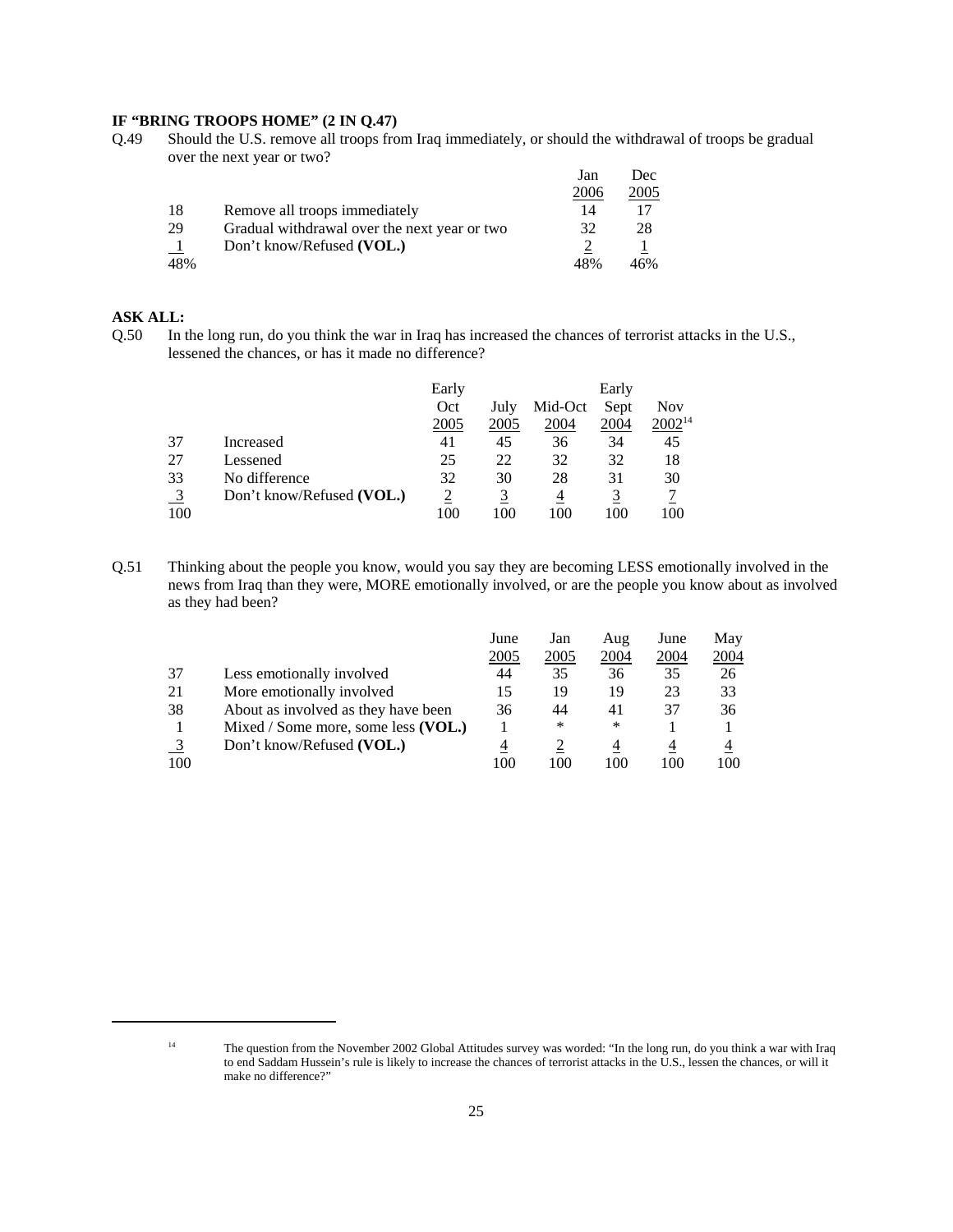Q.52 Some people are comparing Iraq to the war in Vietnam. Do you think Iraq will turn out to be another Vietnam, or do you think the U.S. will accomplish its goals in Iraq?*<sup>15</sup>*

|     |                                | Mid-<br>Early |      | Late          |      |       |
|-----|--------------------------------|---------------|------|---------------|------|-------|
|     |                                | Sept          | June | Sept          | June | April |
|     |                                | 2005          | 2005 | <u> 2004 </u> | 2004 | 2004  |
| 41  | Will be another Vietnam        | 39            | 35   | 29            | 29   | 25    |
| 43  | U.S. will accomplish its goals | 48            | 47   | 54            | 55   | 54    |
|     | Too early to tell (VOL.)       |               |      | 4             | 4    | 6     |
| 11  | Don't know/Refused (VOL.)      |               |      | 13            | 12   |       |
| 100 |                                | 100           | 100  | 100           | 100  | 100   |

Q.53 Do you think the U.S. should or should not set a timetable for when troops will be withdrawn from Iraq?

|     |                            | Mar  | Jan  | Dec  |      | Early Oct Mid-Sept | July |
|-----|----------------------------|------|------|------|------|--------------------|------|
|     |                            | 2006 | 2006 | 2005 | 2005 | 2005               | 2005 |
| 53  | Should set a timetable     | 55   | 50   | 56   | 52   | 57                 | 49   |
| 40  | Should not set a timetable | 39   | 42   | 38   | 43   | 37                 | 45   |
| 2   | Should get out now (VOL.)  |      |      |      |      |                    | ∗    |
|     | Don't know/Refused (VOL.)  |      | O    |      |      |                    | O    |
| 100 |                            | 100  | 100  | 100  | 100  | 100                | 100  |

# **NO QUESTIONS 54-55**

Q.56 As I read a few specific things about Iraq, tell me if you think we are making progress or losing ground in each area. First, **[INSERT ITEM; RANDOMIZE OBSERVE FORM SPLITS]**?

|      |                                                  |          |        | (VOL)          | (VOL.)     |
|------|--------------------------------------------------|----------|--------|----------------|------------|
|      |                                                  | Making   | Losing | N <sub>0</sub> | DK/        |
|      | ASK ITEMS a THRU d OF FORM 1 ONLY [N=764]:       | progress | ground | change         | <b>Ref</b> |
| a.F1 | Training Iraqi security forces so they           |          |        |                |            |
|      | can replace U.S. troops                          | 55       | 30     | 1              | $14=100$   |
|      | March, 2006                                      | 56       | 30     | 1              | $13=100$   |
|      | January, 2006                                    | 65       | 22     | 1              | $12=100$   |
|      | December, 2005                                   | 61       | 27     | 1              | $11 = 100$ |
| b.F1 | Reducing the number of civilian casualties there | 28       | 56     | 3              | $13=100$   |
|      | March, 2006                                      | 27       | 56     | 3              | $14=100$   |
|      | January, 2006                                    | 32       | 54     | 3              | $11 = 100$ |
|      | December, 2005                                   | 35       | 53     | 3              | $9=100$    |
| c.F1 | Preventing terrorists from using Iraq as a base  |          |        |                |            |
|      | for attacks against the U.S. and its allies      | 44       | 43     | 3              | $10=100$   |
|      | March, 2006                                      | 42       | 44     | $\overline{2}$ | $12=100$   |
|      | January, 2006                                    | 52       | 33     | $\overline{2}$ | $13=100$   |
|      | December, 2005                                   | 48       | 41     | $\overline{2}$ | $9=100$    |

<sup>&</sup>lt;sup>15</sup> In mid-September 2005 and earlier, the question was worded: "...comparing Iraq to the war in Vietnam thirty years ago...".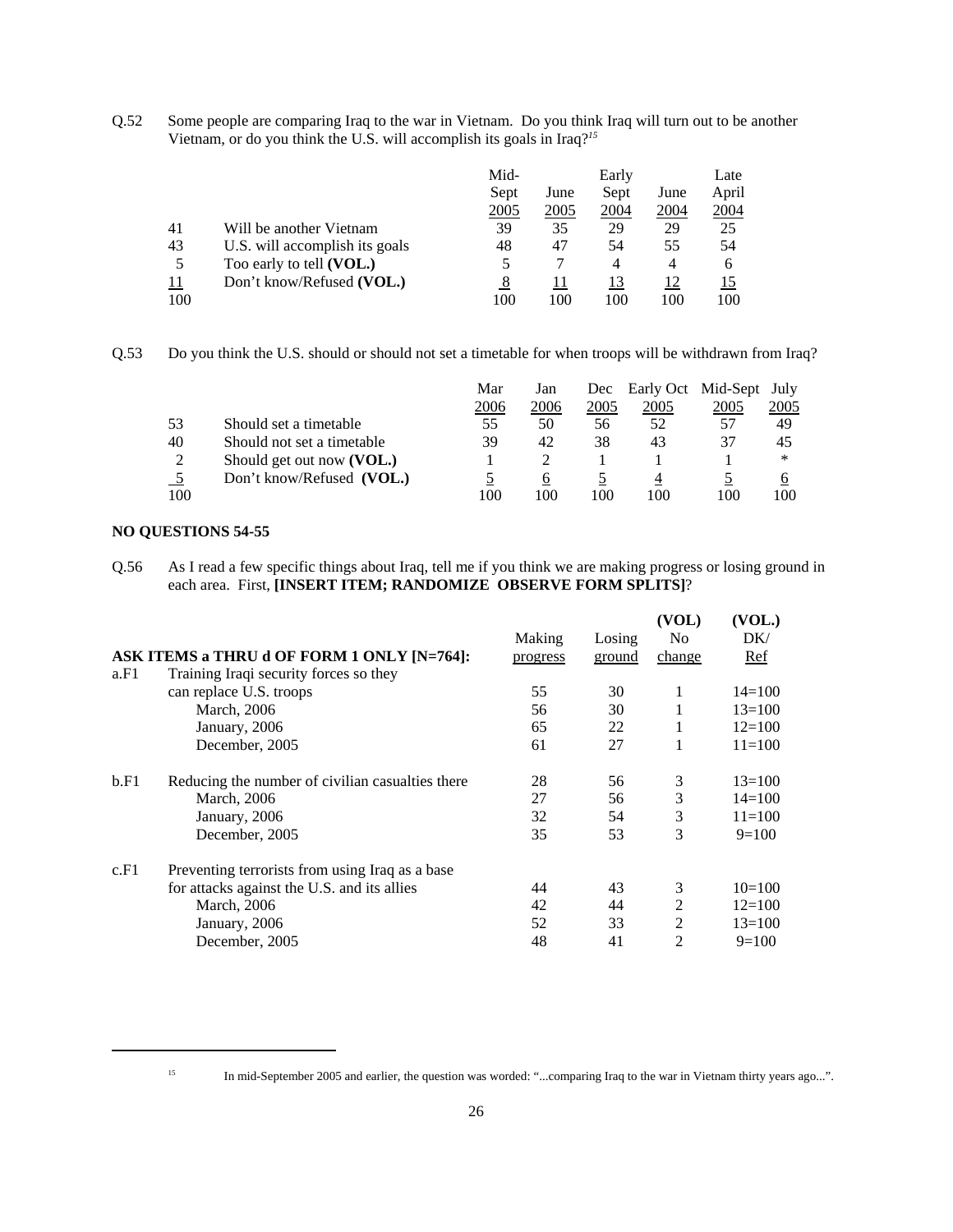# **Q.56 CONTINUED...**

|      |                                            |          |        | (VOL)          | (VOL.)     |
|------|--------------------------------------------|----------|--------|----------------|------------|
|      |                                            | Making   | Losing | N <sub>0</sub> | DK/        |
|      |                                            | progress | ground | change         | Ref        |
| d.F1 | Establishing democracy in Iraq             | 51       | 38     | 3              | $8=100$    |
|      | March, 2006                                | 50       | 38     | 2              | $10=100$   |
|      | January, 2006                              | 62       | 26     | $\overline{2}$ | $10=100$   |
|      | December, 2005                             | 58       | 32     | $\overline{2}$ | $8=100$    |
|      | ASK ITEMS e THRU g OF FORM 2 ONLY [N=737]: |          |        |                |            |
| e.F2 | Defeating the insurgents militarily        | 40       | 46     | 2              | $12=100$   |
|      | March, 2006                                | 36       | 51     | $\mathbf{1}$   | $12=100$   |
|      | January, 2006                              | 46       | 38     | 3              | $13=100$   |
|      | December, 2005                             | 44       | 41     | 3              | $12=100$   |
| f.F2 | Preventing a civil war between various     |          |        |                |            |
|      | religious and ethnic groups                | 26       | 59     | 3              | $12 = 100$ |
|      | March, 2006                                | 24       | 66     | $\mathfrak{2}$ | $8=100$    |
|      | January, 2006                              | 34       | 48     | $\overline{4}$ | $14 = 100$ |
|      | December, 2005                             | 36       | 49     | 3              | $12 = 100$ |
| g.F2 | Rebuilding roads, power plants and         |          |        |                |            |
|      | other services in Iraq                     | 55       | 26     | 1              | $18=100$   |
|      | <b>March</b> , 2006                        | 53       | 29     | 1              | $17=100$   |
|      | January, 2006                              | 59       | 22     | 1              | $18=100$   |

# **ASK ALL:**

Q.57 Since the start of military action in Iraq, about how many U.S. soldiers have been killed? To the best of your knowledge, have there been around 500, around 1,500, around 2,500, or around 3,500 military deaths in Iraq?

*TREND FOR COMPARISON (Correct answers in* **bold***)*

|               |                        | Oct  |               | June           | April       |                   |
|---------------|------------------------|------|---------------|----------------|-------------|-------------------|
|               |                        | 2005 |               | 2005           | $2004^{16}$ |                   |
| 4             | Around 500             |      | Around 500    | $\overline{4}$ | 28          | Under 500         |
| 16            | Around 1,500           | 23   | Around 1,000  | 13             | 55          | 500 to 1,000      |
| 53            | Around 2,500 {correct} | 48   | Around 2,000  | 54             | 6           | 1,000 to 2,000    |
| 19            | Around 3,500           | 19   | Around 3,000  | 24             | 4           | More than $2,000$ |
|               | Other (VOL.)           |      | Other (VOL.)  | --             | $-$         | Other (VOL.)      |
| $\frac{7}{2}$ | DK/Ref(VOL.)           | 4    | DK/Ref (VOL.) | <u>5</u>       |             | $DK/Ref$ (VOL.)   |
| 100           |                        | 100  |               | 100            | 100         |                   |

<sup>&</sup>lt;sup>16</sup> In April 2004 the question included "since the start of the military action in Iraq, last March..."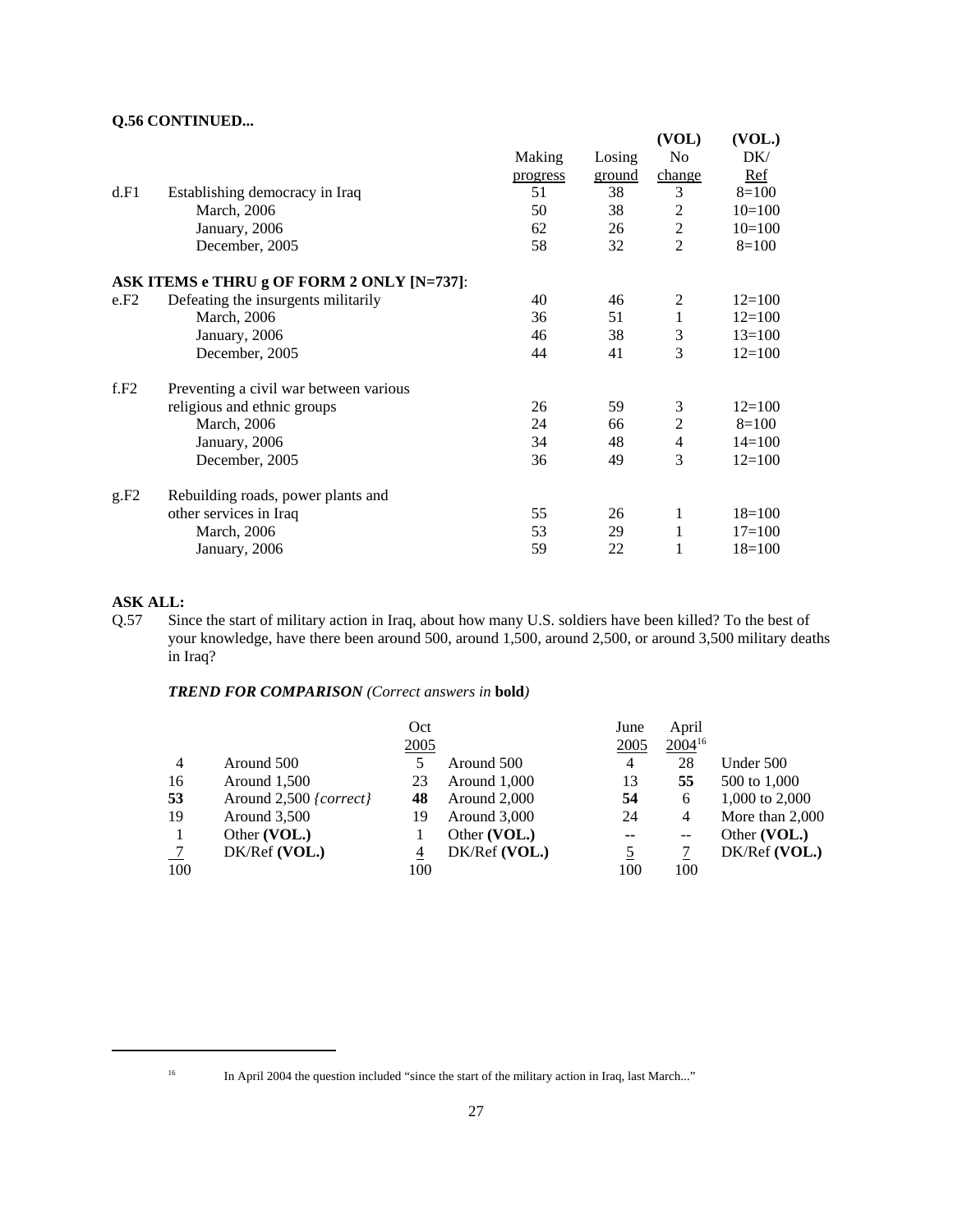Q.58 Do you think the people of Iraq will be better off or worse off in the long run than they were now that Saddam Hussein has been removed from power by the US and its allies?

|     |                           | Feb  | May  | March |
|-----|---------------------------|------|------|-------|
|     |                           | 2004 | 2003 | 2003  |
| 78  | Better off                | 84   | 87   | 79    |
| 13  | Worse off                 | Q    |      |       |
| 9   | Don't know/Refused (VOL.) |      |      | 13    |
| 100 |                           | ۱OC  | 100  | 100   |

# **ASK ALL:**

PARTY In politics TODAY, do you consider yourself a Republican, Democrat, or Independent?

|                      |                       |                                              |                                                    | (VOL)                                  | (VOL)                                                                                                                                    |                |
|----------------------|-----------------------|----------------------------------------------|----------------------------------------------------|----------------------------------------|------------------------------------------------------------------------------------------------------------------------------------------|----------------|
|                      |                       |                                              |                                                    | No                                     | Other                                                                                                                                    | Don't          |
|                      | Republican            | Democrat                                     | Independent                                        | Preference                             | Party                                                                                                                                    | know           |
| April, 2006          | 29                    | 32                                           | 33                                                 | $\mathfrak{Z}$                         | $\ast$                                                                                                                                   | $3=100$        |
| March, 2006          |                       |                                              |                                                    |                                        | $\ast$                                                                                                                                   | $4 = 100$      |
| February, 2006       |                       |                                              |                                                    |                                        | $\ast$                                                                                                                                   | $3=100$        |
|                      |                       |                                              |                                                    |                                        | $\ast$                                                                                                                                   | $3=100$        |
| December, 2005       |                       |                                              |                                                    |                                        | $\ast$                                                                                                                                   | $2=100$        |
| Late November, 2005  | 27                    | 34                                           | 29                                                 |                                        | 1                                                                                                                                        | $4 = 100$      |
| Early November, 2005 |                       |                                              |                                                    |                                        | $\ast$                                                                                                                                   | $2=100$        |
| Late October, 2005   | 29                    | 33                                           | 31                                                 |                                        | $\ast$                                                                                                                                   | $2=100$        |
| Early October, 2005  | 26                    | 34                                           | 34                                                 |                                        | $\ast$                                                                                                                                   | $2=100$        |
| September 8-11, 2005 | 31                    |                                              | 33                                                 |                                        | $\ast$                                                                                                                                   | $1 = 100$      |
| September 6-7, 2005  | 27                    | 33                                           | 33                                                 |                                        | $\ast$                                                                                                                                   | $3=100$        |
| July, 2005           |                       |                                              | 29                                                 | $\overline{4}$                         | $\ast$                                                                                                                                   | $2=100$        |
| June, 2005           | 30                    | 32                                           | 32                                                 | $\overline{4}$                         | $\ast$                                                                                                                                   | $2=100$        |
| Mid-May, 2005        | 30                    | 34                                           | 29                                                 | $\overline{4}$                         | $\ast$                                                                                                                                   | $3 = 100$      |
| Late March, 2005     | 29                    | 32                                           | 36                                                 | $\overline{2}$                         | $\ast$                                                                                                                                   | $1 = 100$      |
| <b>Yearly Totals</b> |                       |                                              |                                                    |                                        |                                                                                                                                          |                |
| 2005                 | 30                    | 33                                           | 31                                                 | $\overline{4}$                         | ∗                                                                                                                                        | $2=100$        |
| 2004                 | 30                    | 33                                           | 30                                                 | $\overline{4}$                         | $\ast$                                                                                                                                   | $3=100$        |
| 2003                 | 30                    | 31                                           | 31                                                 |                                        | $\ast$                                                                                                                                   | $3=100$        |
| 2002                 | 30                    | 31                                           | 30                                                 |                                        | $\mathbf{1}$                                                                                                                             | $3=100$        |
| 2001                 | 29                    | 34                                           | 29                                                 | 5                                      | $\ast$                                                                                                                                   | $3=100$        |
| 2001 Post-Sept 11    | 31                    | 32                                           | 28                                                 |                                        | $\boldsymbol{l}$                                                                                                                         | $3 = 100$      |
| 2001 Pre-Sept 11     | 28                    | 35                                           | 30                                                 |                                        | $\ast$                                                                                                                                   | $2 = 100$      |
| 2000                 | 28                    | 33                                           | 29                                                 | 6                                      | $\ast$                                                                                                                                   | $4 = 100$      |
| 1999                 | 27                    | 33                                           | 34                                                 | $\overline{4}$                         | $\ast$                                                                                                                                   | $2 = 100$      |
| 1998                 |                       |                                              |                                                    |                                        | $\ast$                                                                                                                                   | $2 = 100$      |
| 1997                 | 28                    | 33                                           | 32                                                 | $\overline{4}$                         | $\mathbf{1}$                                                                                                                             | $2=100$        |
|                      |                       |                                              |                                                    |                                        |                                                                                                                                          |                |
|                      | Republican            | Democrat                                     | Independent                                        | Other/DK                               |                                                                                                                                          |                |
| 1996                 | 29                    | 33                                           | 33                                                 | $5=100$                                |                                                                                                                                          |                |
| 1995                 | 32                    | 30                                           | 34                                                 | $4 = 100$                              |                                                                                                                                          |                |
| 1994                 | 30                    | 32                                           | 34                                                 | $4=100$                                |                                                                                                                                          |                |
|                      |                       |                                              |                                                    | $5=100$                                |                                                                                                                                          |                |
| 1992                 | 28                    | 33                                           | 35                                                 | $4 = 100$                              |                                                                                                                                          |                |
| 1991                 | 31                    | 32                                           | 33                                                 | $4 = 100$                              |                                                                                                                                          |                |
| 1990                 | 31                    | 33                                           | 30                                                 | $6=100$                                |                                                                                                                                          |                |
|                      | January, 2006<br>1993 | 28<br>30<br>28<br>29<br>28<br>31<br>28<br>27 | 34<br>33<br>32<br>34<br>34<br>32<br>34<br>33<br>34 | 30<br>31<br>32<br>31<br>31<br>32<br>34 | $\overline{4}$<br>$\mathfrak{Z}$<br>5<br>$\overline{4}$<br>5<br>5<br>5<br>$\overline{4}$<br>3<br>$\overline{4}$<br>5<br>5<br>5<br>5<br>5 | No Preference/ |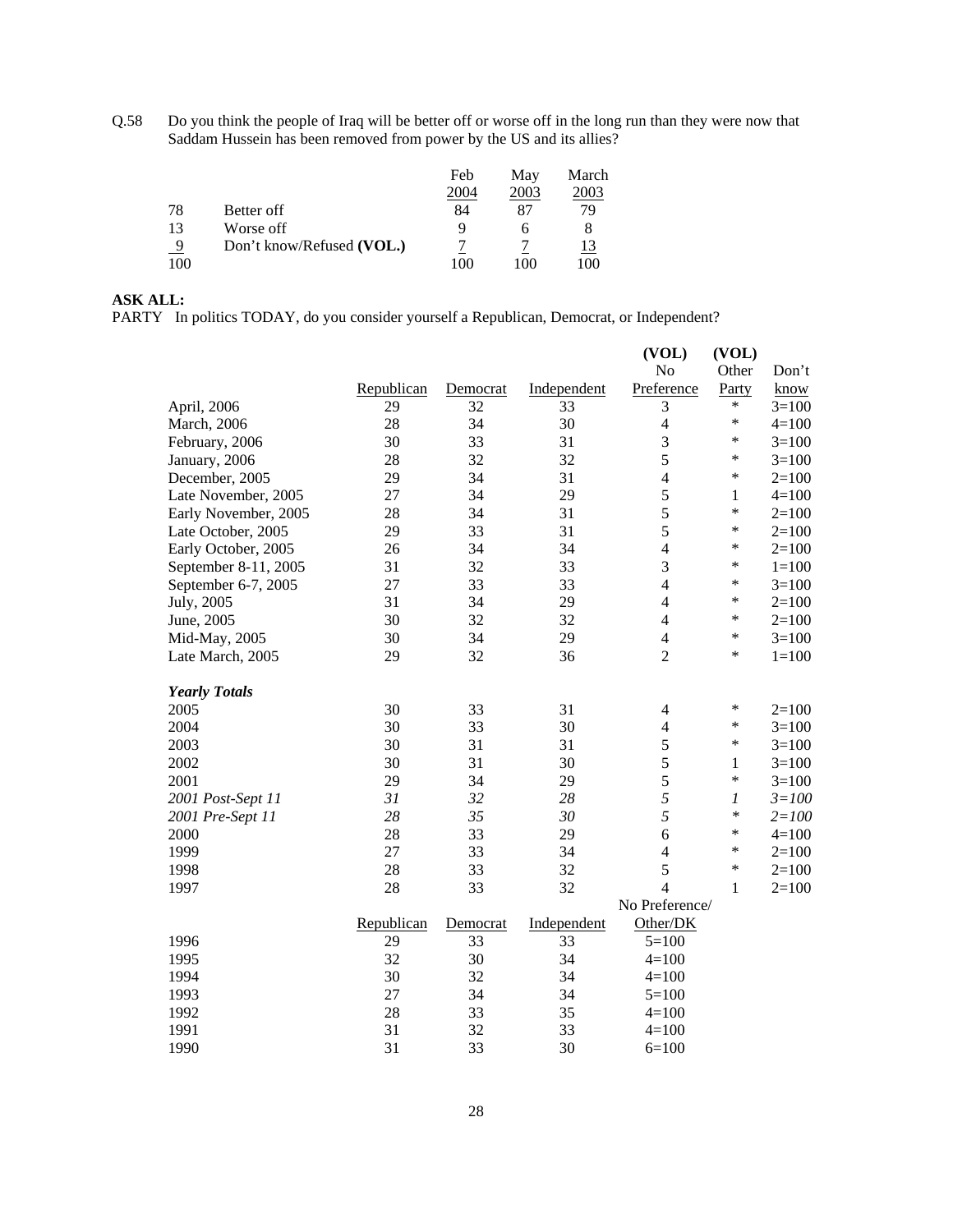## **PARTY CONTINUED...**

| $\mathbf{C}$ |            |     |                |
|--------------|------------|-----|----------------|
|              |            |     | Independent/   |
|              | <u>Rep</u> | Dem | No Pref/Oth/DK |
| 1989         | 33         | 33  | $34=100$       |
| 1987         | 26         | 35  | $39=100$       |

# **IF ANSWERED 3, 4, 5 OR 9 IN PARTY, ASK:**

PARTYLN As of today do you lean more to the Republican Party or more to the Democratic Party?

|                      |            |          | Refused     |
|----------------------|------------|----------|-------------|
|                      | Republican | Democrat | to lean     |
| April, 2006          | 12         | 17       | $10=39\%$   |
| <b>March</b> , 2006  | 11         | 14       | $13 = 38%$  |
| February, 2006       | 11         | 16       | $10=37%$    |
| January, 2006        | 10         | 16       | $14 = 40%$  |
| December, 2005       | 10         | 16       | $11 = 37%$  |
| Late November, 2005  | 9          | 13       | $17 = 39\%$ |
| Early November, 2005 | 11         | 14       | 13=38%      |
| Late October, 2005   | 11         | 15       | 12=38%      |
| Early October, 2005  | 11         | 18       | $11 = 40\%$ |
| September 8-11, 2005 | 10         | 18       | $9=37%$     |
| September 6-7, 2005  | 10         | 15       | $15 = 40%$  |
| July, 2005           | 9          | 15       | $11 = 35%$  |
| June, 2005           | 10         | 16       | $12 = 38%$  |
| Mid-May, 2005        | 9          | 13       | $14 = 36\%$ |
| Late March, 2005     | 13         | 17       | $9=39\%$    |
| December, 2004       | 14         | 12       | $9=35%$     |
| <b>August, 2003</b>  | 12         | 16       | $14 = 42%$  |
| August, 2002         | 12         | 13       | 13=38%      |
| September, 2000      | 11         | 13       | 15=39%      |
| Late September, 1999 | 14         | 15       | $16 = 45%$  |
| <b>August, 1999</b>  | 15         | 15       | $12 = 42%$  |

## **ASK REPUBLICANS AND REPUBLICAN LEANERS ONLY (PARTY=1 OR PARTYLN=1):**

Q.59 How good a job is the Republican Party doing these days in standing up for its traditional positions on such things as reducing the size of government, cutting taxes and promoting conservative social values — would you say the Party is doing an excellent job, a good job, only a fair job or a poor job?

# **BASED ON REPUBLICANS/REPUBLICAN LEANERS [N=646]:**

|     |                          | Mid- | Late  |      |      |      |      | (RVs) |
|-----|--------------------------|------|-------|------|------|------|------|-------|
|     |                          | Sept | March | July | Aug  | May  | May  | Sept  |
|     |                          | 2005 | 2005  | 2004 | 2003 | 2002 | 2001 | 2000  |
| 6   | Excellent                | 4    | 8     | 12   | 6    | 6    | 10   | 6     |
| 41  | Good                     | 44   | 43    | 49   | 51   | 49   | 50   | 43    |
| 41  | Only fair                | 41   | 36    | 33   | 37   | 38   | 32   | 44    |
| 10  | Poor                     | 8    | 9     | 4    |      |      |      |       |
| ∍   | Don't know/Refused (VOL) |      | 4     |      |      |      |      |       |
| 100 |                          | 100  | 100   | 100  | 100  | 100  | 100  | 100   |